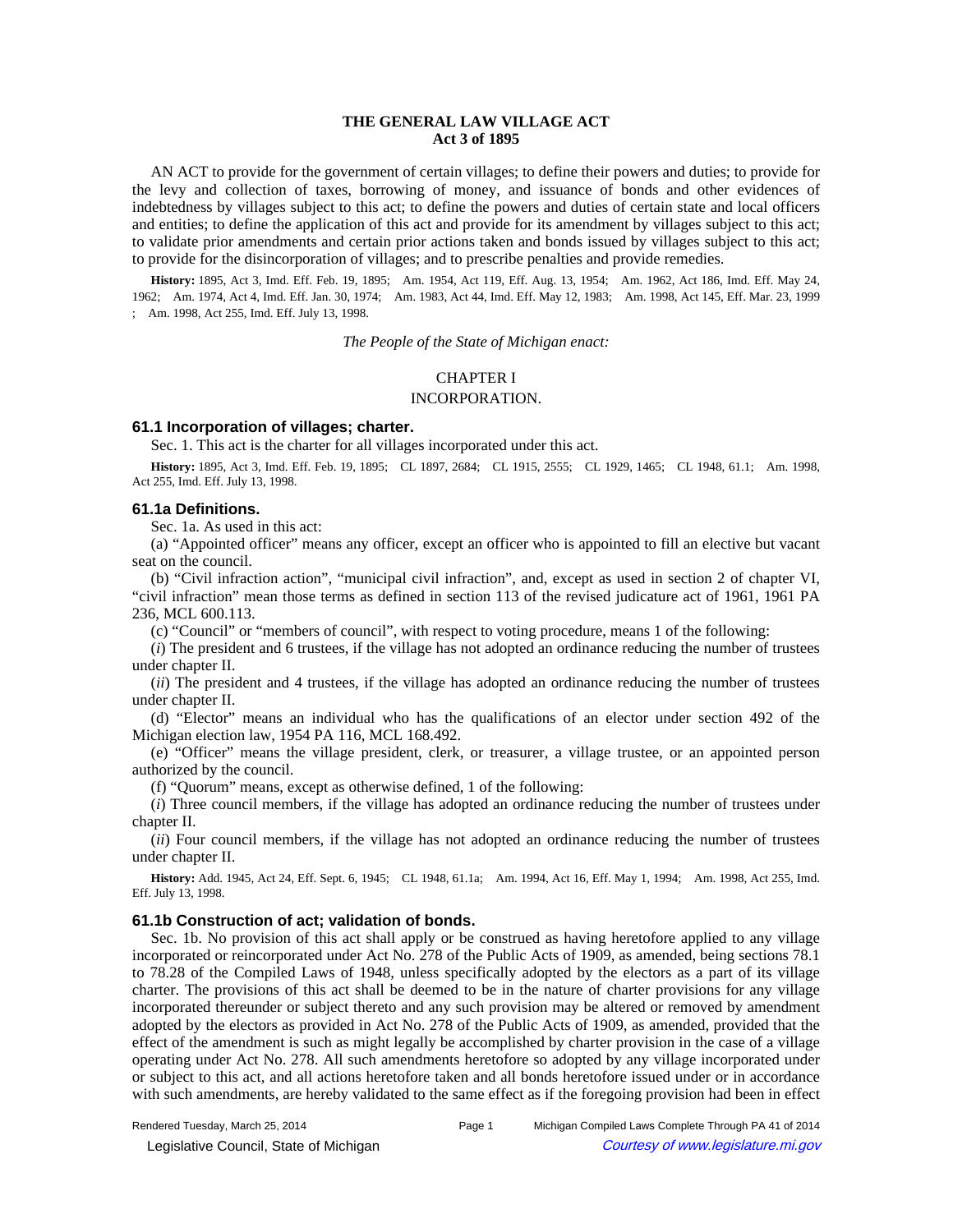when such amendments were adopted.

**History:** Add. 1962, Act 186, Imd. Eff. May 24, 1962.

### **61.1c Emergency financial manager; authority and responsibilities.**

Sec. 1c. Notwithstanding any provision of this act, if an emergency financial manager has been appointed under the local government fiscal responsibility act, Act No. 101 of the Public Acts of 1988, being sections 141.1101 to 141.1118 of the Michigan Compiled Laws, with respect to a village governed by this act, then that emergency financial manager may exercise the authority and responsibilities provided in this act to the extent authorized by Act No. 101 of the Public Acts of 1988.

**History:** Add. 1988, Act 196, Imd. Eff. June 27, 1988.

#### **61.1d Minimum staffing requirement; adoption of village charter or ordinance prohibited.**

Sec. 1d. Beginning on the effective date of the amendatory act that added this section, a village shall not adopt a village charter or ordinance that includes any minimum staffing requirement for village employees. Except as otherwise provided in this section, any provision in a village charter or ordinance adopted on or after the effective date of the amendatory act that added this section that contains a minimum staffing requirement for village employees is void and unenforceable.

**History:** Add. 2011, Act 140, Imd. Eff. Sept. 13, 2011.

### **61.2-61.11 Repealed. 1998, Act 255, Imd. Eff. July 13, 1998.**

**Compiler's note:** The repealed sections pertained to incorporation of villages.

### **61.12 Village incorporated; body politic; powers.**

Sec. 12. A village incorporated under this act is a body politic and corporate under the name designated for it upon incorporation. By that name, the village may sue and be sued, contract and be contracted with, acquire and hold real and personal property for the purposes for which it was incorporated, have a common seal, change the common seal at pleasure, and exercise all the powers under this act.

History: 1895, Act 3, Imd. Eff. Feb. 19, 1895;-CL 1897, 2695;-CL 1915, 2566;-CL 1929, 1476;-CL 1948, 61.12;-Am. 1998, Act 255, Imd. Eff. July 13, 1998.

### **61.14 Repealed. 1974, Act 4, Imd. Eff. Jan. 30, 1974.**

**Compiler's note:** The repealed section pertained to the village board of registration.

### **61.15 Repealed. 1998, Act 255, Imd. Eff. July 13, 1998.**

**Compiler's note:** The repealed section pertained to registration of electors.

# CHAPTER II

# OFFICERS.

# **62.1 Village officers; council; ordinance providing for election and terms of office; adoption; filing petition to delay effect of ordinance; ballot question.**

Sec. 1. (1) Except as provided in subsections (2) and (3), in each village, the following officers shall be elected: a president, 6 trustees, 1 clerk, and 1 treasurer. The president and trustees constitute the council. In all votes for which not less than a majority vote of council is required, the calculation of the number of votes required shall be based on the maximum number that constitutes council.

(2) The council by a vote of 2/3 of the members of council may provide by ordinance for the reduction in the number of trustees to 4 or for the election of all trustees at the same election for 2-year terms at the first possible election after 2004 who with the president shall constitute the council, and may provide by ordinance for the method of changing from 2-year staggered terms to 4-year staggered terms. If village trustees are elected biennially for staggered 4-year terms, the ordinance shall as nearly as possible maintain staggered terms and provide for an equal number of seats to be filled at each election. The ordinance may extend but shall not shorten the term of an incumbent trustee. The ordinance may extend a prospective term. The ordinance shall not shorten or eliminate a prospective term unless the nomination deadline for that term is not less than 30 days after the effective date of the ordinance. An ordinance adopted under this subsection shall satisfy both of the following conditions:

(a) The ordinance shall be voted on and adopted at a meeting that occurs not less than 10 days after the initial meeting or public hearing at which the ordinance was considered.

(b) Notice of each meeting at which the ordinance is considered indicating that an ordinance reducing the size of the council or to change the time of election of the trustees comprising the council will be 1 of the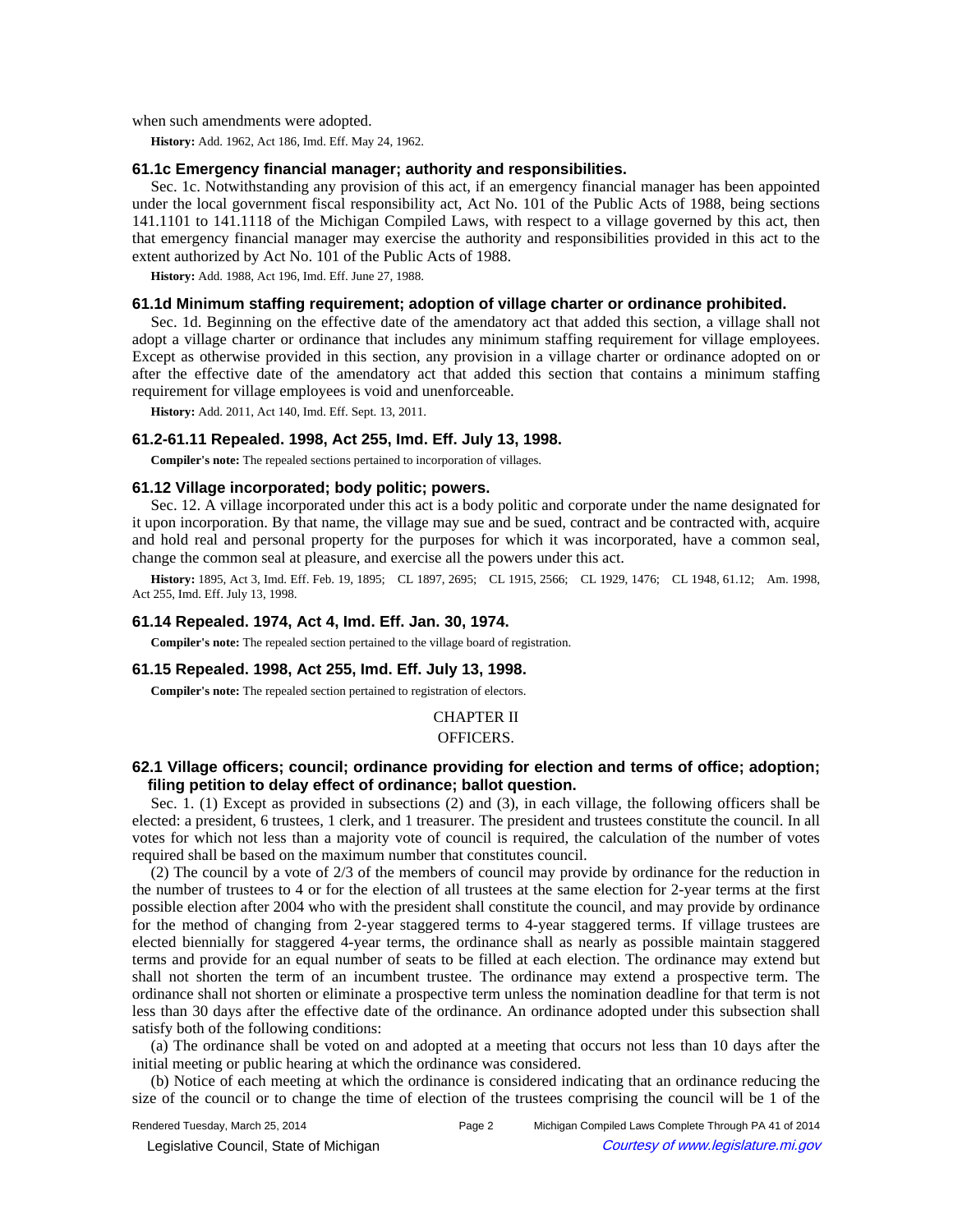subjects of the meeting shall be published not less than 10 days before the meeting in a newspaper of general circulation in the village.

(3) The council by a vote of 2/3 of the members of council may provide by ordinance for the nomination by the president and the appointment by the council of the clerk or the treasurer or both for such a term as the ordinance may provide. The ordinance shall apply beginning with the first term the nomination deadline for which would have been not less than 30 days after the effective date of the ordinance or shall apply when the office is vacated, whichever occurs first.

(4) The council shall provide that an ordinance adopted under subsection (2) or (3) takes effect 45 days after the date of adoption unless a petition signed by not less than 10% of the registered electors of the village is filed with the village clerk within the 45-day period, in which case the ordinance takes effect upon approval at an election held on the question. Notice of the delayed effect of the ordinance and the right of petition under this subsection shall be published separately at the same time, and in the same manner, as the ordinance is published pursuant to section 4 of chapter VI. The village clerk shall verify the signatures on the petitions. If a petition bearing the required number of valid signatures of electors is filed, the question of adoption of the ordinance shall be submitted at the next general or special election. The ballot language for the question shall be prepared by the village clerk, unless the question concerns the appointment of the clerk under subsection (2), in which case the ballot language shall be prepared by the village council.

(5) A village that has adopted an ordinance reducing the number of trustees to 4 or providing for the appointment by the council of the clerk or treasurer may increase the number of trustees to 6 or provide for the election of the clerk or treasurer by the same process as provided in subsection (2) or (3), respectively, and in subsection (4).

History: 1895, Act 3, Imd. Eff. Feb. 19, 1895;—CL 1897, 2699;—CL 1915, 2569;—CL 1929, 1479;—CL 1948, 62.1;—Am. 1998, Act 255, Imd. Eff. July 13, 1998;-Am. 2003, Act 305, Eff. Jan. 1, 2005;-Am. 2004, Act 300, Imd. Eff. July 23, 2004.

### **62.2 Additional officers; appointment.**

Sec. 2. (1) The president may nominate and the council appoint such officers as shall be provided for by resolution or ordinance of the council. The council may provide by ordinance or resolution for the appointment of other officers whose election or appointment is not specifically provided for in this act, as the council considers necessary for the execution of the powers granted by this act. The powers and duties of such officers shall be prescribed by the council. The council may require that the officers perform their duties faithfully and that proper measures be taken to punish neglect of duty by an officer.

(2) This section is subject to an ordinance adopted under section 8 of chapter V.

History: 1895, Act 3, Imd. Eff. Feb. 19, 1895;-CL 1897, 2700;-CL 1915, 2570;-Am. 1925, Act 105, Imd. Eff. Apr. 30, 1925;-CL 1929, 1480;-CL 1948, 62.2;-Am. 1985, Act 173, Imd. Eff. Dec. 2, 1985;-Am. 1998, Act 255, Imd. Eff. July 13, 1998.

#### **62.3 Appointments; time.**

Sec. 3. Except for an appointment to fill a vacancy or unless a different time is prescribed in the ordinance or resolution creating the office, an appointment to a village office shall be made at the first village council meeting after the qualification of a council member who is elected at the village's regular election. If, for any cause, an appointment is not made at that meeting or on the day prescribed in the ordinance or resolution creating the office, the appointment may be made at a subsequent regular or special meeting of the council.

History: 1895, Act 3, Imd. Eff. Feb. 19, 1895;—CL 1897, 2701;—CL 1915, 2571;—CL 1929, 1481;—CL 1948, 62.3;—Am. 2003, Act 305, Eff. Jan. 1, 2005.

#### **62.4 Term of office.**

Sec. 4. Unless otherwise provided by ordinance, the president, clerk, and treasurer hold their respective offices for the term of 2 years and until their successors are elected and qualified. The term of office for a president, clerk, or treasurer elected at the village's regular election begins on November 20 after the officer's election and qualification.

History: 1895, Act 3, Imd. Eff. Feb. 19, 1895;-CL 1897, 2702;-CL 1915, 2572;-Am. 1925, Act 105, Imd. Eff. Apr. 30, 1925;-CL 1929, 1482;-CL 1948, 62.4;-Am. 1971, Act 18, Imd. Eff. May 5, 1971;-Am. 1998, Act 255, Imd. Eff. July 13, 1998;-Am. 2003, Act 305, Eff. Jan. 1, 2005;-- Am. 2012, Act 551, Eff. Mar. 28, 2013.

### **62.5 Village trustees; term of office; ordinance providing for election and terms of office.**

Sec. 5. Except as otherwise provided in this section, 3 village trustees shall be elected at each biennial village election for the term of 4 years and until their successors are qualified. As an alternative, if provided by an ordinance adopted by the village all 6 village trustees shall be elected at the biennial village elections for the term of 2 years and until their successors are qualified. The term of office for a trustee elected at the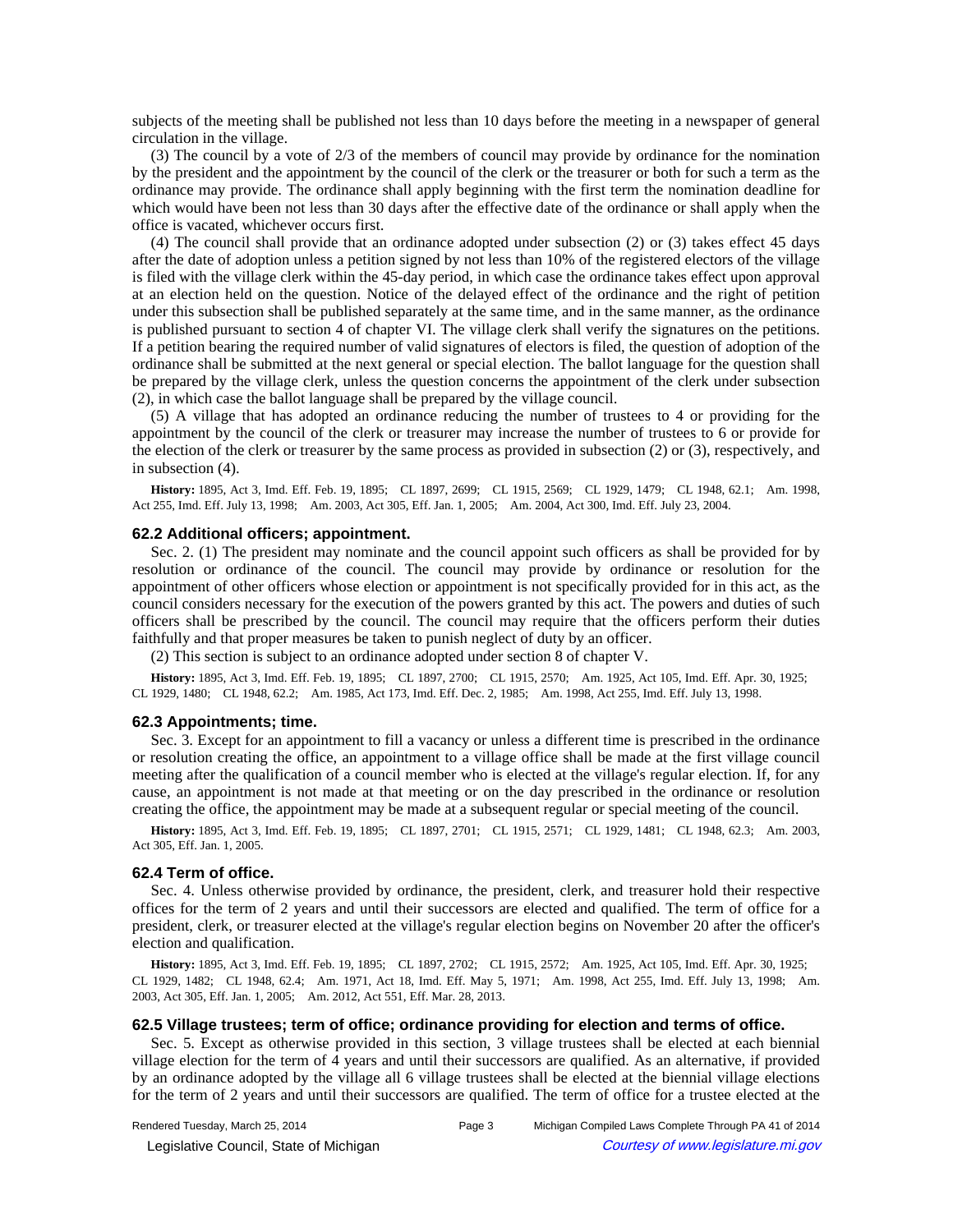village's regular election begins on November 20 after the officer's election and qualification.

History: 1895, Act 3, Imd. Eff. Feb. 19, 1895;-CL 1897, 2703;-CL 1915, 2573;-CL 1929, 1483;-CL 1948, 62.5;-Am. 1973, Act 148, Imd. Eff. Nov. 21, 1973;—Am. 1998, Act 255, Imd. Eff. July 13, 1998;—Am. 2003, Act 305, Eff. Jan. 1, 2005;—Am. 2004, Act 300, Imd. Eff. July 23, 2004;-- Am. 2012, Act 551, Eff. Mar. 28, 2013.

*\*\*\*\*\* 62.5a SUBSECTION (1) DOES NOT APPLY AFTER DECEMBER 31, 2006: See subsection (2) \*\*\*\*\** 

# **62.5a Staggered terms of office; resolution; length of initial terms; applicability of subsection (1).**

Sec. 5a. (1) Notwithstanding any other provision of this act, the village may pass a resolution to provide for the terms of office of its elected officials and for the terms to be staggered.

(2) The initial terms established under subsection (1) may be longer than allowed under this act in order to facilitate the staggering of terms. This subsection does not apply after December 31, 2006.

(3) Notwithstanding any other provision of this act, the village may pass a resolution to provide for any election provision that is consistent with the Michigan election law, 1954 PA 116, MCL 168.1 to 168.992.

**History:** Add. 2005, Act 65, Imd. Eff. July 7, 2005.

#### **62.6 Appointive officers; term.**

Sec. 6. Except for an officer appointed to fill a vacancy in an elective office, an appointive village officer holds the office for 2 years after the date of the appointment or until the village's next regular election, whichever is earlier, and until the officer's successor is appointed and qualified unless a different term of office is prescribed in this act, in an ordinance authorized by this act, or in the ordinance or resolution creating the office. An officer appointed to fill a vacancy in an elective office shall hold office until the next regular village election, and until his or her successor is elected and qualified. An officer appointed to fill a vacancy in an appointive office shall hold office until his or her successor is appointed and qualified.

History: 1895, Act 3, Imd. Eff. Feb. 19, 1895;-CL 1897, 2704;-CL 1915, 2574;-CL 1929, 1484;-CL 1948, 62.6;-Am. 1998, Act 255, Imd. Eff. July 13, 1998;-- Am. 2003, Act 305, Eff. Jan. 1, 2005.

# **62.7 Qualifications for office; void votes; "in default" defined; oath.**

Sec. 7. (1) A person shall not be elected to an office unless he or she is an elector of the village.

(2) A person in default to the village is not eligible for any office in the village. All votes in an election for or any appointment of a person in default to the village are void. As used in this subsection, "in default" means delinquent in payment of property taxes or a debt owed to the village if 1 of the following applies:

(a) The taxes remain unpaid after the last day of February in the year following the year in which they are levied, unless the taxes are the subject of an appeal.

(b) Another debt owed to the village remains unpaid 90 days after the due date, unless the debt is the subject of an administrative appeal or a contested court case.

(3) Not more than 30 days after receiving notice of his or her election or appointment, an officer of the village shall take and subscribe the oath of office prescribed by the constitution of the state and file the oath with the clerk. An officer who fails to comply with the requirements of this subsection shall be considered to have declined the office.

History: 1895, Act 3, Imd. Eff. Feb. 19, 1895;-CL 1897, 2705;-CL 1915, 2575;-CL 1929, 1485;-CL 1948, 62.7;-Am. 1998, Act 255, Imd. Eff. July 13, 1998.

**Compiler's note:** In subsection (3), "the constitution of the state" evidently refers to the Constitution of 1908. See now Const. 1963, Art. XI, § 1.

#### **62.8 Official bonds; deposit time.**

Sec. 8. Every officer elected or appointed in the village, before entering upon the duties of his office, and within the time prescribed for filing his official oath, shall file with the village clerk such bond or security as may be required by law, or by any ordinance or resolution of the council, and with such sureties as shall be approved by the council, conditioned for the due performance of the duties of his office, except that the bond or security given by the clerk shall be deposited with the treasurer.

History: 1895, Act 3, Imd. Eff. Feb. 19, 1895;-CL 1897, 2706;-CL 1915, 2576;-CL 1929, 1486;-CL 1948, 62.8.

#### **62.9 Additional bonds; removal from office.**

Sec. 9. The council may, at any time, require any officer to execute and file with the clerk additional or new official bonds, with such new or further sureties as said council shall deem requisite for the interest of the corporation. Any failure to comply with such requirement within 15 days shall subject the officer to immediate removal from office by the council.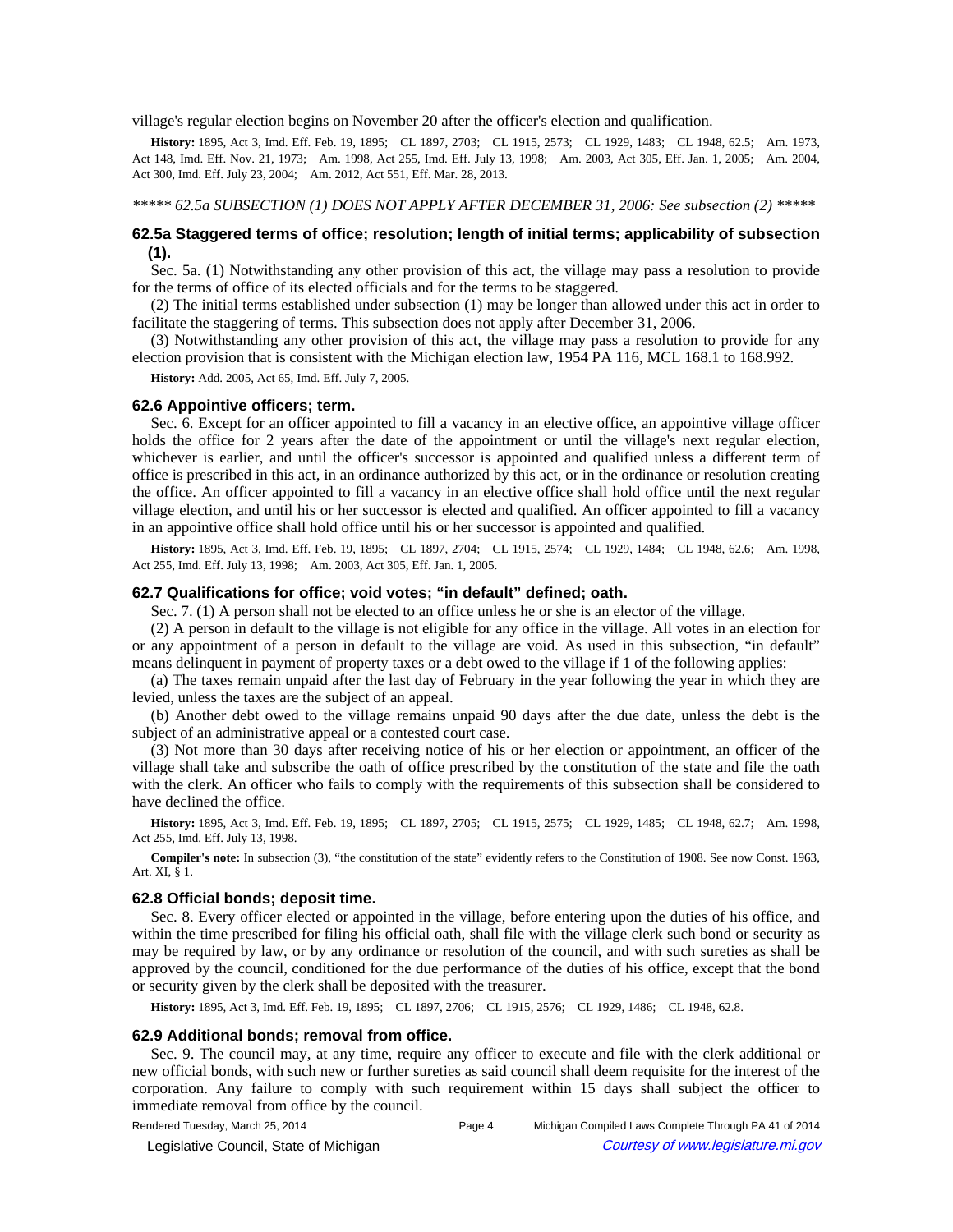History: 1895, Act 3, Imd. Eff. Feb. 19, 1895;-CL 1897, 2707;-CL 1915, 2577;-CL 1929, 1487;-CL 1948, 62.9.

#### VACANCIES IN OFFICE.

#### **62.10 Resignations.**

Sec. 10. Resignations of officers shall be made to the council.

History: 1895, Act 3, Imd. Eff. Feb. 19, 1895;—CL 1897, 2708;—CL 1915, 2578;—CL 1929, 1488;—CL 1948, 62.10.

#### **62.11 Office vacancies.**

Sec. 11. If any elected officer shall cease to be a resident of the village during his or her term of office, the office shall be thereby vacated. If any officer is alleged to be in default as defined in section 7 of this chapter, the office shall be declared vacated.

History: 1895, Act 3, Imd. Eff. Feb. 19, 1895;-CL 1897, 2709;-CL 1915, 2579;-CL 1929, 1489;-CL 1948, 62.11;-Am. 1998, Act 255, Imd. Eff. July 13, 1998.

#### **62.12 Failure of officer to give or maintain bond.**

Sec. 12. If any person elected or appointed to office fails to give or maintain the bond or security required for the due performance of the duties of his or her office, within the time specified under section 8 or 9 of this chapter, the council shall declare the office vacant, unless the officer gives the requisite bond or security before the council makes its declaration.

**History:** 1895, Act 3, Imd. Eff. Feb. 19, 1895;—CL 1897, 2710;—CL 1915, 2580;—CL 1929, 1490;—CL 1948, 62.12;—Am. 1998, Act 255, Imd. Eff. July 13, 1998.

### **62.13 Vacancies; filling; special elections; procedure; expenses.**

Sec. 13. A vacancy occurring in the office of president, trustee, or any other elective office shall be filled by appointment by the council, and the appointee shall hold office until the next regular village election. All vacancies in any other office shall be filled by the president, by and with the consent of the council. If by reason of removal, death, resignation, or otherwise, the membership of the council is reduced to less than a quorum, the remaining council members shall call a special election for the purpose of filling all vacancies in the office of trustee, if a petition signed by not less than 10% of the qualified voters of the village is filed with the village clerk within 10 days after the vacancy or vacancies occur. If a petition is not filed within the time stated, then the remaining council members may either call a special election, or may appoint a sufficient number of trustees to constitute with the members in office a quorum of the council, who shall then fill the remaining vacancies as provided in this section. If all the officers and trustees of a village have died or moved from the village, and no successors have been elected or appointed to fill the vacancies, the township clerk of the township within which the village is situated shall, upon petition of 10% of the qualified voters residing in the village, call a special election for the election of the officers and trustees of the village to be held on a regular election date as established under section 641 of the Michigan election law, 1954 PA 116, MCL 168.641. The township shall perform all of the other duties with respect to the election as the village might have done had the vacancies not existed, including the preparation of ballots, the appointment of election inspectors, the counting and canvassing of the ballots, and the certification of the persons elected to the offices for which the election was held. The expenses of the election shall be paid by the village as provided in section 642 of the Michigan election law, 1954 PA 116, MCL 168.642.

History: 1895, Act 3, Imd. Eff. Feb. 19, 1895;-CL 1897, 2711;-CL 1915, 2581;--Am. 1921, Act 10, Eff. Aug. 18, 1921;-CL 1929, 1491;-CL 1948, 62.13;-Am. 1983, Act 205, Imd. Eff. Nov. 10, 1983;-Am. 1998, Act 255, Imd. Eff. July 13, 1998;--Am. 2003, Act 305, Eff. Jan. 1, 2005.

#### **62.14 Surety not exonerated.**

Sec. 14. The resignation or removal of an officer or the appointment or election of a successor to the officer does not exonerate the officer or the officer's sureties from any liability incurred by the officer or the officer's sureties.

**History:** 1895, Act 3, Imd. Eff. Feb. 19, 1895;—CL 1897, 2712;—CL 1915, 2582;—CL 1929, 1492;—CL 1948, 62.14;—Am. 1998, Act 255, Imd. Eff. July 13, 1998.

#### **62.15 Property delivered to successor.**

Sec. 15. When an officer resigns or is removed from office, or when the elected term of office expires, he or she shall deliver over to his or her successor in office books, papers, money, evidence of debt, and other property as required by section 480 of the Michigan penal code, 1931 PA 328, MCL 750.480.

History: 1895, Act 3, Imd. Eff. Feb. 19, 1895;-CL 1897, 2713;-CL 1915, 2583;-CL 1929, 1493;-CL 1948, 62.15;-Am. 1998, Act 255, Imd. Eff. July 13, 1998.

Rendered Tuesday, March 25, 2014 Page 5 Michigan Compiled Laws Complete Through PA 41 of 2014 © Legislative Council, State of Michigan Council Courtesy of www.legislature.mi.gov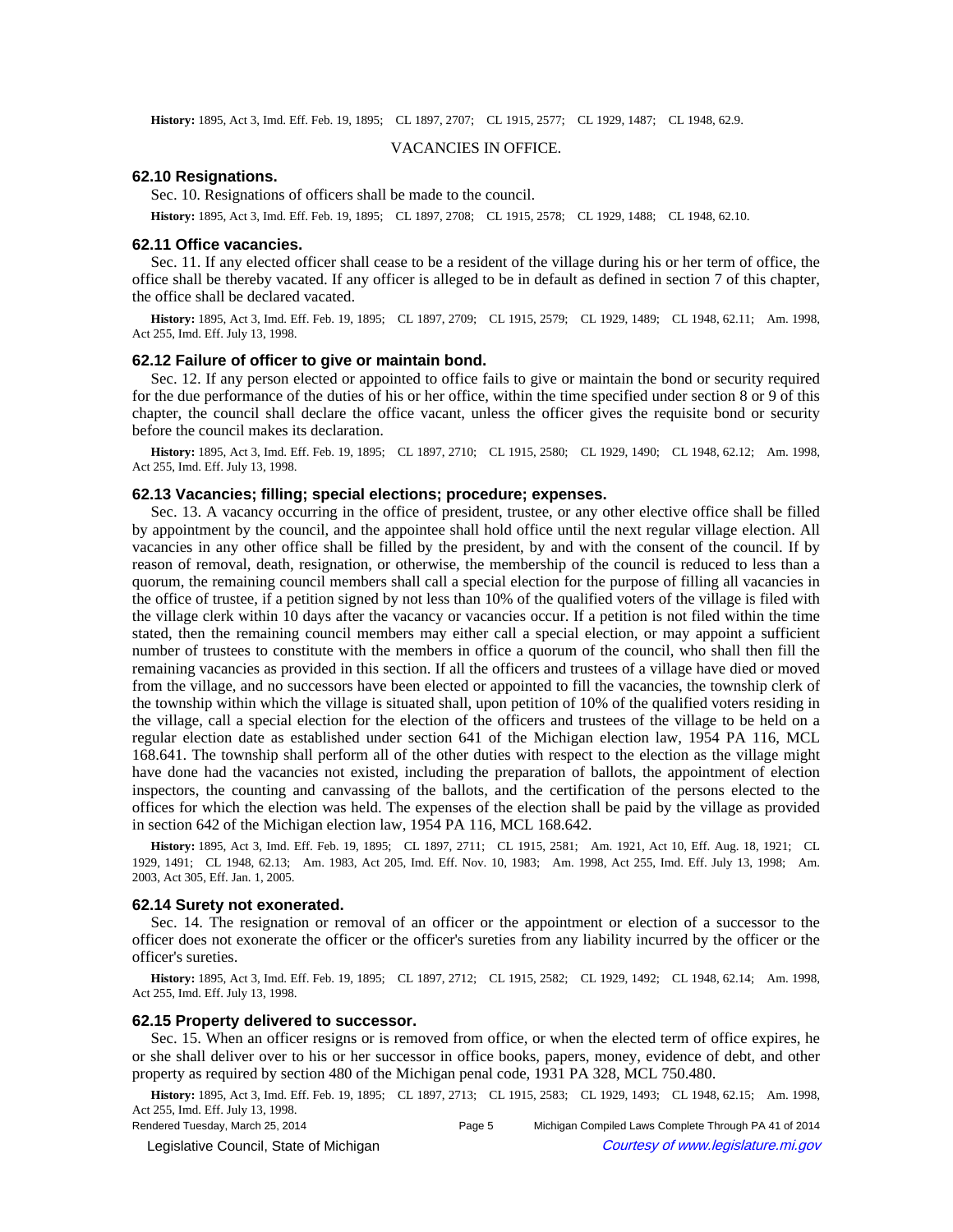# CHAPTER III ELECTIONS.

# **63.1 Election; exception; place.**

Sec. 1. (1) An election under this act shall be held at a place in the village as the council designates.

(2) Notwithstanding a charter provision or ordinance providing otherwise, the day on which a village holds its regular or a special election is governed by the Michigan election law, 1954 PA 116, MCL 168.1 to 168.992, or by a resolution adopted in compliance with section 642 or 642a of the Michigan election law, 1954 PA 116, MCL 168.642 and 168.642a.

History: 1895, Act 3, Imd. Eff. Feb. 19, 1895; -CL 1897, 2714; -CL 1915, 2584; -CL 1929, 1494; -CL 1948, 63.1; -Am. 1973, Act 148, Imd. Eff. Nov. 21, 1973;--Am. 2003, Act 305, Eff. Jan. 1, 2005;--Am. 2004, Act 300, Imd. Eff. July 23, 2004.

#### **63.2 Special election; resolution.**

Sec. 2. Special elections may be called by resolution of the council. The resolution shall state the purpose and object of and, subject to section 1 of this chapter, the date of the election.

History: 1895, Act 3, Imd. Eff. Feb. 19, 1895;-CL 1897, 2715;-CL 1915, 2585;-CL 1929, 1495;-CL 1948, 63.2;-Am. 1998, Act 255, Imd. Eff. July 13, 1998;-- Am. 2003, Act 305, Eff. Jan. 1, 2005.

# **63.3 Village elections as nonpartisan.**

Sec. 3. Notwithstanding a charter provision or ordinance to the contrary, village elections shall be nonpartisan.

History: Add. 1998, Act 255, Imd. Eff. July 13, 1998;—Am. 2003, Act 305, Eff. Jan. 1, 2005.

**Compiler's note:** Former MCL 63.3, which pertained to election inspectors, was repealed by Act 4 of 1974, Imd. Eff. Jan. 4, 1974.

### **63.4 Voting requirements.**

Sec. 4. An individual who is a registered elector of the township in which the village is located and who is a resident of the village may vote at any election in the village.

**History:** Add. 1998, Act 255, Imd. Eff. July 13, 1998.

**Compiler's note:** Former MCL 63.4, which pertained to election notices, was repealed by Act 4 of 1974, Imd. Eff. Jan. 4, 1974.

### **63.5, 63.6 Repealed. 1974, Act 4, Imd. Eff. Jan. 4, 1974.**

**Compiler's note:** The repealed sections pertained to board of elections commissioners, and opening and closing of polls.

### **63.7 Conduct of election; designation of term on ballot.**

Sec. 7. (1) All elections in the village shall be conducted as nearly as may be in the manner provided by the Michigan election law, 1954 PA 116, MCL 168.1 to 168.992, for holding general elections in the state, except as provided in this act.

(2) If at any election vacancies are to be filled, or if any person is to be elected for less than a full term of office, the term shall be designated on the ballot.

History: 1895, Act 3, Imd. Eff. Feb. 19, 1895; CL 1897, 2720; CL 1915, 2590; CL 1929, 1500; CL 1948, 63.7; Am. 1998, Act 255, Imd. Eff. July 13, 1998;-- Am. 2003, Act 305, Eff. Jan. 1, 2005.

### **63.8-63.12 Repealed. 1974, Act 4, Imd. Eff. Jan. 30, 1974.**

**Compiler's note:** The repealed sections pertained to canvass of votes, determination of election results and ties, notice to elected persons, and failure to file oath or bond.

#### **63.13 Repealed. 1998, Act 255, Imd. Eff. July 13, 1998.**

**Compiler's note:** The repealed section pertained to division of villages into precincts.

#### **63.14 Violation of MCL 168.1 to 168.992 applicable to petitions; penalties.**

Sec. 14. A petition under section 13 of chapter II, section 8 of chapter V, or section 18a of chapter XIV, including the circulation and signing of the petition, is subject to section 488 of the Michigan election law, 1954 PA 116, MCL 168.488. A person who violates a provision of the Michigan election law, 1954 PA 116, MCL 168.1 to 168.992, applicable to a petition described in this section is subject to the penalties prescribed for that violation in the Michigan election law, 1954 PA 116, MCL 168.1 to 168.992.

**History:** Add. 1998, Act 145, Eff. Mar. 23, 1999.

# CHAPTER IV

DUTIES OF OFFICERS.

© Legislative Council, State of Michigan Council Courtesy of www.legislature.mi.gov

Rendered Tuesday, March 25, 2014 Page 6 Michigan Compiled Laws Complete Through PA 41 of 2014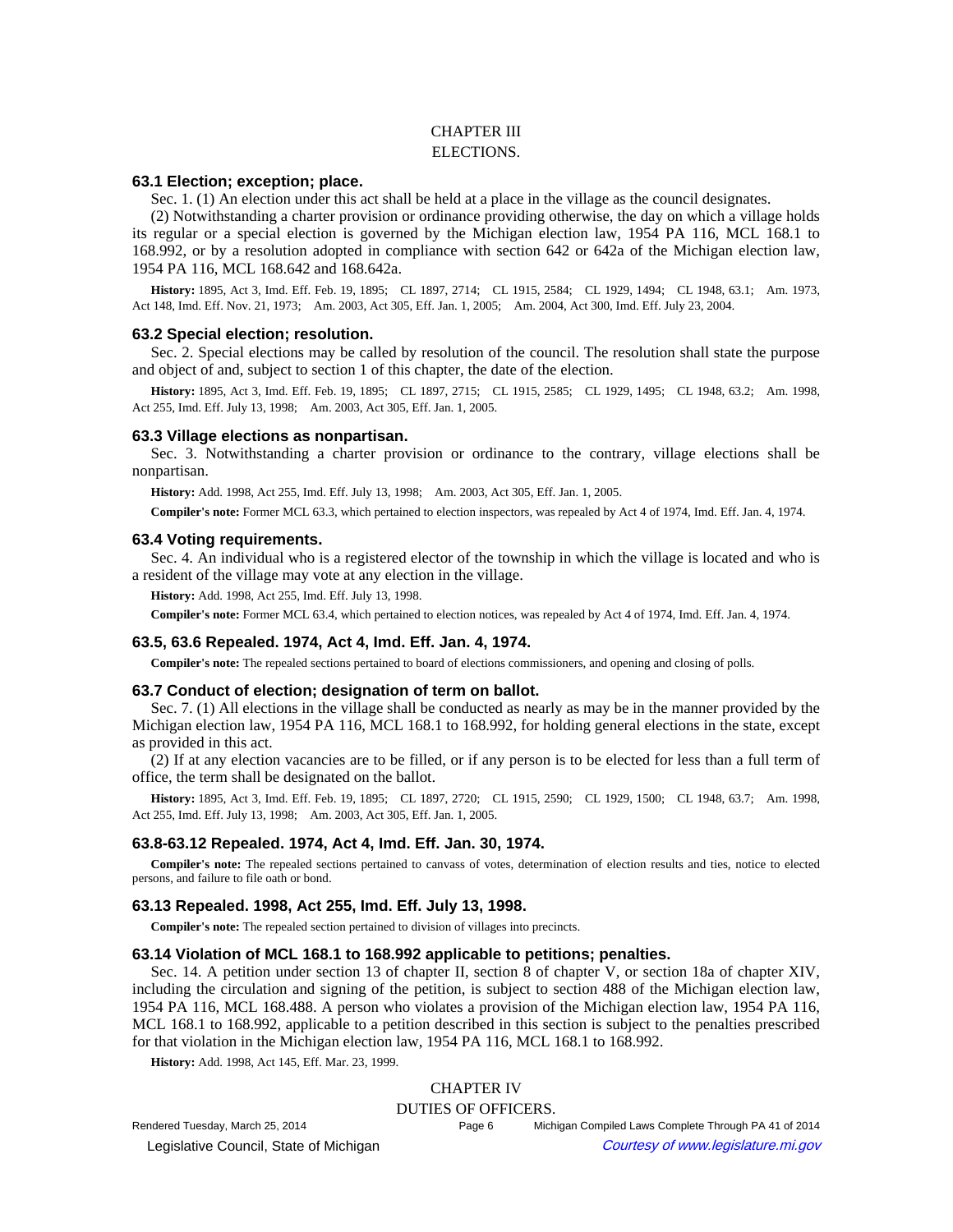#### PRESIDENT.

### **64.1 President as chief executive officer; duties generally.**

Sec. 1. The president is the chief executive officer of the village. He or she shall preside at the meetings of the council. The president is a voting member of the council. The president shall give the council information concerning the affairs of the village, and recommend measures which he or she considers expedient. Unless otherwise provided in an ordinance adopted under section 8 of chapter V, the president shall exercise supervision over the affairs of the village and over the public property belonging to the village. The president shall see that the laws relating to the village and the ordinances and regulations of the council are enforced.

History: 1895, Act 3, Imd. Eff. Feb. 19, 1895;—CL 1897, 2727;—CL 1915, 2597;—CL 1929, 1507;—CL 1948, 64.1;—Am. 1983, Act 205, Imd. Eff. Nov. 10, 1983;—Am. 1985, Act 173, Imd. Eff. Dec. 2, 1985;—Am. 1998, Act 255, Imd. Eff. July 13, 1998.

#### **64.2 Village president; duties as conservator of peace.**

Sec. 2. The president is a conservator of the peace and may exercise within the village the power to suppress disorder. The president may command the assistance of all able-bodied citizens to aid in the enforcement of the ordinances of the council in cases of emergency or disaster, subject to the applicable limitations of state law.

History: 1895, Act 3, Imd. Eff. Feb. 19, 1895;-CL 1897, 2728;-CL 1915, 2598;-CL 1929, 1508;-CL 1948, 64.2;-Am. 1998, Act 255, Imd. Eff. July 13, 1998.

# **64.3 Suspension or removal of officer; examination and inspection of books, records, and papers; additional duties of president; section subject to ordinance.**

Sec. 3. The president may suspend any officer authorized by this act or appointed pursuant to this act for neglect of duty, and with the approval of the council remove any officer appointed by the council when the president considers it in the public interest. The president may at any time examine and inspect the books, records, and papers of any agent, employee, or officer of the village, and shall perform generally all duties prescribed by the ordinances of the village. This section is subject to an ordinance adopted under section 8 of chapter V.

History: 1895, Act 3, Imd. Eff. Feb. 19, 1895;-CL 1897, 2729;-CL 1915, 2599;-CL 1929, 1509;-CL 1948, 64.3;-Am. 1985, Act 173, Imd. Eff. Dec. 2, 1985;-- Am. 1998, Act 255, Imd. Eff. July 13, 1998.

#### **64.4 Acting president.**

Sec. 4. In the absence or disability of the president, the president pro tempore of the council shall perform the duties of the president.

History: 1895, Act 3, Imd. Eff. Feb. 19, 1895;—CL 1897, 2730;—CL 1915, 2600;—CL 1929, 1510;—CL 1948, 64.4.

#### CLERK.

#### **64.5 Clerk; duties.**

Sec. 5. (1) The clerk shall keep the corporate seal and all the documents, official bonds, papers, files, and records of the village, not by this act or the ordinances of the village entrusted to some other officer. The clerk is the clerk of the council and shall attend its meetings.

(2) In case of the absence of the clerk, or if from any cause the clerk is unable to discharge, or is disqualified from performing, his or her duties, the council may appoint a council member, or some other person, to perform the duties of the clerk for the time being.

(3) The clerk shall record all the proceedings and resolutions of the council, and shall record, or cause to be recorded, all the ordinances of the village.

(4) The clerk shall countersign and register all licenses granted.

(5) When required, the clerk shall make reproductions pursuant to the records media act, 1992 PA 116, MCL 24.401 to 24.403, of the papers and records filed and kept in his or her office and shall certify the reproductions under the seal of the village. The admissibility in evidence of such reproductions is governed by section 3 of 1964 PA 105, MCL 691.1103.

(6) The clerk may administer oaths and affirmations.

History: 1895, Act 3, Imd. Eff. Feb. 19, 1895;-CL 1897, 2731;-CL 1915, 2601;-CL 1929, 1511;-CL 1948, 64.5;-Am. 1998, Act 255, Imd. Eff. July 13, 1998.

### **64.6 Clerk as general accountant; duties; check disbursement.**

Sec. 6. (1) The clerk shall be the general accountant of the village.

(2) Claims against the village shall be filed with the clerk for adjustment. After examination, the clerk shall Rendered Tuesday, March 25, 2014 Page 7 Michigan Compiled Laws Complete Through PA 41 of 2014 © Legislative Council, State of Michigan Council Courtesy of www.legislature.mi.gov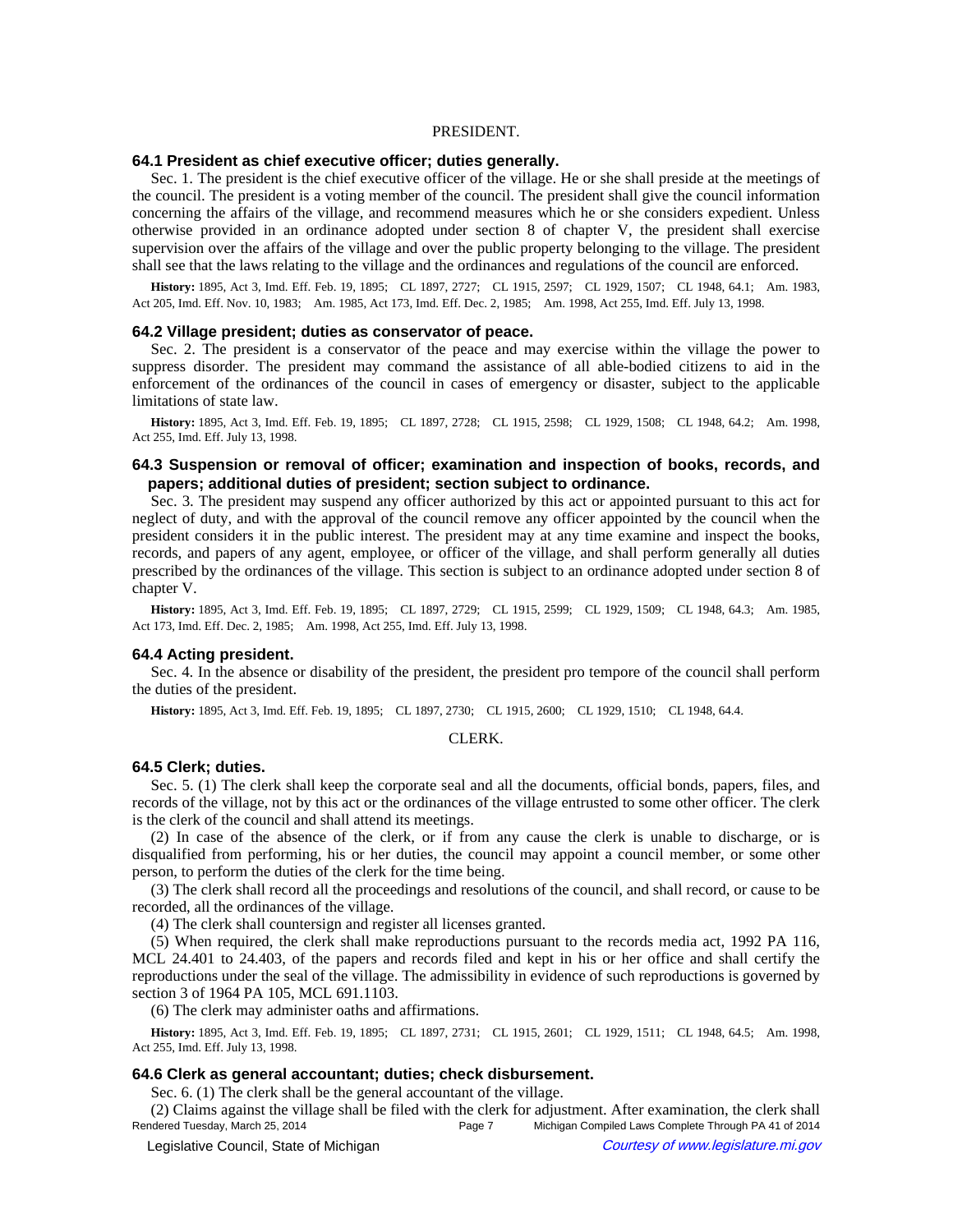report the claims, with the accompanying vouchers and counterclaims of the village, and the true balance, to the council for allowance. After the claims are allowed by the council, the clerk shall present check disbursement authorizations to the treasurer for payment of the claims, designating the fund from which payment is to be made, and take proper receipts.

(3) The clerk shall not present check disbursement authorizations upon a fund after the fund is exhausted. When a tax or money is levied, raised, or appropriated, the clerk shall report the amount to the village treasurer, stating the objects and funds for which it is levied, raised, or appropriated, and the amounts to be credited to each fund.

History: 1895, Act 3, Imd. Eff. Feb. 19, 1895; CL 1897, 2732; CL 1915, 2602; CL 1929, 1512; CL 1948, 64.6; Am. 1998, Act 255, Imd. Eff. July 13, 1998.

#### **64.7 Clerk; duties.**

Sec. 7. Unless otherwise provided by ordinance, the clerk shall do all of the following:

(a) Have charge of all the books, vouchers, and documents relating to the accounts, contracts, debts, and revenues of the corporation.

(b) Countersign and register all bonds issued, and keep a list of all property belonging to the village, and of all its debts and liabilities.

(c) Keep a complete set of books, exhibiting the financial condition of the village in all its departments, funds, resources, and liabilities, with a proper classification, and showing the purpose for which each fund was raised.

(d) Keep an account of all the money received for each of the several funds of the village, and credit all check disbursements drawn, keeping an account with each fund.

History: 1895, Act 3, Imd. Eff. Feb. 19, 1895;—CL 1897, 2733;—CL 1915, 2603;—CL 1929, 1513;—CL 1948, 64.7;—Am. 1998, Act 255, Imd. Eff. July 13, 1998.

### **64.8 Duties; financial report to council; contents.**

Sec. 8. The clerk shall report to the council, whenever required, a detailed statement of the receipts, expenditures, and financial condition of the village, of the debts to be paid, and moneys necessary to meet the estimated expenses of the corporation, and shall perform such other duties pertaining to his office as the council may require.

History: 1895, Act 3, Imd. Eff. Feb. 19, 1895;-CL 1897, 2734;-CL 1915, 2604;-CL 1929, 1514;-CL 1948, 64.8.

# **64.8a Functions subject to ordinance.**

Sec. 8a. The functions of the village clerk are subject to an ordinance adopted under section 8 of chapter V. **History:** Add. 1985, Act 173, Imd. Eff. Dec. 2, 1985.

# TREASURER.

### **64.9 Village treasurer; duties.**

Sec. 9. The treasurer shall do all of the following:

(a) Have the custody of all money, bonds other than official bonds filed with the clerk under chapter II, mortgages, notes, leases, and evidences of value belonging to the village.

(b) Receive all money belonging to, and receivable by the corporation.

(c) Keep an account of all receipts and expenditures.

(d) Collect and keep an account of all taxes and money appropriated, raised, or received for each fund of the village, and keep a separate account of each fund.

(e) Pay check disbursement authorizations out of the particular fund raised for the purpose for which the disbursement was authorized.

(f) Perform duties prescribed by this act relating to assessing property and levying taxes.

History: 1895, Act 3, Imd. Eff. Feb. 19, 1895;-CL 1897, 2735;-CL 1915, 2605;-CL 1929, 1515;-Am. 1935, Act 199, Eff. Sept. 21, 1935;-CL 1948, 64.9;-Am. 1998, Act 255, Imd. Eff. July 13, 1998.

#### **64.10 Treasurer; reports; contents.**

Sec. 10. The treasurer shall report to the clerk on the first Monday of every month, if required, the amounts received and credited to each fund, on what account received, the amounts paid out from each fund during the preceding month, and the amount of money remaining in each fund on the day of the report. The treasurer shall also exhibit to the council annually within 45 days after the end of the fiscal year, and as often and for such period as the council shall require, a full and detailed account of the receipts and disbursements of the treasury since the date of the treasurer's last annual report, classifying them by the funds to which the receipts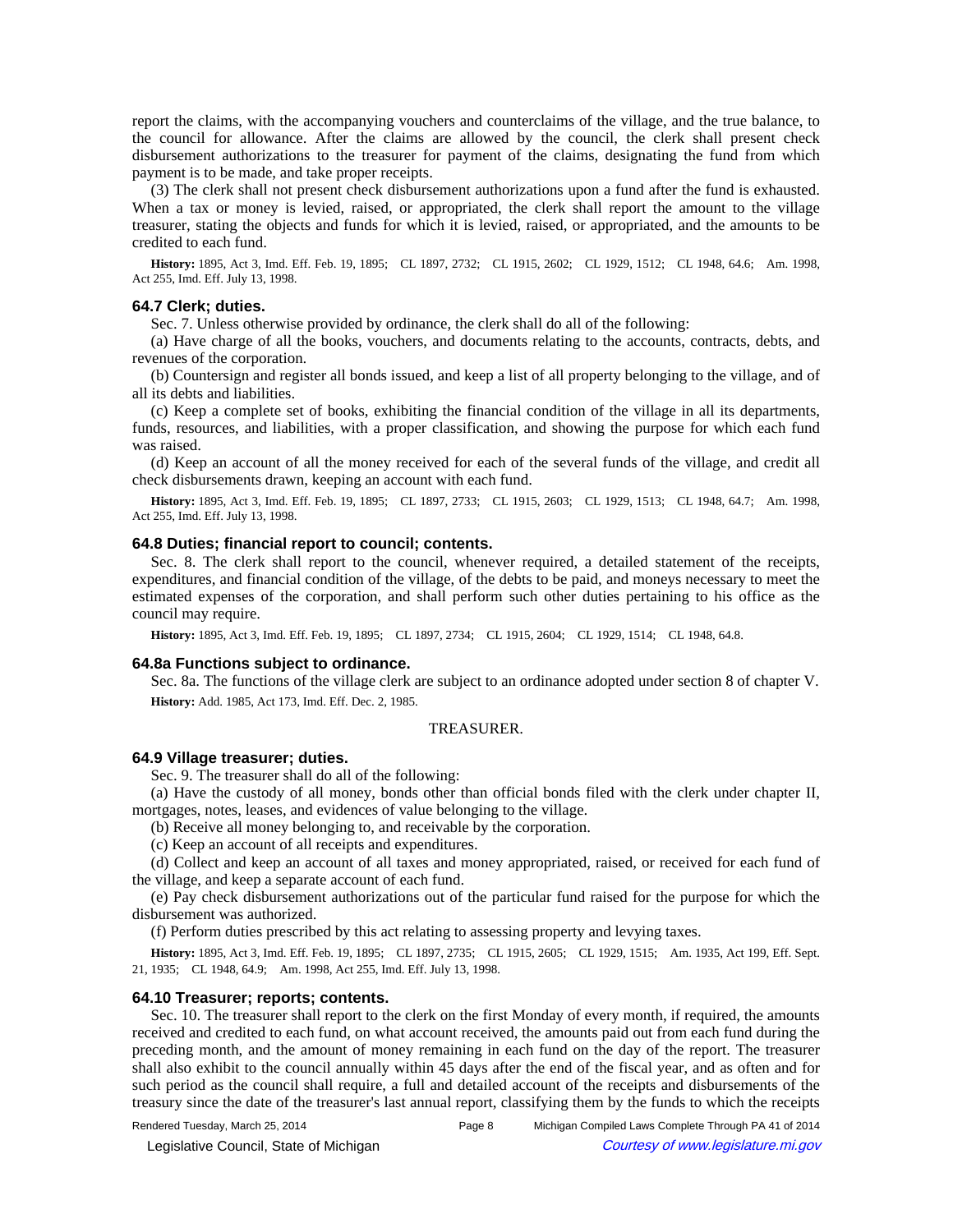are credited and out of which the disbursements are made, and the balance remaining in each fund.

History: 1895, Act 3, Imd. Eff. Feb. 19, 1895;—CL 1897, 2736;—CL 1915, 2606;—CL 1929, 1516;—CL 1948, 64.10;—Am. 1998, Act 255, Imd. Eff. July 13, 1998.

#### **64.11 Treasurer; vouchers.**

Sec. 11. The treasurer shall take vouchers for all money paid from the treasury, showing the amount and fund from which payment was made. Upon settlement of the vouchers with the proper officers of the village, the treasurer shall file the vouchers with the clerk.

History: 1895, Act 3, Imd. Eff. Feb. 19, 1895;-CL 1897, 2737;-CL 1915, 2607;-CL 1929, 1517;-CL 1948, 64.11;-Am. 1998, Act 255, Imd. Eff. July 13, 1998.

#### **64.12 Treasurer; disposition of money; private use prohibited.**

Sec. 12. The treasurer shall keep all village money in depository accounts authorized by law. The treasurer shall not use, either directly or indirectly, the village money, warrants, or evidences of debt for his or her own use or benefit, or that of any other person. On proof of the violation, the village council shall declare the office vacant and appoint a successor for the remainder of the term.

History: 1895, Act 3, Imd. Eff. Feb. 19, 1895;-CL 1897, 2738;-CL 1915, 2608;-CL 1929, 1518;-CL 1948, 64.12;-Am. 1998, Act 255, Imd. Eff. July 13, 1998.

#### **64.12a Functions subject to ordinance.**

Sec. 12a. The functions of the village treasurer are subject to an ordinance adopted under section 8 of chapter V.

**History:** Add. 1985, Act 173, Imd. Eff. Dec. 2, 1985.

### MARSHAL.

# **64.13-64.16 Repealed. 1998, Act 255, Imd. Eff. July 13, 1998.**

**Compiler's note:** The repealed sections pertained to powers and duties of marshal.

### SURVEYOR.

#### **64.17 Repealed. 1998, Act 255, Imd. Eff. July 13, 1998.**

**Compiler's note:** The repealed section pertained to power and duties of surveyor.

#### STREET COMMISSIONER.

### **64.18, 64.19 Repealed. 1998, Act 255, Imd. Eff. July 13, 1998.**

**Compiler's note:** The repealed sections pertained to powers and duties of street commissioner.

#### ASSESSOR.

#### **64.20 Repealed. 1998, Act 255, Imd. Eff. July 13, 1998.**

**Compiler's note:** The repealed section pertained to powers and duties of assessor.

#### COMPENSATION.

# **64.21 Village officers; compensation.**

Sec. 21. The president and each trustee shall receive compensation for the performance of the duties of the office of president or trustee only as provided by ordinance. The ordinance shall specify how the compensation is determined due and paid. Except as otherwise provided by law, these officers shall receive no other compensation for services performed for and on behalf of the village during their term of office. Except as otherwise provided in this act or by other law regulating fees for services, other officers shall receive such compensation as may be prescribed by the council.

History: 1895, Act 3, Imd. Eff. Feb. 19, 1895;-CL 1897, 2747;-CL 1915, 2618;--Am. 1917, Act 51, Eff. Aug. 10, 1917;-CL 1929, 1527; CL 1948, 64.21; Am. 1954, Act 160, Eff. Aug. 13, 1954; Am. 1992, Act 42, Imd. Eff. May 12, 1992; Am. 1998, Act 255, Imd. Eff. July 13, 1998.

# CHAPTER V

### VILLAGE COUNCIL.

# **65.1 Legislative authority vested in village council.**

Sec. 1. The legislative authority of villages shall be vested in the council.

Rendered Tuesday, March 25, 2014 Page 9 Michigan Compiled Laws Complete Through PA 41 of 2014 © Legislative Council, State of Michigan Council Courtesy of www.legislature.mi.gov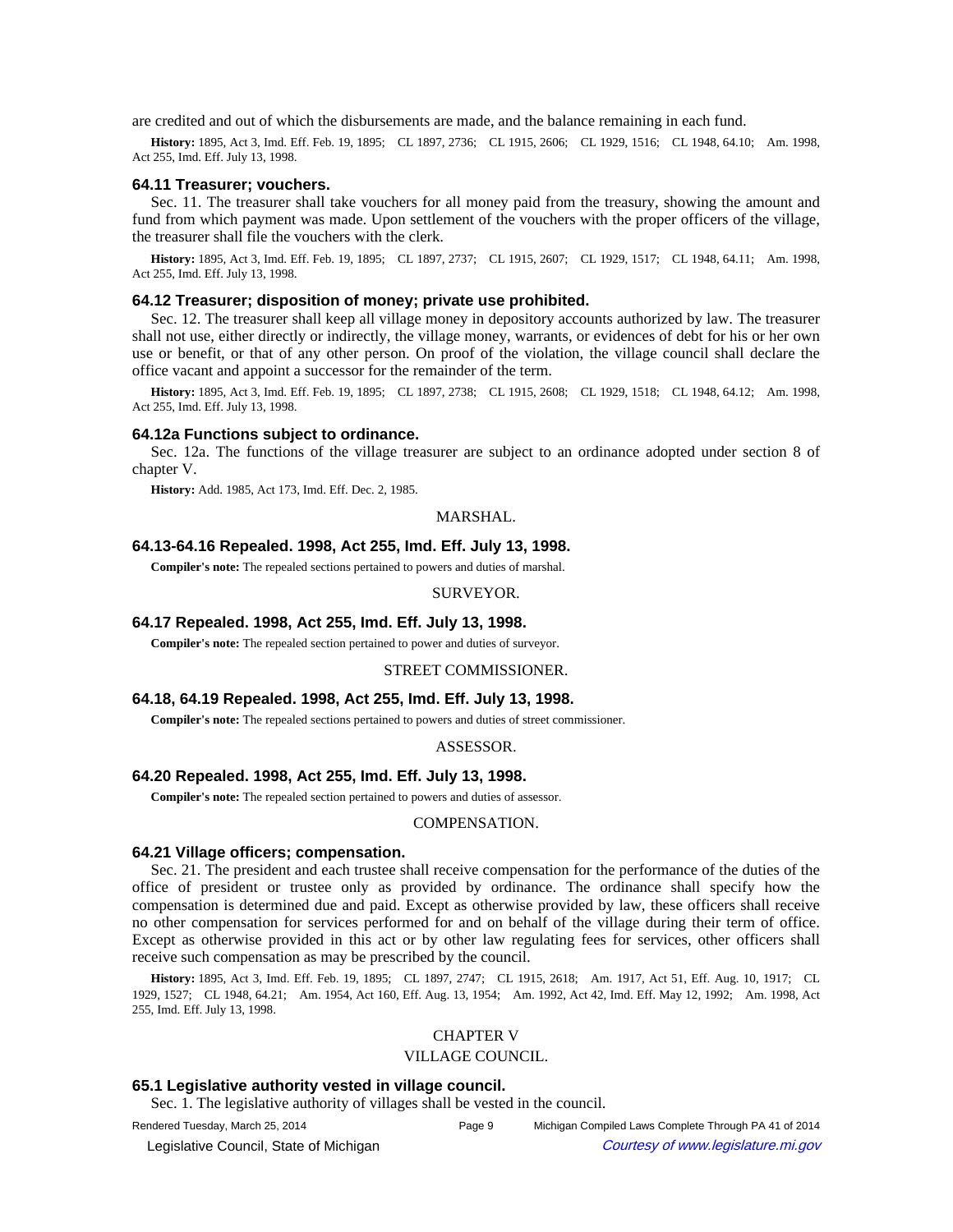History: 1895, Act 3, Imd. Eff. Feb. 19, 1895; CL 1897, 2748; CL 1915, 2619; CL 1929, 1528; CL 1948, 65.1; Am. 1998, Act 255, Imd. Eff. July 13, 1998.

#### **65.2 Village council; president.**

Sec. 2. The president shall be president of the council, and preside at the meetings of the council.

History: 1895, Act 3, Imd. Eff. Feb. 19, 1895;-CL 1897, 2749;-CL 1915, 2620;-CL 1929, 1529;-CL 1948, 65.2;-Am. 1998, Act 255, Imd. Eff. July 13, 1998.

#### **65.3 Village council; president pro tempore.**

Sec. 3. (1) On November 20 of each year, or as soon after that date as possible, the council shall appoint 1 of their number president pro tempore of the council.

(2) In the absence of the president, the president pro tempore presides at the council meetings, and exercises the powers and duties of president. In the absence of the president and president pro tempore, the member with the longest current period of continuous service on the council presides unless otherwise provided by council rules.

History: 1895, Act 3, Imd. Eff. Feb. 19, 1895;-CL 1897, 2750;-CL 1915, 2621;-CL 1929, 1530;-CL 1948, 65.3;-Am. 1998, Act 255, Imd. Eff. July 13, 1998;-Am. 2003, Act 305, Eff. Jan. 1, 2005;-Am. 2012, Act 551, Eff. Mar. 28, 2013.

# **65.4 Village council; regular meetings; conducting business at public meeting; notice of meeting; special meetings.**

Sec. 4. The council shall hold regular meetings for the transaction of business, at times as it shall prescribe, at least 1 shall be held in each month. The business which the village council may perform shall be conducted at a public meeting held in compliance with Act. No. 267 of the Public Acts of 1976, being sections 15.261 to 15.275 of the Michigan Compiled Laws. Public notice of the time, date, and place of the meeting shall be given in the manner required by Act. No. 267 of the Public Acts of 1976. The president or 3 members of the council may appoint special meetings.

History: 1895, Act 3, Imd. Eff. Feb. 19, 1895;-CL 1897, 2751;-CL 1915, 2622;-CL 1929, 1531;-CL 1948, 65.4;-Am. 1977, Act 197, Imd. Eff. Nov. 17, 1977.

# **65.5 Village council; rules and record of proceedings; quorum; adjournment; compelling attendance; vote; ordinance or resolution appropriating money; publication of proceedings and vote; availability of certain writings to public.**

Sec. 5. (1) The council shall prescribe the rules of its own proceedings, and shall keep a record of those proceedings. A majority of the members of council shall be a quorum for the transaction of business. A lesser number may adjourn and compel the attendance of absent members in a manner as prescribed by ordinance.

(2) An office shall not be created or abolished; a street, alley, or public ground vacated; real estate or an interest in real estate purchased, leased, sold, or disposed of; or a public improvement ordered, except by a majority vote of the members of council. The vote shall be taken by yeas and nays, and entered in the journal. However, a tax shall not be increased or a special assessment imposed except by an affirmative vote of 2/3 of the members of council.

(3) Money shall not be appropriated except by ordinance or resolution of the council. An ordinance appropriating money shall not be passed, or a resolution appropriating money shall not be adopted, except by a majority vote of the members of council. The vote shall be taken by yeas and nays, and entered in the journal. Within 15 days after a meeting of the council, a synopsis or the entirety of the proceedings, including the vote of the members, prepared by the clerk and approved by the president showing the substance of each separate decision of the council shall be published in a newspaper of general circulation in the village or posted in 3 public places in the village.

(4) A writing prepared, owned, used, in the possession of, or retained by the council or by the clerk, treasurer, or other officer of the village in the performance of an official function shall be made available to the public in compliance with the freedom of information act, 1976 PA 442, MCL 15.231 to 15.246.

History: 1895, Act 3, Imd. Eff. Feb. 19, 1895;-CL 1897, 2752;-CL 1915, 2623;-Am. 1925, Act 43, Eff. Aug. 27, 1925;-CL 1929, 1532; CL 1948, 65.5; Am. 1977, Act 197, Imd. Eff. Nov. 17, 1977; Am. 1983, Act 205, Imd. Eff. Nov. 10, 1983; Am. 1998, Act 255, Imd. Eff. July 13, 1998.

# **65.6 Repealed. 1968, Act 317, Eff. Sept. 1, 1968.**

**Compiler's note:** The repealed section pertained to village council members' conflict of interest and forfeiture of office.

#### **65.7 Village council; audit of accounts; procedure; defenses to action or proceeding.**

Sec. 7. (1) The council shall audit and allow all accounts chargeable against the village. An account or

Rendered Tuesday, March 25, 2014 Page 10 Michigan Compiled Laws Complete Through PA 41 of 2014

© Legislative Council, State of Michigan Council Courtesy of www.legislature.mi.gov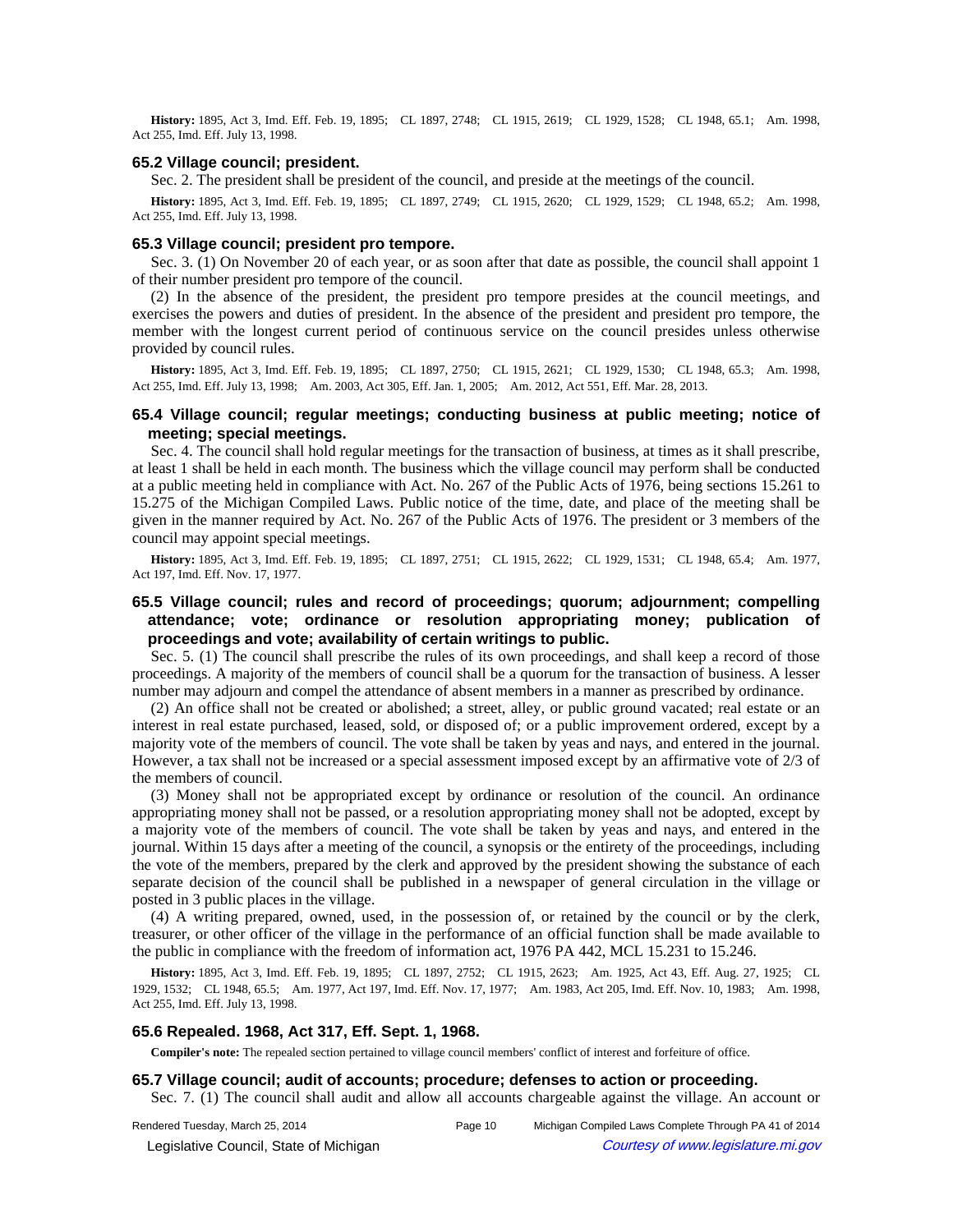claim or contract shall not be received for audit or allowance unless it is accompanied with a certificate of an officer of the village, or an affidavit of the person rendering it, that the services therein charged have been actually performed or the property delivered for the village, that the sums charged therefor are reasonable and just, and that to the best of his or her knowledge and belief, no set-off exists, and no payment has been made on account thereof, except such set-offs or payments as are endorsed or referred to in the account or claim. Each account shall exhibit in detail all the items making up the amount claimed, and the date of each. The council may adopt a different procedure for the audit and allowance of accounts, claims, and contracts than that provided by this subsection.

(2) It shall be a sufficient defense in any court, to an action or proceeding for the collection of any claim against the village for personal injuries or otherwise that it has never been presented, certified to, or verified to the council for allowance as provided in this section or as may be required under different procedures adopted by the council; or, if the claim is founded on contract, that the claim was presented without the certificate or affidavit required by this section and was rejected for that reason; or, that the action or proceeding was brought before the council had a reasonable time to investigate and pass upon it.

History: 1895, Act 3, Imd. Eff. Feb. 19, 1895;-CL 1897, 2754;-CL 1915, 2625;-CL 1929, 1534;-CL 1948, 65.7;-Am. 1998, Act 255, Imd. Eff. July 13, 1998.

# **65.8 Village manager; term; employment contract; powers and duties; ordinance assigning responsibilities to manager.**

Sec. 8. (1) The council may employ a village manager.

(2) The manager shall serve at the pleasure of the council.

(3) The council may enter into an employment contract with a village manager for a period extending beyond the terms of the members of council but not exceeding 6 years. An employment contract with a manager shall be in writing and shall specify the compensation to be paid to the manager, any procedure for changing compensation, any fringe benefits, and any other conditions of employment. The contract shall state that the manager serves at the pleasure of the council. The contract may provide for severance pay or other benefits in the event the employment of the manager is terminated at the pleasure of the council. Unless otherwise provided by ordinance adopted under subsection (4), the council may assign to the manager only those powers and duties not required by law to be assigned to or performed by another official of the village.

(4) The council may adopt an ordinance assigning to the manager an administrative duty imposed by this act on the council; an administrative duty imposed by this act on the village president; the authority to appoint, remove, direct, or supervise any employee or appointed official of the village; or supervisory responsibility over the accounting, budgeting, personnel, purchasing, and related management functions imposed by this act on the village clerk and the village treasurer. The council shall provide in the ordinance that the assignment becomes effective 45 days after the date of adoption and that if a petition signed by not less than 10% of the registered electors of the village is filed with the village clerk within the 45-day period, the ordinance shall not become effective until after the ordinance is approved at an election held on the question. Notice of the delayed effect of the ordinance and the right of petition under this subsection shall be published separately at the same time, and in the same manner, as the ordinance is published pursuant to section 4 of chapter VI. The village clerk shall compare the signatures on the petitions to the signatures of those electors as they appear on the appropriate registration cards. If a petition bearing the required number of valid signatures of electors is filed, the clerk shall perform the acts required for the submission of the question of adoption of the ordinance at the next general or special election. An ordinance adopted before December 2, 1985 that conforms substantially with the requirements of this subsection is valid to the same extent as if the ordinance had been adopted on or after December 2, 1985.

History: Add. 1974, Act 201, Imd. Eff. July 9, 1974;—Am. 1985, Act 173, Imd. Eff. Dec. 2, 1985;—Am. 1998, Act 255, Imd. Eff. July 13, 1998.

# CHAPTER VI

#### ORDINANCES.

### **66.1 Ordinance; style; passage; days required to be effective.**

Sec. 1. The style of an ordinance shall be: "The village of ........................ ordains." An ordinance, except as otherwise provided in this act, requires for its passage the concurrence of a majority vote of the members of council. An ordinance shall state its effective date, which may be upon publication, except that an ordinance imposing a sanction shall not take effect before the twentieth day after its passage or before the date of its publication, whichever occurs first.

History: 1895, Act 3, Imd. Eff. Feb. 19, 1895;-CL 1897, 2755;-CL 1915, 2626;-CL 1929, 1535;-CL 1948, 66.1;-Am. 1994,

Rendered Tuesday, March 25, 2014 Page 11 Michigan Compiled Laws Complete Through PA 41 of 2014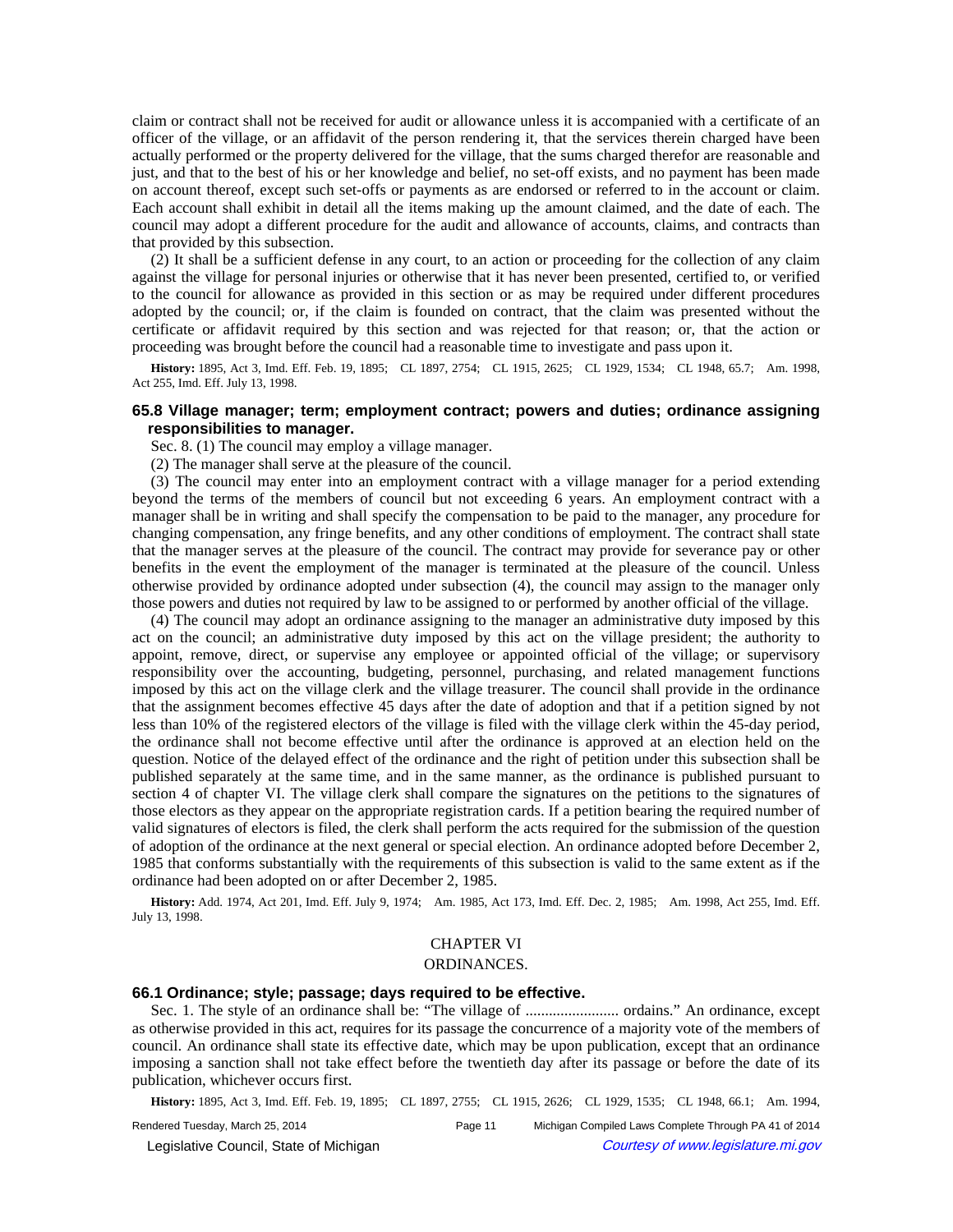Act 16, Eff. May 1, 1994;-- Am. 1998, Act 255, Imd. Eff. July 13, 1998.

# **66.2 Violation of ordinance; sanction; designation as civil infraction; civil fine; act or omission constituting crime; penalty.**

Sec. 2. (1) Except as otherwise provided in this act, the council of a village authorized to pass an ordinance may prescribe a sanction for a violation of the ordinance. If a sanction is prescribed, it shall be prescribed in the ordinance.

(2) Consistent with any of the following statutes, the village council may adopt an ordinance that designates a violation of the ordinance as a civil infraction and provides a civil fine for that violation:

(a) The Michigan vehicle code, 1949 PA 300, MCL 257.1 to 257.923.

(b) 1969 PA 235, MCL 257.941 to 257.943.

(c) 1956 PA 62, MCL 257.951 to 257.955.

(3) The village council may adopt an ordinance that designates a violation of the ordinance as a municipal civil infraction and provides a civil fine for that violation. An ordinance shall not designate a violation as a municipal civil infraction if that violation may be designated as a civil infraction under subsection (2). A statute may provide that a violation of a specific type of ordinance is a municipal civil infraction whether or not the ordinance designates the violation as a municipal civil infraction.

(4) An ordinance shall not make an act or omission a municipal civil infraction if that act or omission constitutes a crime under any of the following:

(a) Article 7 of the public health code, 1978 PA 368, MCL 333.7101 to 333.7545.

(b) The Michigan penal code, 1931 PA 328, MCL 750.1 to 750.568.

(c) The Michigan vehicle code, 1949 PA 300, MCL 257.1 to 257.923.

(d) The Michigan liquor control code of 1998, 1998 PA 58, MCL 436.1101 to 436.2303.

(e) Part 801 of the natural resources and environmental protection act, 1994 PA 451, MCL 324.80101 to 324.80199.

(f) The aeronautics code of the state of Michigan, 1945 PA 327, MCL 259.1 to 259.208.

(g) Part 821 of the natural resources and environmental protection act, 1994 PA 451, MCL 324.82101 to 324.82160.

(h) Part 811 of the natural resources and environmental protection act, 1994 PA 451, MCL 324.81101 to 324.81150.

(i) Sections 351 to 365 of the railroad code of 1993, 1993 PA 354, MCL 462.351 to 462.365.

(j) Any law of this state under which the act or omission is punishable by imprisonment for more than 93 days.

(5) An ordinance not described in subsection (2) or (3) may provide that a violation of the ordinance is punishable by imprisonment for not more than 90 days or by a fine of not more than \$500.00, or both. However, unless otherwise provided by law, the ordinance may provide that a violation of the ordinance is punishable by imprisonment for not more than 93 days or a fine of not more than \$500.00, or both, if the violation substantially corresponds to a violation of state law that is a misdemeanor for which the maximum period of imprisonment is 93 days. In addition, a village may adopt section 625(1)(c) of the Michigan vehicle code, 1949 PA 300, MCL 257.625, by reference in an adopting ordinance and shall provide that a violation of that ordinance is a misdemeanor punishable by 1 or more of the following:

(a) Community service for not more than 360 hours.

(b) Imprisonment for not more than 180 days.

(c) A fine of not less than \$200.00 or more than \$700.00.

History: 1895, Act 3, Imd. Eff. Feb. 19, 1895;-CL 1897, 2756;-CL 1915, 2627;-CL 1929, 1536;-CL 1948, 66.2;-Am. 1979, Act 36, Imd. Eff. June 20, 1979;—Am. 1994, Act 16, Eff. May 1, 1994;—Am. 1996, Act 41, Imd. Eff. Feb. 26, 1996;—Am. 1999, Act 57, Eff. Oct. 1, 1999; Am. 2012, Act 10, Imd. Eff. Feb. 15, 2012.

# **66.2a Recreational trailway; posting ordinance; prohibited operation of vehicle as municipal civil infraction; penalty.**

Sec. 2a. (1) An ordinance regulating a recreational trailway is not effective unless it is posted and maintained near each gate or principal entrance to the trailway.

(2) The operation of a vehicle on a recreational trailway at a time, in a place, or in a manner prohibited by an ordinance is a municipal civil infraction, whether or not so designated by the ordinance. A civil fine ordered for a municipal civil infraction described in this subsection shall not exceed the maximum amount of a fine provided by the ordinance or \$500.00, whichever is less. An act or omission described in this subsection is not a municipal civil infraction if that act or omission constitutes a violation or crime that section 2 of chapter VI prohibits an ordinance from designating as a municipal civil infraction.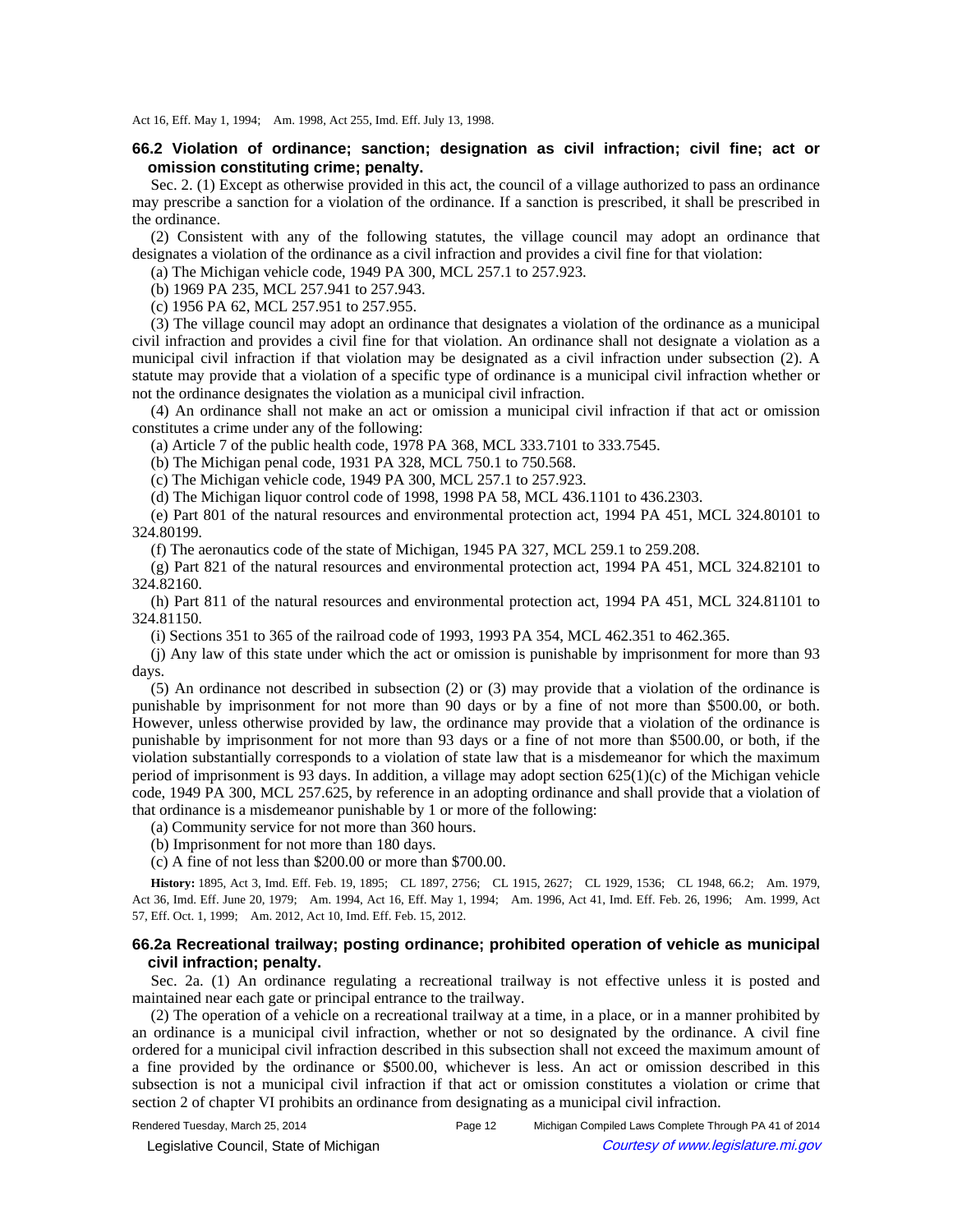**History:** Add. 1994, Act 87, Eff. Oct. 1, 1994.

#### **66.3 Record of ordinances; authentication.**

Sec. 3. Upon enactment, each ordinance shall be recorded by the clerk of the council in a book to be called "the record of ordinances," and the president and clerk shall authenticate each ordinance by placing his or her official signature upon the ordinance.

History: 1895, Act 3, Imd. Eff. Feb. 19, 1895;-CL 1897, 2757;-CL 1915, 2628;-CL 1929, 1537;-CL 1948, 66.3;-Am. 1998, Act 255, Imd. Eff. July 13, 1998.

#### **66.3a Codification of ordinances.**

Sec. 3a. A village may codify, recodify, and continue in code the village's ordinances, in whole or in part, without the necessity of publishing the entire code in full. The ordinance adopting the code and ordinances repealing, amending, continuing, or adding to the code shall be published as required by section 4 of this chapter. The publication shall state where a copy of the entire code can be reviewed and obtained. The ordinance adopting the code may amend, repeal, revise, or rearrange ordinances or parts of ordinances by references to the title only.

History: Add. 1979, Act 18, Imd. Eff. May 24, 1979;-- Am. 1998, Act 255, Imd. Eff. July 13, 1998.

# **66.4 Publication of ordinance or synopsis; certification; adoption of state statute by reference; penalty.**

Sec. 4. (1) Within 15 days after an ordinance is passed, the clerk shall publish the ordinance or a synopsis of the ordinance in a newspaper circulated in the village. Immediately after the ordinance or synopsis of the ordinance is published, the clerk shall enter in the record of ordinances, in a blank space to be left for that purpose under the record of the ordinance, a signed certificate, stating the date on which and the name of the newspaper in which the ordinance was published. The certificate is prima facie evidence of the publication of the ordinance or the synopsis.

(2) A village may adopt a provision of any state statute for which the maximum period of imprisonment is 93 days, the Michigan vehicle code, 1949 PA 300, MCL 257.1 to 257.923, or a plumbing code, electrical code, mechanical code, fire protection code, building code, or other code promulgated by this state, by a department, board, or other agency of this state, or by an organization or association that is organized or conducted for the purpose of developing a code, by reference to the law or code in an adopting ordinance and without publishing the law or code in full. The law or code shall be clearly identified in the ordinance and a statement of the purpose of the law or code shall be published with the adopting ordinance. Printed copies of the law or code shall be kept in the office of the village clerk available for inspection by or distribution to the public during normal business hours. The village may charge a fee that does not exceed the actual cost for copies of the law or code distributed to the public. The publication in the newspaper shall contain a notice to the effect that a complete copy of the law or code is available for public use and inspection at the office of the village clerk. Except as otherwise provided in this subsection, a village shall not enforce any provision adopted by reference for which the maximum period of imprisonment is greater than 93 days. A village may adopt section  $625(1)(c)$  of the Michigan vehicle code, 1949 PA 300, MCL 257.625, by reference in an adopting ordinance and shall provide that a violation of that ordinance is a misdemeanor punishable by 1 or more of the following:

- (a) Community service for not more than 360 hours.
- (b) Imprisonment for not more than 180 days.
- (c) A fine of not less than \$200.00 or more than \$700.00.

History: 1895, Act 3, Imd. Eff. Feb. 19, 1895;-CL 1897, 2758;-CL 1915, 2629;-CL 1929, 1538;-CL 1948, 66.4;-Am. 1951, Act 240, Eff. Sept. 28, 1951;-Am. 1976, Act 82, Imd. Eff. Apr. 17, 1976;-Am. 1977, Act 197, Imd. Eff. Nov. 17, 1977;-Am. 1982, Act 346, Eff. Mar. 30, 1983;-Am. 1998, Act 255, Imd. Eff. July 13, 1998;-Am. 1999, Act 255, Imd. Eff. Dec. 28, 1999;-Am. 1999, Act 259, Eff. Dec. 29, 1999;-- Am. 2012, Act 10, Imd. Eff. Feb. 15, 2012.

### **66.5 Repealed. 1998, Act 255, Imd. Eff. July 13, 1998.**

**Compiler's note:** The repealed section pertained to laws, regulations, or ordinances as proof in court.

# **66.6 Violation of ordinance; commencement of prosecution; judicial district; powers of court.**

Sec. 6. (1) an action for violation of an ordinance shall be commenced not more than 2 years after the violation occurs.

(2) An action for the violation of an ordinance shall be brought in the district court or municipal court in the judicial district in which the village is located unless the person alleged to have violated the ordinance Rendered Tuesday, March 25, 2014 Page 13 Michigan Compiled Laws Complete Through PA 41 of 2014

© Legislative Council, State of Michigan Council Courtesy of www.legislature.mi.gov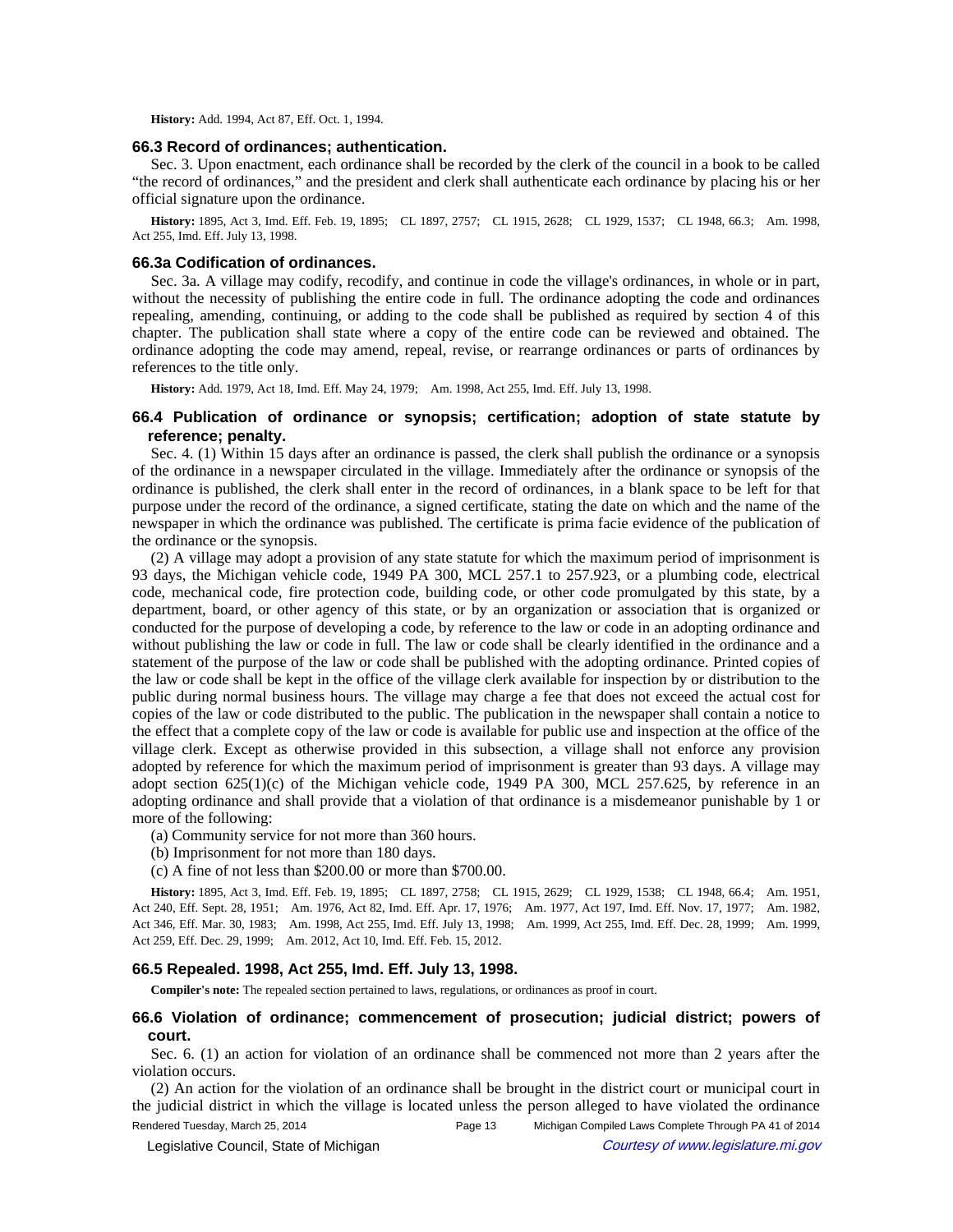admits responsibility at a parking violations bureau or a municipal ordinance violations bureau as permitted by law. That court may hear, try, and determine causes and actions arising under an ordinance of the village, and impose sanctions for a violation of an ordinance as provided in the ordinance.

History: 1895, Act 3, Imd. Eff. Feb. 19, 1895;-CL 1897, 2760;-CL 1915, 2631;-CL 1929, 1540;-CL 1948, 66.6;-Am. 1978, Act 189, Imd. Eff. June 4, 1978;—Am. 1994, Act 16, Eff. May 1, 1994.

# **66.7 Violation of ordinance; civil action to recover penalty; warrant; law governing proceedings.**

Sec. 7. If a penalty is incurred for the violation of an ordinance, and a provision is not made for the imprisonment of the offender upon conviction of the violation, the penalty may be recovered in a civil action. If a corporation incurs a penalty for the violation of an ordinance, the corporation shall be sued in a civil action. Except in the case of a civil infraction action or an action against a corporation, an action for a violation of an ordinance of the village may be commenced by warrant for the arrest of the offender. The warrant shall be in the name of the people of this state, shall set forth the substance of the offense complained of, and shall be substantially in the form, and be issued upon complaint made, as provided by law in misdemeanor cases. The proceedings relating to the arrest and custody of the accused during the pendency of the action, the pleadings, and the proceedings upon the trial of the cause, in procuring the attendance and testimony of witnesses, and in the rendition of judgments and the execution of judgments, except as otherwise provided by this act, are governed by and shall conform as nearly as may be to the provisions of law regulating proceedings in misdemeanor cases.

History: 1895, Act 3, Imd. Eff. Feb. 19, 1895; CL 1897, 2761; CL 1915, 2632; CL 1929, 1541; CL 1948, 66.7; Am. 1978, Act 189, Imd. Eff. June 4, 1978;--- Am. 1994, Act 16, Eff. May 1, 1994.

#### **66.8 Use of county jail; expenses.**

Sec. 8. Every village shall be allowed the use of the jail of the county in which it is located, for the confinement of all persons sentenced to imprisonment under the ordinances of the village, or under any of the provisions of this act; and the sheriff, or other keeper of the jail, or other place of confinement or imprisonment, shall receive and safely keep any person committed until lawfully discharged. The expense of receiving and keeping a prisoner shall be borne by the county if the imprisonment is for a violation of a penal law of this state and by the village if the imprisonment is for a violation of a village ordinance.

History: 1895, Act 3, Imd. Eff. Feb. 19, 1895;-CL 1897, 2762;-CL 1915, 2633;-CL 1929, 1542;-CL 1948, 66.8;-Am. 1998, Act 255, Imd. Eff. July 13, 1998.

# **66.9 Sufficient statement of cause; right to trial by jury; selecting and summoning jurors; inhabitant of village as juror; applicability of section to civil infraction.**

Sec. 9. (1) An action for the violation of an ordinance need not state or set forth the ordinance, or the provisions of the ordinance in a complaint, warrant, process, or pleading, but shall recite the ordinance's title or subject and the ordinance's section number.

(2) It is a sufficient statement of the cause of action in a complaint or warrant to set forth substantially, and with reasonable certainty, as to time and place, the act complained of, and to allege the act to be in violation of an ordinance of the village, referring to the ordinance by its title and the section number and effective date. Either party may require a trial by jury in an action for violation of the ordinance.

(3) The jury, except when other provision is made, shall consist of 6 persons. In actions commenced by warrant, the jury shall be selected and summoned as in misdemeanor cases before the court in which the prosecution for the village ordinance violation is brought. In a civil action to recover penalties for a village ordinance violation, the jury shall be selected and summoned as in any other civil action before the court in which the action is brought. An inhabitant of the village is not incompetent to serve as a juror in a cause in which the village is a party or interested, on account merely of the interest that the inhabitant may have, in common with the inhabitants of the village, in the results of the action.

(4) This section does not apply to an ordinance violation that constitutes a civil infraction.

History: 1895, Act 3, Imd. Eff. Feb. 19, 1895;-CL 1897, 2763;-CL 1915, 2634;-CL 1929, 1543;-CL 1948, 66.9;-Am. 1978, Act 189, Imd. Eff. June 4, 1978;--Am. 1994, Act 16, Eff. May 1, 1994;--Am. 1998, Act 255, Imd. Eff. July 13, 1998.

### **66.10 Appeals to circuit court; proceedings.**

Sec. 10. A person convicted of a violation of an ordinance of the village in an action commenced by warrant as set forth in section 7 may appeal the judgment to the circuit court for the county in which the village is located, by appeal, and the time for the appeal, the proceedings for the appeal, the bond or security to be given on the appeal, and the proceedings and disposition of the cause in the circuit court shall be the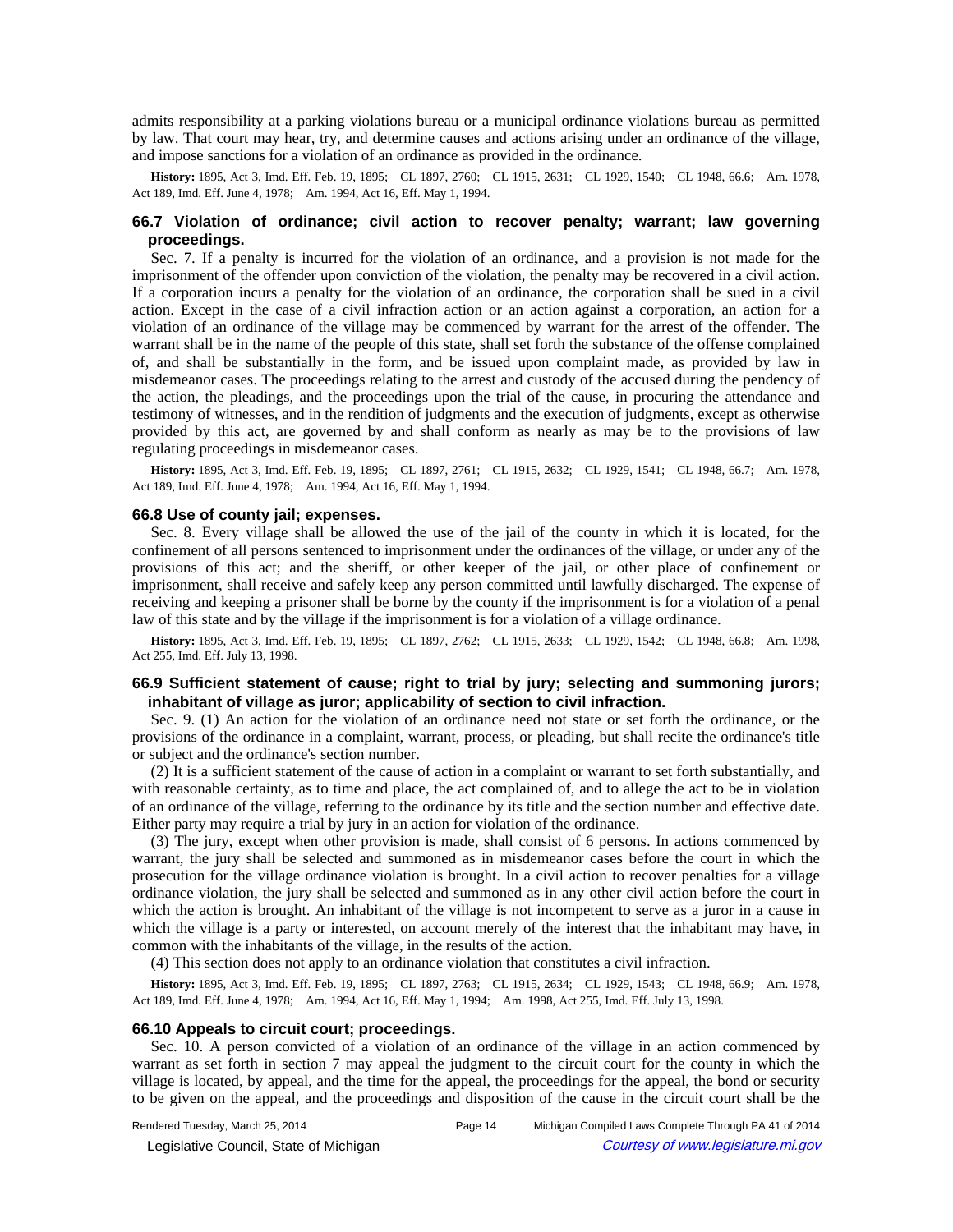same as in misdemeanor cases on appeal from the court that tried the village ordinance violation. In actions to which the village is a party, brought to recover a fine for a violation of a village ordinance, either party may appeal from the judgment to the circuit court, and similar proceedings shall be had on that appeal and similar bond or security shall be given as in cases of appeal in civil actions before the court that tried the village ordinance violation, except that the village shall not be required to give a bond or security on that appeal.

History: 1895, Act 3, Imd. Eff. Feb. 19, 1895;-CL 1897, 2764;-CL 1915, 2635;-CL 1929, 1544;-CL 1948, 66.10;-Am. 1978, Act 189, Imd. Eff. June 4, 1978;--- Am. 1994, Act 16, Eff. May 1, 1994.

# **66.11 Village lockup or holding facility.**

Sec. 11. The council shall have power to provide and maintain a village lockup or holding facility, and may provide for the confinement of persons sentenced to imprisonment or detention under the ordinances of the village. All persons sentenced to confinement and all persons imprisoned on execution for nonpayment of fines for violation of the ordinances of the village in the lockup or holding facility may be kept at hard labor during the term of their imprisonment, either within or without the prison, under such regulations as the council may prescribe.

**History:** 1895, Act 3, Imd. Eff. Feb. 19, 1895;—CL 1897, 2765;—CL 1915, 2636;—CL 1929, 1545;—CL 1948, 66.11;—Am. 1998, Act 255, Imd. Eff. July 13, 1998.

#### **66.12 Security for costs; filing by complaining witness; liability.**

Sec. 12. In prosecutions for violations of the ordinances of the village, commenced by a person other than an officer of the village, the court may require the complaining witness to file security for the payment of the costs of the proceedings, in case the defendant is determined not to be responsible. But the judge or magistrate before whom the complaint is made or trial is had shall order that the complaining witness is not liable for the payment of costs if the magistrate or judge determines that there was probable cause for the making of the complaint.

**History:** 1895, Act 3, Imd. Eff. Feb. 19, 1895;-CL 1897, 2766;-CL 1915, 2637;-CL 1929, 1546;-CL 1948, 66.12;-Am. 1998, Act 255, Imd. Eff. July 13, 1998.

### **66.13 Fines; payment.**

Sec. 13. Except in cases in which a fine is paid to a parking violations bureau or a municipal ordinance violations bureau pursuant to section 8395 or 8396 of the revised judicature act of 1961, Act No. 236 of the Public Acts of 1961, being sections 600.8395 and 600.8396 of the Michigan Compiled Laws, a fine imposed for a violation of an ordinance of the village shall be received by the clerk of the court in which judgment or conviction was had. If the fine is collected upon execution, the person receiving the fine shall immediately pay the money collected to that clerk. If the defendant is committed, the fine and costs imposed shall be paid to the sheriff or other keeper of the jail or prison, who shall, within 30 days after receiving payment, pay the money to that clerk for distribution pursuant to law.

History: 1895, Act 3, Imd. Eff. Feb. 19, 1895;-CL 1897, 2767;-CL 1915, 2638;-CL 1929, 1547;-CL 1948, 66.13;-Am. 1994, Act 16, Eff. May 1, 1994.

### **66.14 Suit against collector; failure to pay over fines; larceny.**

Sec. 14. If a person who collects a fine or part of a fine fails to pay over the amount collected pursuant to section 13, the village attorney may sue the person in the name of the village to recover the fine. If the failure to pay over the fine is willful, the person is guilty of larceny and shall be punished accordingly.

History: 1895, Act 3, Imd. Eff. Feb. 19, 1895;-CL 1897, 2768;-CL 1915, 2639;-CL 1929, 1548;-CL 1948, 66.14;-Am. 1998, Act 255, Imd. Eff. July 13, 1998.

# CHAPTER VII

#### POWERS OF COUNCIL.

#### **67.1 General powers of council.**

Sec. 1. A village subject to this act has, in addition to other powers that are conferred, the general power and authority granted in this chapter. The council of a village subject to this act may enact ordinances relating to the powers described in this section as it considers proper, including, but not limited to, ordinances relating to 1 or more of the following:

- (a) To restrain and prevent vice and immorality.
- (b) To punish vagrants, disorderly persons, and prostitutes.
- (c) To abate nuisances and preserve the public health.
- (d) To prohibit and suppress disorderly houses and gaming houses.
- 

Rendered Tuesday, March 25, 2014 Page 15 Michigan Compiled Laws Complete Through PA 41 of 2014

© Legislative Council, State of Michigan Council Courtesy of www.legislature.mi.gov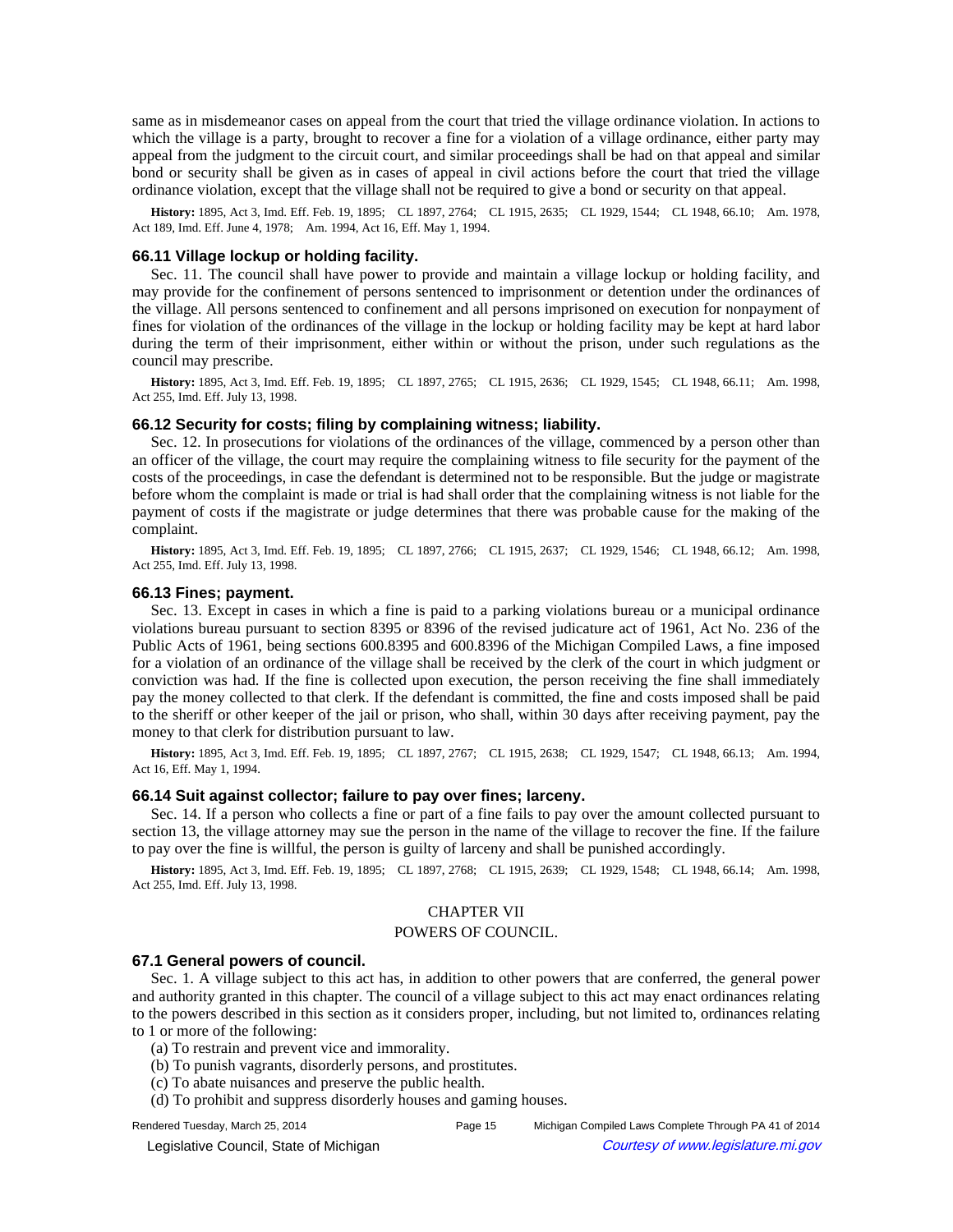(e) To regulate, license, or suppress billiard tables and ball alleys, public dance halls, and soft drink emporiums.

(f) To suppress gaming.

(g) To regulate and license public shows and exhibitions.

(h) To license auctioneers, license and regulate hawkers and peddlers, to regulate or prohibit sales of property at auction except sales made pursuant to an order of a court or public law, to require transient traders and dealers to obtain a license before engaging in business, and to regulate by ordinance the terms and conditions of issuing those licenses.

(i) To license and regulate hacks and other public vehicles.

(j) To provide for and regulate the inspection of provisions.

(k) To regulate or prohibit bathing in the rivers, ponds, streams, and waters of the village.

(*l*) To regulate or prohibit the selling, storing, or transportation of combustible or explosive substances or materials within the village, and to regulate and restrain the making of fires in the streets or other open spaces in the village.

(m) To provide for the organization and regulation of a fire department, to provide for the prevention and extinguishment of fires, and to establish and maintain definite fire limits.

(n) To license and regulate solicitors for passengers or baggage for any hotel, tavern, public house, boat, or railroad, and draymen, carmen, truckmen, porters, runners, drivers of cabs, hackney coaches, omnibuses, carriages, sleighs, express vehicles, and other vehicles used and employed for hire, and to fix and regulate the amount and rate of compensation of those individuals.

(o) To require horses, mules, or other animals attached to any vehicle or standing in any street, lane, or alley in the village to be securely fastened, hitched, watched, or held.

(p) To prevent and punish horse racing and immoderate driving in any street, park, or alley and to authorize the stopping and detaining of any person who is immoderately driving or riding in any street, park, or alley in the village.

(q) To prevent the running at large of dogs, to require dogs to be muzzled, and to authorize the destruction of dogs found at large in violation of an ordinance of the village.

(r) To establish lines and grades upon which buildings may be erected, and beyond which buildings shall not extend.

(s) To prevent the erection and provide for the removal of buildings considered unsafe.

(t) To regulate the placement and provide for the preservation of horse posts or hitching posts.

(u) To declare and define the powers and duties of the officers of the village whose powers and duties are not specifically prescribed in this act.

(v) To require the treasurer or marshal of the village, and other officers of the village as the council considers proper to give bonds for the discharge of their official duties.

(w) To see that the officers of the village perform their duties faithfully and that proper measures are taken to punish neglect of duty by any officer of the village.

(x) To provide for the care, custody, and preservation of the public property of the village.

(y) To investigate any matter that may come under the jurisdiction of the village and that is pursuant to the authority vested in the council or in any officer under this act. The council by majority consent of the council members serving may serve upon a person a subpoena that has been authorized by a court of proper jurisdiction in the county in which the village is located compelling the person to appear before the council or any committee of the council to be examined under oath or to produce a document or object for inspection or copying. If a person objects to or otherwise fails to comply with the written notice served upon him or her, the council may file in that court an action to enforce the subpoena. The court may issue an order requiring the person to appear to be examined or to produce a document or object for inspection or copying. Failure to obey the order of the court is punishable by the court as a contempt.

(z) To adopt other ordinances and make other regulations for the safety and good government of the village and the general welfare of its inhabitants that are not inconsistent with the general laws of this state.

(aa) To regulate or prohibit public nudity within village boundaries. As used in this subdivision, "public nudity" means knowingly or intentionally displaying in a public place, or for payment or promise of payment by any person including, but not limited to, payment or promise of payment of an admission fee, any individual's genitals or anus with less than a fully opaque covering, or a female individual's breast with less than a fully opaque covering of the nipple and areola. Public nudity does not include any of the following:

(*i*) A woman's breastfeeding of a baby whether or not the nipple or areola is exposed during or incidental to the feeding.

(*ii*) Material as defined in section 2 of Act No. 343 of the Public Acts of 1984, being section 752.362 of the Michigan Compiled Laws.<br>Rendered Tuesday, March 25, 2014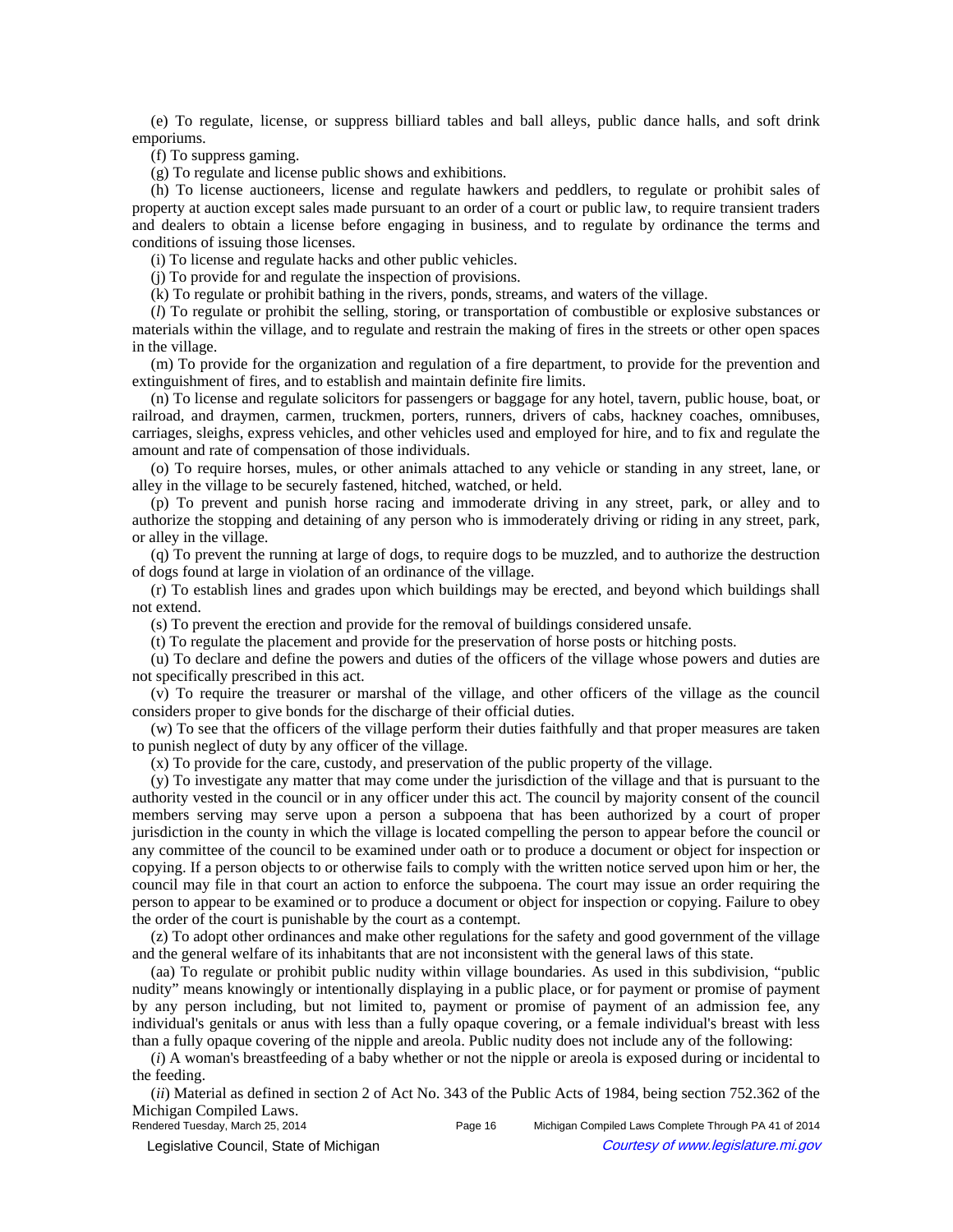(*iii*) Sexually explicit visual material as defined in section 3 of Act No. 33 of the Public Acts of 1978, being section 722.673 of the Michigan Compiled Laws.

History: 1895, Act 3, Imd. Eff. Feb. 19, 1895; CL 1897, 2769; Am. 1915, Act 57, Eff. Aug. 24, 1915; CL 1915, 2640; Am. 1921, Act 21, Eff. Aug. 18, 1921;-CL 1929, 1549;-CL 1948, 67.1;-Am. 1988, Act 118, Imd. Eff. May 2, 1988;-Am. 1991, Act 176, Eff. Mar. 30, 1992;—Am. 1994, Act 16, Eff. May 1, 1994;—Am. 1994, Act 314, Imd. Eff. July 21, 1994.

#### **67.1a Locomotives; enforceability of ordinance prescribing maximum speed limit.**

Sec. 1a. Notwithstanding any other provision of this act, on and after the effective date of a passenger railroad maximum speed limit specified in a final order of the director of the state transportation department, an ordinance of a village prescribing the maximum speed limit of locomotives used in passenger train operations or of passenger railroad trains shall not be enforceable as to a speed limit other than the limit set forth in the order.

**History:** Add. 1984, Act 13, Imd. Eff. Feb. 16, 1984.

#### **67.1a[1] Powers and immunities of village.**

Sec. 1a. (1) Unless otherwise provided or limited in this chapter, the village is vested with all powers and immunities, expressed or implied, that villages are, or hereafter may be, permitted to exercise under the constitution and laws of the state of Michigan. The enumeration of particular powers or immunities in this act is not exclusive.

(2) The village may do all of the following:

(a) Exercise all municipal powers in the management and control of municipal property and in the administration of the municipal government whether such powers are expressly enumerated or not.

(b) Do any act to advance the interests, good government, and prosperity of the village.

(c) Through its regularly constituted authority, pass and enforce all laws, ordinances, resolutions, and rules relating to its municipal concerns subject to the constitution and laws of the state.

(3) The powers of the village under this act shall be liberally construed in favor of the village and shall include those fairly implied and not prohibited by law or constitution.

(4) The specific powers listed in section 1 of this chapter shall not be construed as limiting the general powers set forth in subsections (1), (2), and (3).

**History:** Add. 1998, Act 255, Imd. Eff. July 13, 1998.

**Compiler's note:** Section 1a, as added by Act 255 of 1998, was compiled as MCL 67.1a[1] to distinguish it from another section 1a, deriving from Act 13 of 1984 and pertaining to enforceability of ordinance prescribing maximum speed limit of locomotives.

#### LICENSES.

# **67.2 Licenses; issuance; revocation; sanctions; support of poor.**

Sec. 2. (1) The council may prescribe the terms and conditions upon which a license shall be granted and may require payment of a reasonable and proper sum for a license. The person receiving the license shall, if required by the council or an ordinance of the village, before the issuing of the license, execute a bond to the village in a sum prescribed by the council, with 1 or more sufficient sureties, conditioned for a faithful performance of the laws relating to the village and the ordinances of the council, and otherwise conditioned as the council may prescribe. A license is revocable by the council. If a license is revoked for noncompliance with the terms and conditions upon which it was granted, or on account of a violation of an ordinance or regulation passed or authorized by the council, the person holding the license shall, in addition to any other sanctions imposed, forfeit payments made for the license. The council may provide sanctions for a person who, without license, does something for which a license is required by an ordinance of the council.

(2) The council of a village may provide for the support and relief of poor persons residing in the village and, for that purpose, may provide, by ordinance or resolution, for the appointment of a director of the poor for the village and may prescribe the director's duties and vest him or her with authority proper for the exercise of those duties.

History: 1895, Act 3, Imd. Eff. Feb. 19, 1895; CL 1897, 2770; CL 1915, 2641; CL 1929, 1550; CL 1948, 67.2; Am. 1994, Act 16, Eff. May 1, 1994.

#### POUNDS.

#### **67.3 Animal pound.**

Sec. 3. The council may maintain an animal pound and provide for all of the following:

- (a) The impoundment of animals at large contrary to the terms of an ordinance.
- (b) The destruction of animals not retrieved or for their sale to recover expenses.

Rendered Tuesday, March 25, 2014 Page 17 Michigan Compiled Laws Complete Through PA 41 of 2014 © Legislative Council, State of Michigan Council Council Council Council Council Council Council Council Council Council Council Council Council Council Council Council Council Council Council Council Council Council Counc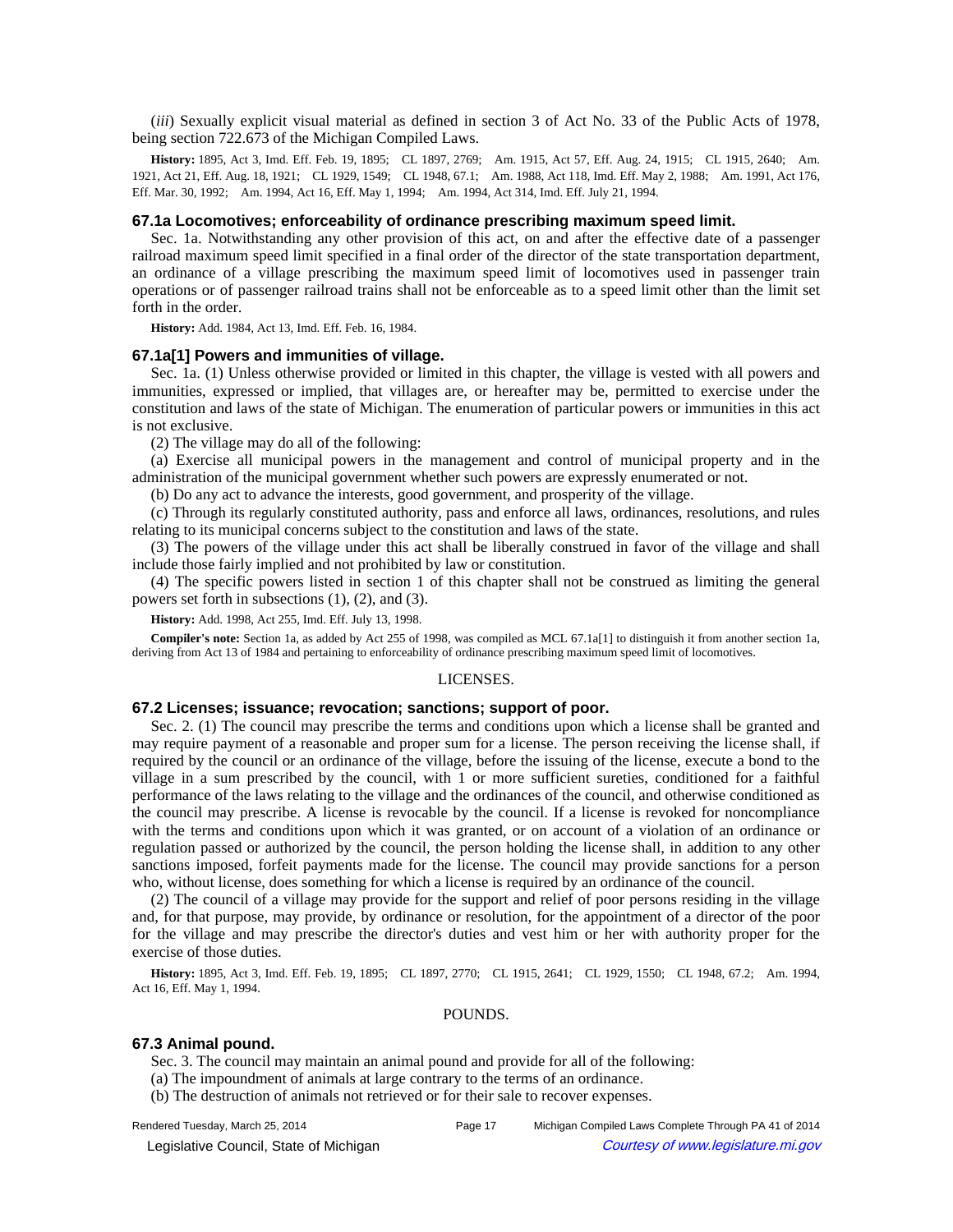(c) The payment by the owner of fees, charges, and penalties incurred for retrieval of the animal.

History: 1895, Act 3, Imd. Eff. Feb. 19, 1895; CL 1897, 2771; CL 1915, 2642; CL 1929, 1551; CL 1948, 67.3; Am. 1994, Act 16, Eff. May 1, 1994;-- Am. 1998, Act 255, Imd. Eff. July 13, 1998.

# PUBLIC BUILDINGS, GROUNDS, AND PARKS.

# **67.4 Acquisition, purchase, and erection of public buildings; purchase, appropriation, and ownership of real estate; purposes; sale of buildings, grounds, or parks.**

Sec. 4. A village may acquire, purchase, and erect public buildings required for the use of the village, and may purchase, appropriate, and own real estate necessary for public grounds, parks, markets, public buildings, and other purposes necessary or convenient for the public good, and for the exercise of the powers conferred in this act. Such buildings and grounds, or any part thereof, may be sold at a public or private sale, if authorized by an ordinance, or may be leased. A public park shall not be sold without the consent of a majority of the electors of the village voting on the question at an election.

History: 1895, Act 3, Imd. Eff. Feb. 19, 1895;-CL 1897, 2772;-CL 1915, 2643;-CL 1929, 1552;-CL 1948, 67.4;-Am. 1974, Act 67, Imd. Eff. Apr. 1, 1974;--- Am. 1998, Act 255, Imd. Eff. July 13, 1998.

# **67.5 Village lockup, holding facility, or hospital; location outside corporate limits; regulations; enforcement.**

Sec. 5. If the council considers it in the public interest, grounds and buildings for a village lockup or holding facility or hospital may be purchased, erected, and maintained beyond the corporate limits of the village. In such a case, the village may enforce beyond the corporate limits of the village, and over such lands, buildings and property, in the same manner and to the same extent as if they were within the village, ordinances and police regulations necessary for the care and protection thereof, and for the management and control of the persons kept or confined in the lockup or holding facility or hospital.

History: 1895, Act 3, Imd. Eff. Feb. 19, 1895;-CL 1897, 2773;-CL 1915, 2644;-CL 1929, 1553;-CL 1948, 67.5;-Am. 1998, Act 255, Imd. Eff. July 13, 1998.

### **67.6 Public parks and grounds; powers of council.**

Sec. 6. The council may lay out or establish public parks and grounds within the village, and improve, light, and ornament public parks and grounds within the village. The council may regulate the use of public parks and grounds and protect the public parks and grounds and their appurtenances from obstruction, encroachment, and injury.

History: 1895, Act 3, Imd. Eff. Feb. 19, 1895;-CL 1897, 2774;-CL 1915, 2645;-CL 1929, 1554;-CL 1948, 67.6;-Am. 1998, Act 255, Imd. Eff. July 13, 1998.

### STREETS AND SIDEWALKS.

# **67.7 Public highways, bridges, grounds; supervision; liability for damages; bridges.**

Sec. 7. The council shall have supervision and control of all public highways, bridges, streets, avenues, alleys, sidewalks, and public grounds within the village, and shall have the authority over these that is given by the general laws of the state. A village is not liable in damages sustained by any person in the village, either to his or her person or property, by reason of a defective street, sidewalk, crosswalk, or public highway, or by reason of an obstruction, ice, snow or other incumbrance upon a street, sidewalk, crosswalk, or public highway, situated in such village unless within 120 days after the injury occurs a person serves or causes to be served a notice in writing upon the clerk or deputy clerk of the village. The notice shall set forth substantially the time when and place where the injury took place, the manner in which it occurred, the known extent of the injury, and that the person receiving the injury intends to hold the village liable for damages sustained by him or her. However, the road or highway bridges within the limits of a village laid out by any authority other than the village, shall be built, controlled, and kept in repair by the county or this state, whichever has jurisdiction. All other bridges in the village shall be built, controlled, and kept in repair by the village.

History: 1895, Act 3, Imd. Eff. Feb. 19, 1895;-CL 1897, 2775;-Am. 1899, Act 223, Eff. Sept. 23, 1899;-CL 1915, 2646;-CL 1929, 1555;-CL 1948, 67.7;-Am. 1998, Act 255, Imd. Eff. July 13, 1998.

# **67.8 Sidewalks; construction; maintenance; expenses; allocation.**

Sec. 8. The council shall have control of all sidewalks in the public streets and alleys of the village and may prescribe or change the grade of the sidewalks when considered necessary. The council may build, maintain, and keep in repair sidewalks and cross walks in the public streets and alleys, and charge the expense of constructing and maintaining the sidewalks upon the lots and premises adjacent to and abutting upon the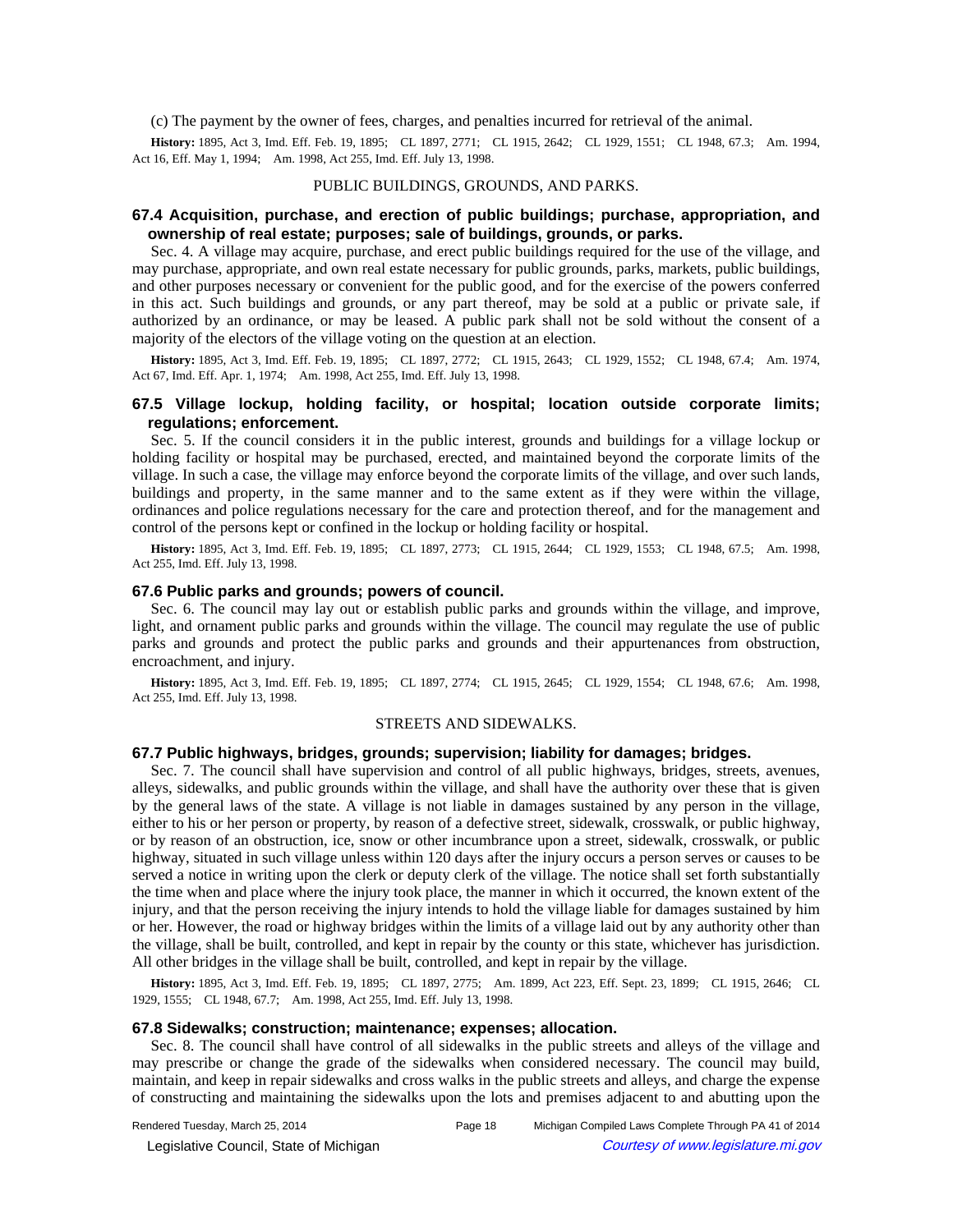walks. The council may require the owners and occupants of lots and premises to build, rebuild, and maintain sidewalks in the public streets adjacent to and abutting upon the lots and premises and to keep them in repair at all times, and to construct and lay the sidewalks upon such lines and grades, and of such width, materials, and manner of construction, and within such time as the council shall, by ordinance or resolution, prescribe, the expense thereof to be paid by the owner or occupant. The council may by a 2/3 vote of the members pay such part of the expense of building or rebuilding such walk as they may consider proper from the general street fund, or from the street district fund of any street district in which the sidewalk is located.

History: 1895, Act 3, Imd. Eff. Feb. 19, 1895;—CL 1897, 2776;—CL 1915, 2647;—CL 1929, 1556;—CL 1948, 67.8;—Am. 1983, Act 205, Imd. Eff. Nov. 10, 1983.

#### **67.9 Sidewalks; removal of snow and ice; ordinance authorized.**

Sec. 9. The council may, either by ordinance or resolution, require the owners and occupants of a lot or premises to remove all snow and ice from the sidewalks in front of or adjacent to the lot and premises, and to keep the sidewalks free from obstructions, encroachments, incumbrances, filth, and other nuisances. The council may by a majority vote of members of council provide by ordinance for the rebuilding, maintaining, and keeping in repair of all sidewalks within the village, for the removing of all ice and snow from the sidewalks, and for keeping them free from incumbrances, and may pay the expense from the general street fund.

History: 1895, Act 3, Imd. Eff. Feb. 19, 1895;-CL 1897, 2777;-CL 1915, 2648;-CL 1929, 1557;-CL 1948, 67.9;-Am. 1983, Act 205, Imd. Eff. Nov. 10, 1983;—Am. 1998, Act 255, Imd. Eff. July 13, 1998.

# **67.10 Sidewalks; failure of abutting owner; assessment; collection.**

Sec. 10. If the owner or occupant of a lot or premises fails to construct or maintain a sidewalk, to keep the sidewalk in repair, to remove the snow, ice, and filth from the sidewalk, or to remove and keep the sidewalk free from obstructions, encroachments, incumbrances, or other nuisances, as required under section 8 or 9 of this chapter, or to perform any other duty required by the council in respect to a sidewalk, the council may cause the work to be done at the expense of the owner or occupant, and may cause the amount of the expenses incurred, together with a penalty of 10% to be levied by them as a special assessment upon the lot or premises adjacent to and abutting upon the sidewalk. The special assessment is subject to review after proper notice has been given as in all other cases of special assessments provided for by law. When confirmed, the assessment shall be a lien upon the lot or premises the same as other special assessments, and the council shall order the treasurer of the village to spread the amount, together with the penalty, upon the roll as a special assessment upon the lot or premises. The assessment shall be collected in the same manner as other village taxes. The village may instead collect the amount, together with the penalty in a civil action, together with costs of suit.

History: 1895, Act 3, Imd. Eff. Feb. 19, 1895;—CL 1897, 2778;—CL 1915, 2649;—CL 1929, 1558;—CL 1948, 67.10;—Am. 1998, Act 255, Imd. Eff. July 13, 1998.

#### **67.11 Sidewalks; regulation of things on, over and under.**

Sec. 11. The council shall have power to regulate and prohibit the placing of signs, awnings, awning posts and other things upon or over sidewalks, and to regulate or prohibit the construction and use of openings in the sidewalks, and of all vaults, structures and excavations under the same.

History: 1895, Act 3, Imd. Eff. Feb. 19, 1895;-CL 1897, 2779;-CL 1915, 2650;-CL 1929, 1559;-CL 1948, 67.11.

### **67.12 Public improvement; powers of council; expenses; assessment.**

Sec. 12. The council may lay out, establish, open, make, widen, extend, straighten, alter, close, vacate, or abolish a highway, street, lane, alley, sidewalk, sewer, drain, water course, bridge, or culvert in the village if the council considers it to be a public improvement, or necessary for the public convenience. Private property required for these purposes may be taken in the manner provided in this act. The expense of the improvement may be paid by special assessments upon the property adjacent to or benefited by the improvement, in the manner provided by law for levying and collecting special assessments, or in the discretion of the council, a portion of such costs and expenses may be paid by special assessment, and the balance from the general highway fund.

History: 1895, Act 3, Imd. Eff. Feb. 19, 1895;-CL 1897, 2780;-CL 1915, 2651;-CL 1929, 1560;-CL 1948, 67.12;-Am. 1998, Act 255, Imd. Eff. July 13, 1998.

# **67.13 Vacating, discontinuing, or abolishing highway, street, lane, alley, or public ground; resolution; meeting; objections; notice of meeting; filing objection; record.**

Sec. 13. When the council considers it advisable to vacate, discontinue, or abolish a highway, street, lane, alley, or public ground, or a part of a highway, street, lane, alley, or public ground, it shall by resolution Rendered Tuesday, March 25, 2014 Page 19 Michigan Compiled Laws Complete Through PA 41 of 2014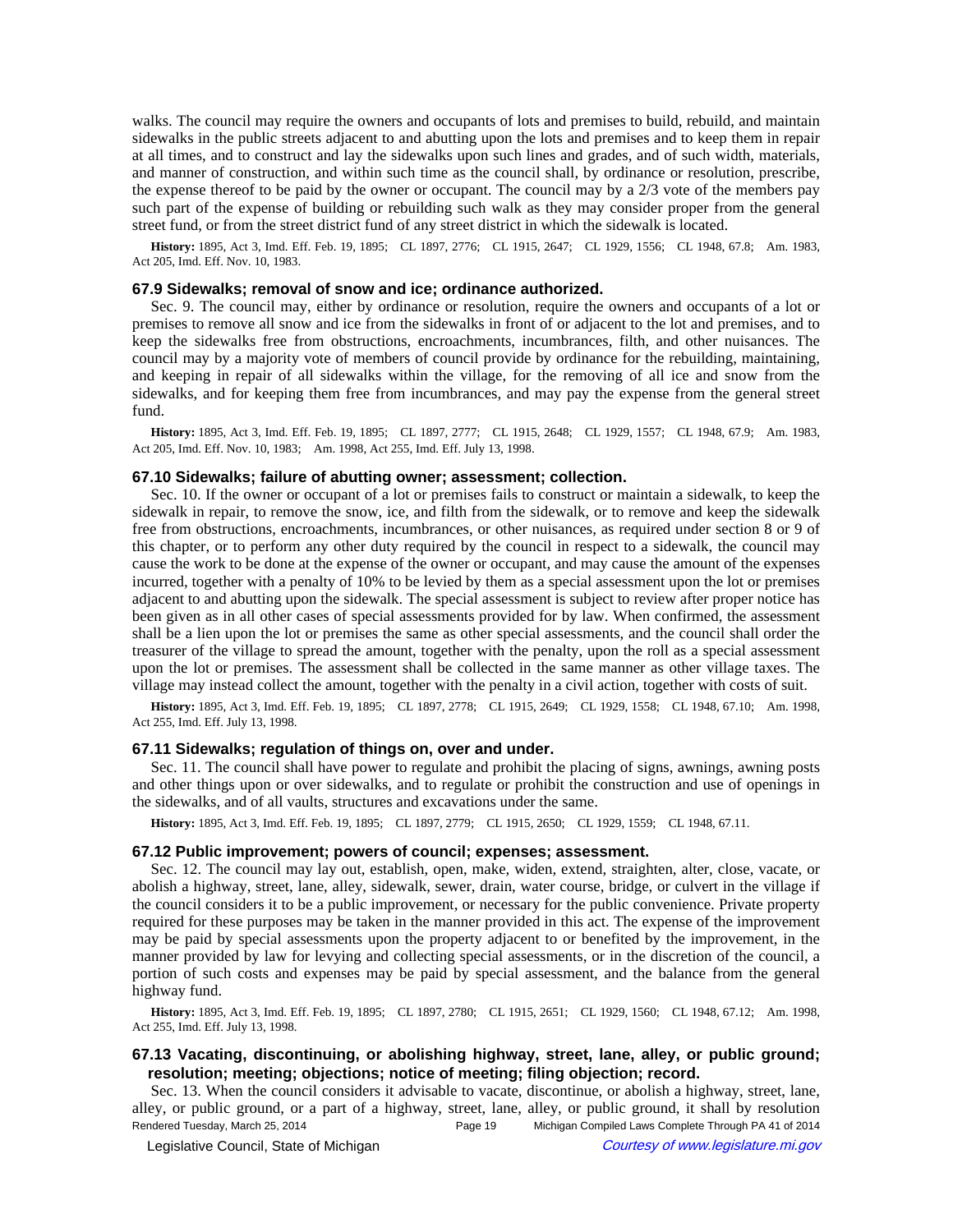declare its intent and appoint a time not less than 4 weeks after the date of the resolution, when it shall meet and hear objections to the resolution. Notice of the meeting, with a copy of the resolution, shall be given in the manner prescribed by the open meetings act, 1976 PA 267, MCL 15.261 to 15.275. An objection to the proposed action of the council may be filed with the clerk in writing, and if an objection is filed, the highway, street, lane, alley, or public ground, or a part of the highway, street, lane, alley, or public ground, shall not be vacated or discontinued, except by a resolution or ordinance stating, if applicable, the name of the plat or plats affected and adopted by a majority vote of the members of council or by order of the circuit court in the county in which the land is situated as provided by the land division act, 1967 PA 288, MCL 560.101 to 560.293. The clerk of the municipality within 30 days shall record a certified copy of the resolution or ordinance with the register of deeds and file a certified copy with the department of consumer and industry services.

History: 1895, Act 3, Imd. Eff. Feb. 19, 1895;-CL 1897, 2781;-CL 1915, 2652;-CL 1929, 1561;-CL 1948, 67.13;-Am. 1977, Act 197, Imd. Eff. Nov. 17, 1977;—Am. 1983, Act 205, Imd. Eff. Nov. 10, 1983;—Am. 1998, Act 255, Imd. Eff. July 13, 1998.

#### **67.14 Public highways; survey; vacation resolution, recording, evidence.**

Sec. 14. The council may cause all public streets, alleys, and public grounds to be surveyed, and may determine and establish the boundaries thereof, and cause the surveys and descriptions thereof to be recorded in the office of the clerk in a book of street records, and they shall cause surveys and descriptions of all streets, alleys, and public grounds opened, laid out, altered, extended, or accepted and confirmed by them to be recorded in like manner, and such record shall be prima facie evidence of the existence of such streets, alleys or public grounds, as in the records described. Every resolution or ordinance discontinuing or vacating any street, alley or public ground shall also be recorded in said book of street records and the record shall be prima facie evidence of all matters therein set forth.

History: 1895, Act 3, Imd. Eff. Feb. 19, 1895;-CL 1897, 2782;-CL 1915, 2653;-CL 1929, 1562;-CL 1948, 67.14.

#### **67.15 Street grades; conformity with adjacent lands; record, diagram.**

Sec. 15. The council shall have authority to determine and establish the grade of all streets, avenues, alleys and public grounds within the village, and to require improvements and buildings, adjacent to, or abutting upon such streets, alleys or grounds to be made and constructed in conformity with such grade; and the council may change or alter the grade of any street, alley or public ground, or of any part thereof whenever in their opinion the public convenience will be promoted thereby. Whenever a grade shall be established or altered a record and diagram thereof shall be made in the book of street records in the office of the clerk.

History: 1895, Act 3, Imd. Eff. Feb. 19, 1895;-CL 1897, 2783;-CL 1915, 2654;-CL 1929, 1563;-CL 1948, 67.15.

#### **67.16 Street or sidewalk grades; change; damage to property owner; payment; assessment.**

Sec. 16. (1) Whenever the grade of any street or sidewalk is established, and improvements are made by the owner or occupant of the adjacent property in conformity to the grade, the grade shall not be changed without compensation to the owner for all damages to the property resulting from the grade change. The damages shall be ascertained in the manner provided by the uniform condemnation procedures act, 1980 PA 87, MCL 213.51 to 213.75, or agreed upon by the village and the owner or occupant of premises. After the damages are ascertained or agreed upon, the damages shall be paid by the village, or the council may cause the damages, or such part thereof as may be just and proper, to be assessed upon real estate to be benefited by the change of grade.

(2) If the council decides to assess the damages, or any part thereof, upon the property benefited, it shall determine and define a district in the village which in its judgment is benefited by the improvement out of which the damages arise. The damages or part thereof shall be assessed upon the real estate in the district, in proportion as nearly as may be to the advantage or benefit each lot, parcel, or subdivision is deemed to acquire by the improvement out of which the damages arise. The property on account of which the damages were awarded shall not be included in the district. The assessment shall be made, and the amount levied and collected in the same manner as other assessments on a district deemed to be benefited, in the grading and improvement of streets, as provided by law; and the provisions of chapter VIII relative to special assessments shall apply. The damages determined upon by the village or determined and collected by special assessment shall be paid to the person entitled to the damages.

History: 1895, Act 3, Imd. Eff. Feb. 19, 1895;-CL 1897, 2784;-CL 1915, 2655;-CL 1929, 1564;-CL 1948, 67.16;-Am. 1998, Act 255, Imd. Eff. July 13, 1998.

**Compiler's note:** For provisions of chapter 13, referred to in this section, see MCL 73.1 et seq.

#### PAVING AND IMPROVEMENTS.

© Legislative Council, State of Michigan Council Courtesy of www.legislature.mi.gov

Rendered Tuesday, March 25, 2014 Page 20 Michigan Compiled Laws Complete Through PA 41 of 2014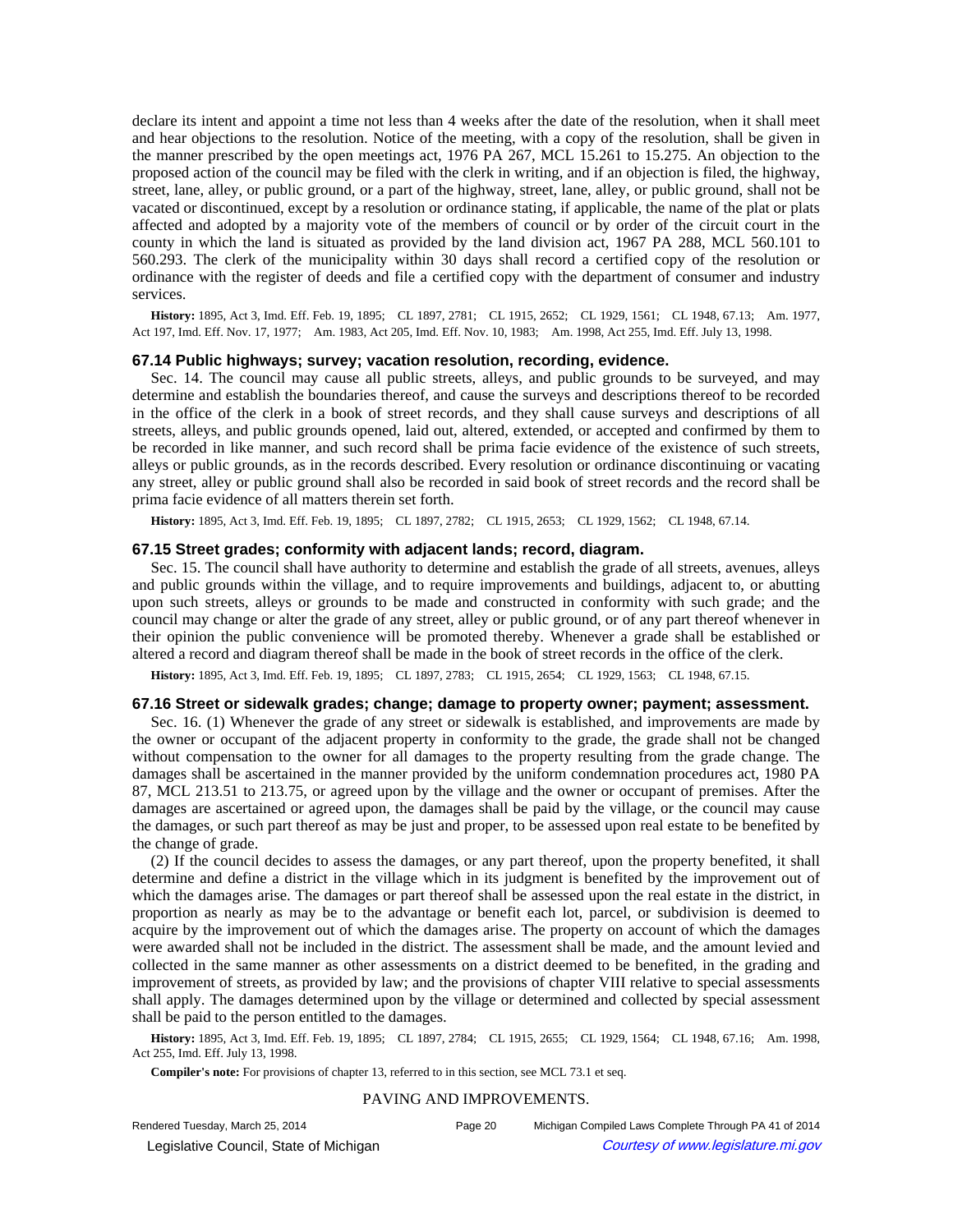### **67.17 Bridges, culverts, and streets; construction, maintenance.**

Sec. 17. The council shall have authority to construct and maintain bridges and culverts where needed; and to grade, pave, curb, gravel, plank, and otherwise improve and repair the highways, streets, lanes, avenues and alleys of the village.

History: 1895, Act 3, Imd. Eff. Feb. 19, 1895;-CL 1897, 2785;-CL 1915, 2656;-CL 1929, 1565;-CL 1948, 67.17.

### **67.18 Bridges, streets, and highways; expenses; payment; tax levy; "paving" defined.**

Sec. 18. The expense of constructing and maintaining bridges, and the whole, or such part as the council shall determine, of the expense of improving and working upon the streets and highways, including grading, paving, and graveling, may be paid from the general highway fund, to be raised by tax upon all the property in the village. All or part of the expense of grading, paving, or graveling any street may also be defrayed by a special assessment upon the lots and premises abutting upon the improvement, in proportion to their number of feet front upon the street. The lots and premises to be assessed according to their frontage upon a street improvement constitute a special assessment district. As used in this section, "paving" includes curbing and the construction of crosswalks in the paved streets.

History: 1895, Act 3, Imd. Eff. Feb. 19, 1895;-CL 1897, 2786;-CL 1915, 2657;-CL 1929, 1566;-CL 1948, 67.18;-Am. 1998, Act 255, Imd. Eff. July 13, 1998.

# **67.19 Bridges, streets, and highways; principles of tax apportionment.**

Sec. 19. Assessments made under section 18 upon exempt public lands may be paid from the general highway fund, or may be apportioned to the other assessable lots, at the option of the council. If because of the shape or size of any lot an assessment thereon in proportion to its frontage would be unjust and disproportionate to the assessment upon other lots, the council making the assessment may assess the lot for such number of feet frontage as in their opinion is just.

History: 1895, Act 3, Imd. Eff. Feb. 19, 1895;-CL 1897, 2787;-CL 1915, 2658;-CL 1929, 1567;-CL 1948, 67.19;-Am. 1998, Act 255, Imd. Eff. July 13, 1998.

### STREET REGULATIONS.

# **67.20 Obstructions, encroachments; removal; offenders, punishment.**

Sec. 20. The council shall have the power to prohibit and prevent obstructions and incumbrances in and encroachments upon the public highways, streets, and alleys of the village, and remove the same; and to punish those who shall obstruct, encumber, encroach or maintain any encroachment, upon or in any such highway, street or alley; and to require all such persons to remove every such obstruction, incumbrance or encroachment.

History: 1895, Act 3, Imd. Eff. Feb. 19, 1895;-CL 1897, 2788;-CL 1915, 2659;-CL 1929, 1568;-CL 1948, 67.20.

#### **67.21 Trees in highways; street lighting.**

Sec. 21. The council may provide for and regulate the planting of shade and ornamental trees in public highways, streets and avenues of the village, and for the protection thereof, and the trimming of all trees in or that overhang such highway, streets, or avenues, or which obstruct public lighting, and may light the streets and public places, and regulate the setting of lamps and lamp posts therein and protect the same.

History: 1895, Act 3, Imd. Eff. Feb. 19, 1895;—Am. 1897, Act 54, Eff. Aug. 30, 1897;—CL 1897, 2789;—CL 1915, 2660;—CL 1929, 1569; CL 1948, 67.21.

#### **67.22 Public streets; excavation, regulation.**

Sec. 22. The council may regulate the making of all openings in and removals of earth from public streets, for the laying or repair of sewers, drains, tunnels, gas pipes, water pipes, or for any other purpose; and may prohibit and prevent all such openings and removals of earth except by permission of the council, and at such times and upon such terms and regulations as they may prescribe.

History: 1895, Act 3, Imd. Eff. Feb. 19, 1895;-CL 1897, 2790;-CL 1915, 2661;-CL 1929, 1570;-CL 1948, 67.22.

#### **67.23 Public streets; regulations; enforcement; council; powers.**

Sec. 23. The council may regulate the use of public highways, streets, avenues, and alleys of the village, subject to the right of travel and passage therein. The council may prescribe the stands for all vehicles kept for hire, or used for the transportation of persons or property for hire; designate the places where loads of wood, coal, hay, and other articles may stand for sale; regulate traffic and sales in the streets and upon sidewalks; regulate or prohibit the display, use, or placing of signs, advertisements, banners, awnings, posts, poles, or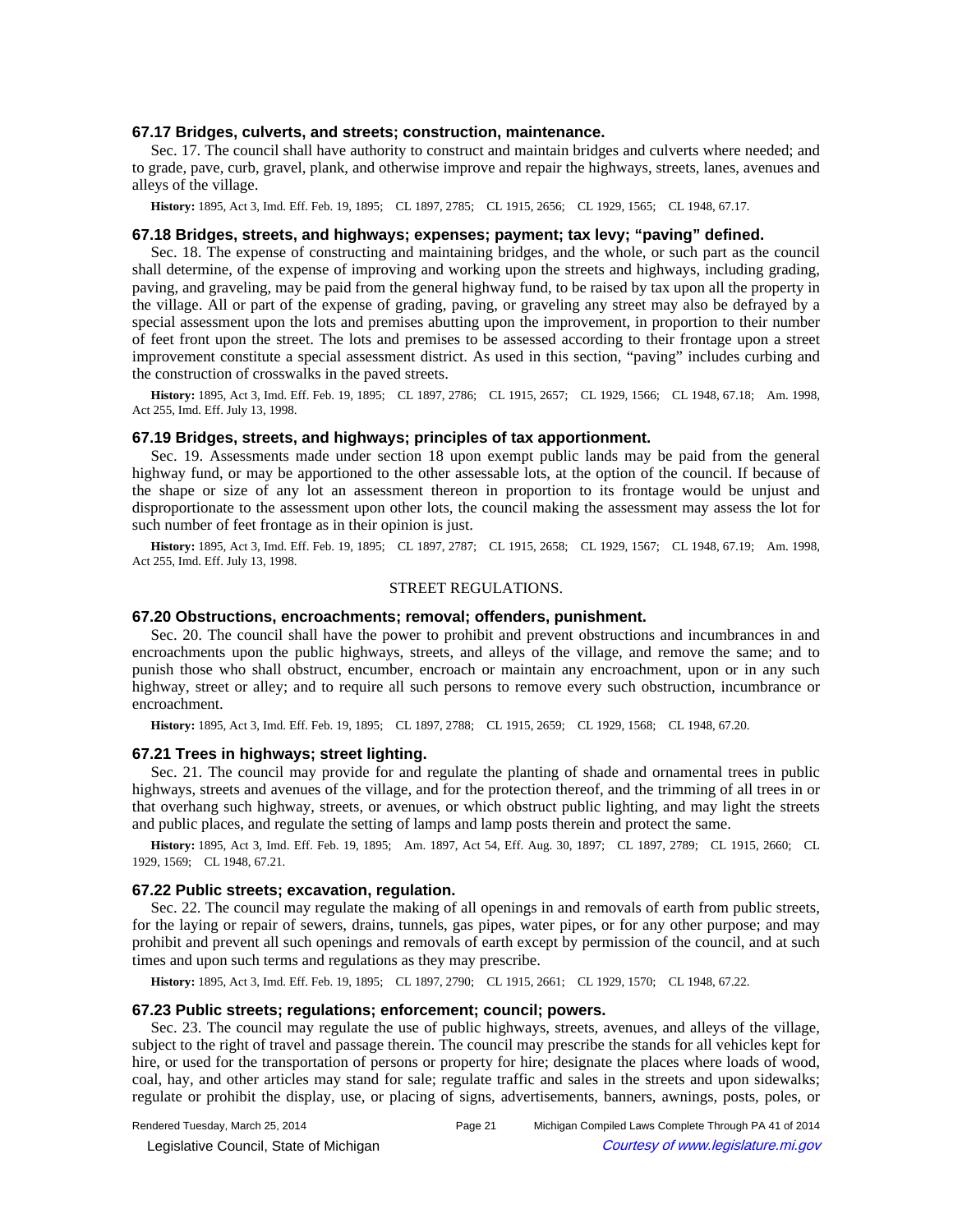lamps in or over the streets; regulate or prohibit sports, amusement proceedings, and gatherings of crowds in the streets that may interfere with the lawful use thereof, or render travel or passage therein inconvenient or unsafe; prohibit and prevent the running at large of animals in the streets or elsewhere in the village, and impose sanctions upon the owners or keepers responsible; cleanse and purify the streets; prohibit, prevent, remove, and abate all nuisances in the streets, require a person creating or maintaining a nuisance to remove or abate it, sanction the person for the creation or maintenance of the nuisance, and generally prescribe and enforce regulations concerning the public streets as may be necessary to secure good order and safety to persons and property in their lawful use and to promote the general welfare. In addition, the council shall have the same authority and powers over and in respect to the public streets of the village as are conferred by law upon the board of county road commissioners.

History: 1895, Act 3, Imd. Eff. Feb. 19, 1895;-CL 1897, 2791;-CL 1915, 2662;-CL 1929, 1571;-CL 1948, 67.23;-Am. 1998, Act 255, Imd. Eff. July 13, 1998.

#### SEWERS, DRAINS AND WATER-COURSES.

#### **67.24 Sewers, drains, watercourses; construction; condemnation.**

Sec. 24. The council of any village may establish, construct, and maintain sewers, drains, and watercourses whenever and wherever necessary. These improvements shall be of such dimensions and materials, and under such regulations as the council considers proper for the drainage of the village. Private property may be taken therefor in the manner provided by this act for taking private property for public use. But in all cases where the council shall consider it practicable, such sewer, drain, and watercourses shall be constructed in the public streets and grounds.

History: 1895, Act 3, Imd. Eff. Feb. 19, 1895;-CL 1897, 2792;-CL 1915, 2663;-CL 1929, 1572;-CL 1948, 67.24;-Am. 1998, Act 255, Imd. Eff. July 13, 1998.

# **67.25 Sewers, drains, and watercourses; expense of construction; methods of payment.**

Sec. 25. The expense of constructing sewers, drains, and watercourses may be paid by general tax upon the taxable property in the village; or the expenses may be defrayed by special assessment upon the lands and premises benefited in proportion to the benefits resulting to each lot or parcel of land respectively; or such part of the expense as the council shall determine may be defrayed by special assessment, and the remainder may be paid by general tax.

History: 1895, Act 3, Imd. Eff. Feb. 19, 1895;-CL 1897, 2793;-Am. 1905, Act 125, Imd. Eff. May 17, 1905;-CL 1915, 2664;-Am. 1921, Act 278, Imd. Eff. May 18, 1921;—Am. 1929, Act 71, Eff. Aug. 28, 1929;—CL 1929, 1573;—CL 1948, 67.25;—Am. 1969, Act 58, Imd. Eff. July 21, 1969;—Am. 1974, Act 4, Imd. Eff. Jan. 30, 1974;—Am. 1998, Act 255, Imd. Eff. July 13, 1998.

## **67.26 Sewers, drains, watercourses; special assessment; map of sewer district; contents; filing with cost estimate; hearing; notice; special assessments.**

Sec. 26. (1) Before proceeding to the construction of any sewer, drain, or watercourse, all or part of the expense of which is to be defrayed by special assessment, the council shall cause a map to be made of those lands and premises which in their opinion will be benefited and which they intend to assess for the cost. Those lands shall constitute a special assessment district; and the map shall show the boundaries and divisions of all the lots and premises in the district, the proposed route and location of the improvement through the district, and the depth, grade, and dimensions of the improvement. The map, with an estimate of the cost of the proposed work, shall be deposited with the clerk, and notice shall be given by publication in a newspaper of the village for 2 weeks or by posting copies of such notice for 2 weeks, in 3 public places in the village, of the intention to construct the improvement, and where the map and estimates can be found, and appointing a time when the council will meet to hear any suggestions and objections from persons interested or liable to be assessed for the work.

(2) The special assessments shall be made in the manner provided by law.

History: 1895, Act 3, Imd. Eff. Feb. 19, 1895;-CL 1897, 2794;-CL 1915, 2665;-CL 1929, 1574;-CL 1948, 67.26;-Am. 1998, Act 255, Imd. Eff. July 13, 1998.

# **67.27 Repealed. 1974, Act 4, Imd. Eff. Jan. 30, 1974.**

**Compiler's note:** The repealed section pertained to declaration of resolution to construct sewer, drain, or watercourse.

#### **67.28 Repealed. 1998, Act 255, Imd. Eff. July 13, 1998.**

**Compiler's note:** The repealed section pertained to special assessments.

#### **67.29 Private drains; construction, regulation; work at private expense.**

© Legislative Council, State of Michigan Council Courtesy of www.legislature.mi.gov

Rendered Tuesday, March 25, 2014 Page 22 Michigan Compiled Laws Complete Through PA 41 of 2014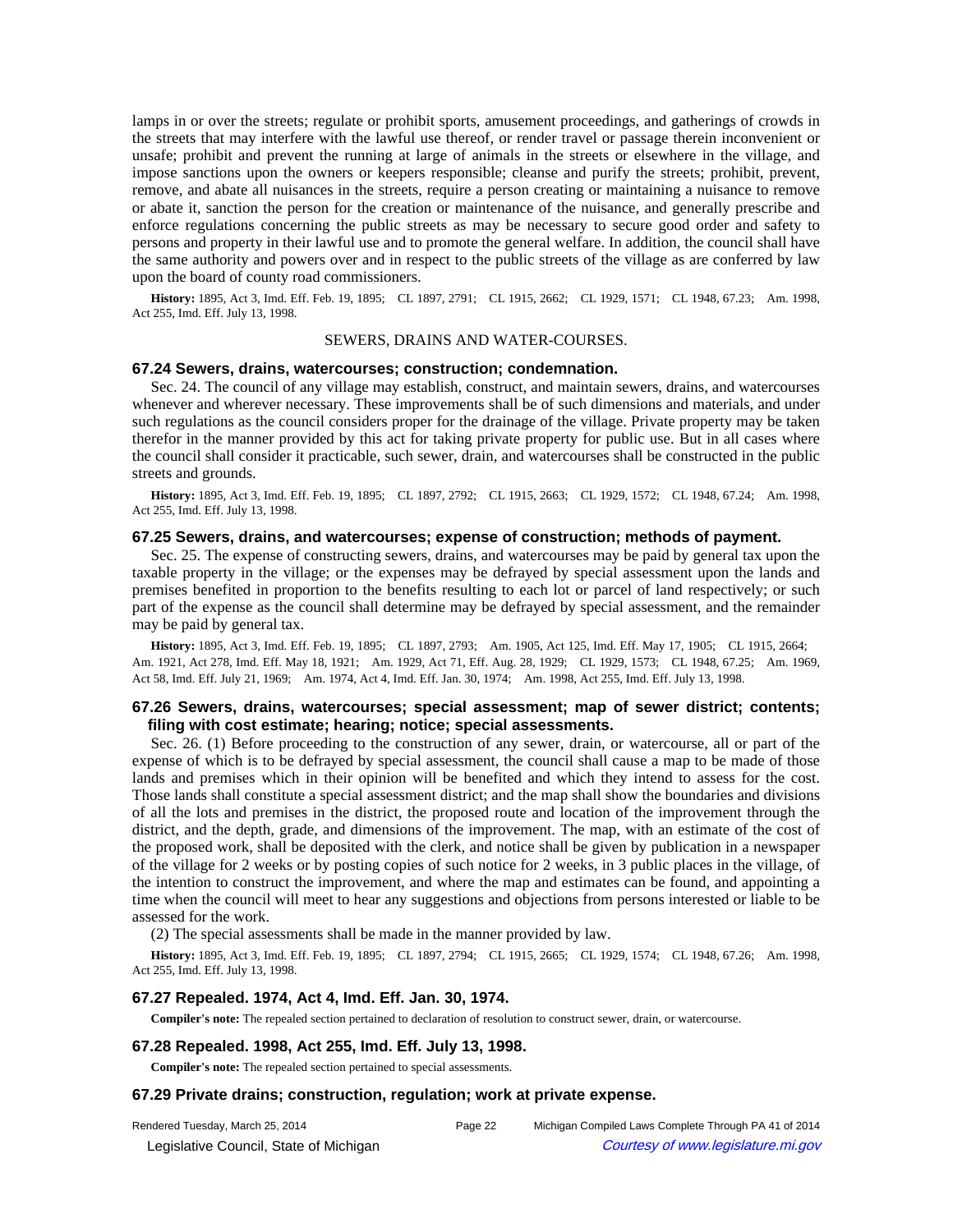Sec. 29. Whenever the council shall deem it necessary for the public health, they may require the owners and occupants of lots and premises to construct private drains therefrom to connect with some public sewer or drain, and thereby to drain such lots and premises; and to keep such private drains in repair and free from obstruction and nuisance; and if such private drains are not constructed and maintained according to such requirement, the council may cause the work to be done at the expense of such owner or occupant, and the amount of such expense shall be a lien upon the premises drained, and may be collected by special assessment to be levied thereon.

History: 1895, Act 3, Imd. Eff. Feb. 19, 1895;-CL 1897, 2797;-CL 1915, 2668;-CL 1929, 1577;-CL 1948, 67.29.

#### **67.30 Private drains; connection with public sewers.**

Sec. 30. The owners and occupants of lots and premises shall have the right to connect the same, at their own expense, by means of private drains, with the public sewers and drains, under such rules and regulations as the council shall prescribe.

History: 1895, Act 3, Imd. Eff. Feb. 19, 1895;-CL 1897, 2798;-CL 1915, 2669;-CL 1929, 1578;-CL 1948, 67.30.

#### **67.31 Private drains; connection to public sewers; charge; collection.**

Sec. 31. The council may charge and collect annually from persons whose premises are connected by private drains with the public sewers, a reasonable sum in proportion to the amount of drainage through the private drain. The charge shall be a lien upon the premises, and may be collected by special assessment.

History: 1895, Act 3, Imd. Eff. Feb. 19, 1895;-CL 1897, 2799;-CL 1915, 2670;-CL 1929, 1579;-CL 1948, 67.31;-Am. 1998, Act 255, Imd. Eff. July 13, 1998.

#### **67.32 Repealed. 1998, Act 255, Imd. Eff. July 13, 1998.**

**Compiler's note:** The repealed section pertained to assessments for providing ditches and improving watercourses.

# **67.33 Sewers, ditches, water systems, and watercourses; repair expense.**

Sec. 33. The expenses of repairing public sanitary sewers, drains, ditches, storm water systems, water supply systems, and watercourses may be paid by general tax. The expenses of reconstructing these improvements may be defrayed in the manner prescribed in this chapter for paying the expenses of constructing such improvements.

**History:** 1895, Act 3, Imd. Eff. Feb. 19, 1895;—CL 1897, 2801;—CL 1915, 2672;—CL 1929, 1581;—CL 1948, 67.33;—Am. 1998, Act 255, Imd. Eff. July 13, 1998.

#### **67.34 Public sewers and drain ordinances.**

Sec. 34. The council may enact ordinances necessary for the protection and control of the public sanitary sewers, drains, ditches, storm water systems, water supply systems, and watercourses, and to carry into effect the powers conferred in this chapter in respect to the drainage of the village.

History: 1895, Act 3, Imd. Eff. Feb. 19, 1895;-CL 1897, 2802;-CL 1915, 2673;-CL 1929, 1582;-CL 1948, 67.34;-Am. 1998, Act 255, Imd. Eff. July 13, 1998.

#### HARBORS, WHARVES, AND HARBOR MASTERS.

## **67.35 Public wharves, piers and levees; construction, regulation, leasing of privileges.**

Sec. 35. The council of any village located upon or adjacent to any of the navigable waters of the state shall have the power to establish, construct, maintain, and control public wharves, docks, piers, landing places, and levees, upon any lands or property belonging to or under the control of the village, including property at the foot or end of public streets; and the council may lease wharfing and landing privileges upon any of the public wharves, docks, or landings, but not for a longer time than 10 years, and in such manner as to preserve the right of all persons to a free passage over the same with their baggage.

History: 1895, Act 3, Imd. Eff. Feb. 19, 1895;-CL 1897, 2803;-CL 1915, 2674;-CL 1929, 1583;-CL 1948, 67.35.

# **67.36 Public wharves; conformity with grade; line limit.**

Sec. 36. The council shall have authority also to require and cause all docks, wharves and landings, whether upon public grounds or upon the property of private individuals, to be constructed and maintained in conformity with such grade as may be established therefor by the council, and to prescribe the line beyond which any such wharf, dock, or landing shall not be constructed or maintained.

History: 1895, Act 3, Imd. Eff. Feb. 19, 1895;-CL 1897, 2804;-CL 1915, 2675;-CL 1929, 1584;-CL 1948, 67.36.

# **67.37 Public wharves; rates and charges.**

| Rendered Tuesday, March 25, 2014         | Page 23 | Michigan Compiled Laws Complete Through PA 41 of 2014 |
|------------------------------------------|---------|-------------------------------------------------------|
| © Legislative Council, State of Michigan |         | Courtesy of www.legislature.mi.gov                    |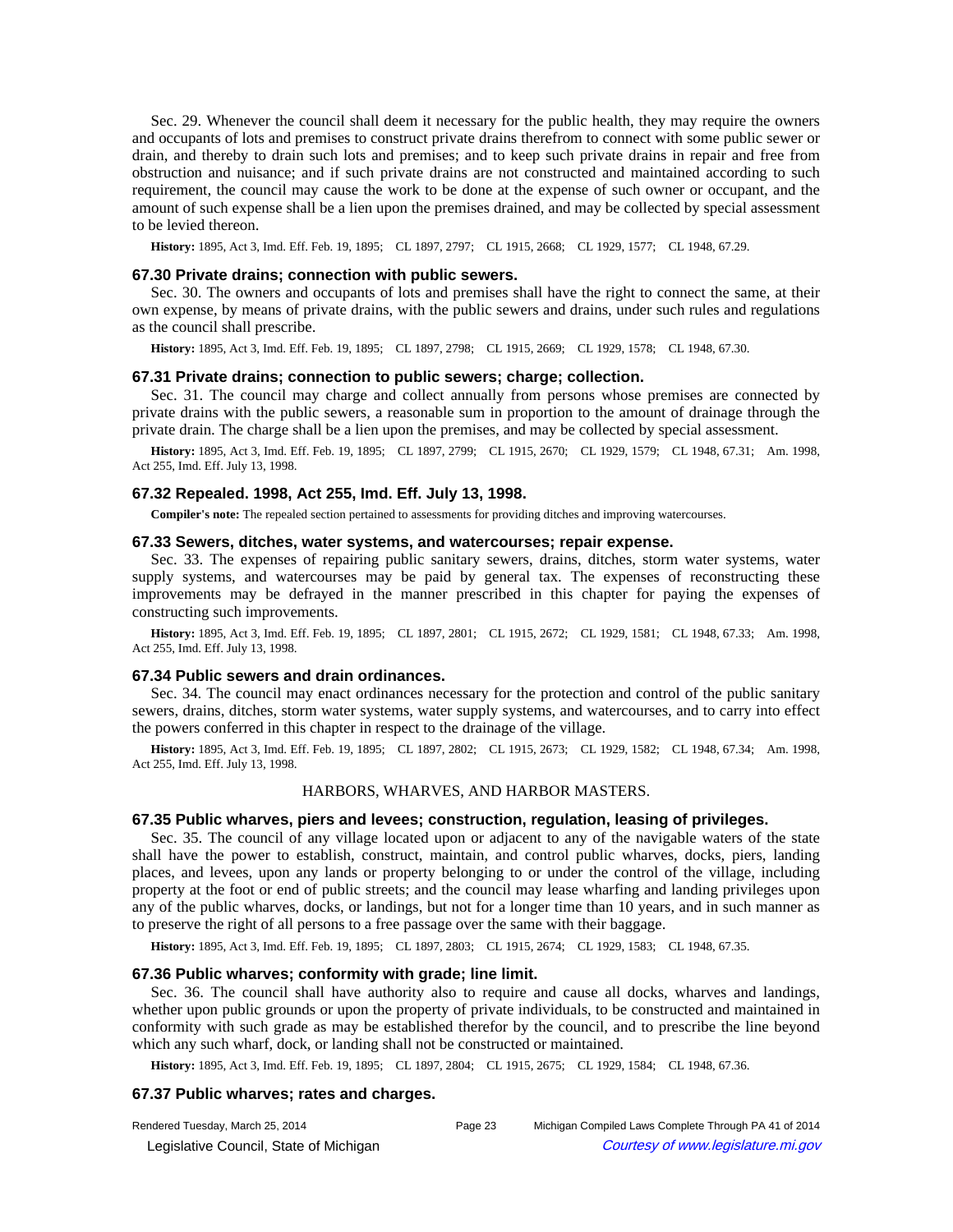Sec. 37. The council shall have authority to prohibit the encumbering of the public wharves and landings, and to regulate the use of all wharves, docks and landing places within the village; to regulate the use and location of wharf-boats; and to regulate and prescribe the rates and charges for landing, wharfage, and dockage at all public wharves, docks and landings, and to collect wharfage and dockage from boats, water-craft, and floats landing at or using any public landing place, wharf, or dock within the village.

History: 1895, Act 3, Imd. Eff. Feb. 19, 1895;-CL 1897, 2805;-CL 1915, 2676;-CL 1929, 1585;-CL 1948, 67.37.

# **67.38 Preservation of purity of water; regulation of navigable waters; duties of council.**

Sec. 38. The council may do all of the following:

(a) Provide by ordinance for the preservation of the purity of the waters of any harbor, river, or other waters within the village.

(b) Control and regulate the anchorage, moorage, and management of all boats, watercraft, and floats within the jurisdiction of the village.

(c) Regulate and prescribe by ordinance, or through a harbor master or other officer, the location of any boat, craft, vessel, or float, and the changes of station in, and use of the harbor as may be required to promote order and the safety and convenience of all boats, craft, vessels, and floats.

(d) Regulate the opening and passage of bridges.

(e) Adopt and enforce ordinances and regulations not inconsistent with the laws of the United States, or this state, as in the opinion of the council shall be most conducive to the orderly, safe, and convenient use and occupancy of the harbor, navigable waters, wharves, docks, piers, and landing places within the village.

**History:** 1895, Act 3, Imd. Eff. Feb. 19, 1895;—CL 1897, 2806;—CL 1915, 2677;—CL 1929, 1586;—CL 1948, 67.38;—Am. 1998, Act 255, Imd. Eff. July 13, 1998.

# **67.39 Harbor master; appointment; duties; compensation.**

Sec. 39. The president may nominate and the council may appoint a harbor master. The harbor master shall enforce all such ordinances and regulations as the council may lawfully enact and prescribe in respect to and over the navigable waters, harbors, wharves, docks, landings, and basins within the village, and in respect to the navigation, trade, and commerce of the village. The council may prescribe the powers and duties of the harbor master and fix his or her compensation.

History: 1895, Act 3, Imd. Eff. Feb. 19, 1895;-CL 1897, 2807;-CL 1915, 2678;-CL 1929, 1587;-CL 1948, 67.39;-Am. 1998, Act 255, Imd. Eff. July 13, 1998.

### FERRIES.

# **67.40 Ferry licenses; terms and restrictions; sanctions.**

Sec. 40. The council of a village may regulate and license ferries from the village, or a place in the village; require the payment of a reasonable sum for a ferry license; impose reasonable terms and restrictions, in relation to the keeping and management of ferries and the time, manner, and rates of carriage and transportation of persons and property by ferry; provide for the revocation of a ferry license and for the imposition of sanctions for a violation of an ordinance prohibiting unlicensed ferries or regulating ferries established and licensed.

History: 1895, Act 3, Imd. Eff. Feb. 19, 1895;-CL 1897, 2808;-CL 1915, 2679;-CL 1929, 1588;-CL 1948, 67.40;-Am. 1994, Act 16, Eff. May 1, 1994.

#### MARKETS.

# **67.41 Markets; establishment; regulation.**

Sec. 41. The council of any village may establish and regulate markets and marketplaces, for the sale of meats, fish, vegetables, and other food products and prescribe rules and regulations relating to hours of business, sanitation, traffic, and other matters normally incidental to the proper management of a market consistent with the market authority act of 1956, 1956 PA 185, MCL 123.671 to 123.680.

History: 1895, Act 3, Imd. Eff. Feb. 19, 1895;-CL 1897, 2809;-CL 1915, 2680;-CL 1929, 1589;-CL 1948, 67.41;-Am. 1998, Act 255, Imd. Eff. July 13, 1998.

### **67.42 Regulations; adoption, enforcement.**

Sec. 42. The council may adopt and enforce such regulations as may be necessary to prevent fraud and to preserve order in the markets; and may authorize the immediate arrest, and removal from the market, of any person violating such regulations, together with any article in his possession; and may authorize the seizure and destruction of tainted or unsound meats, or other provisions exposed for sale therein, or elsewhere in the village.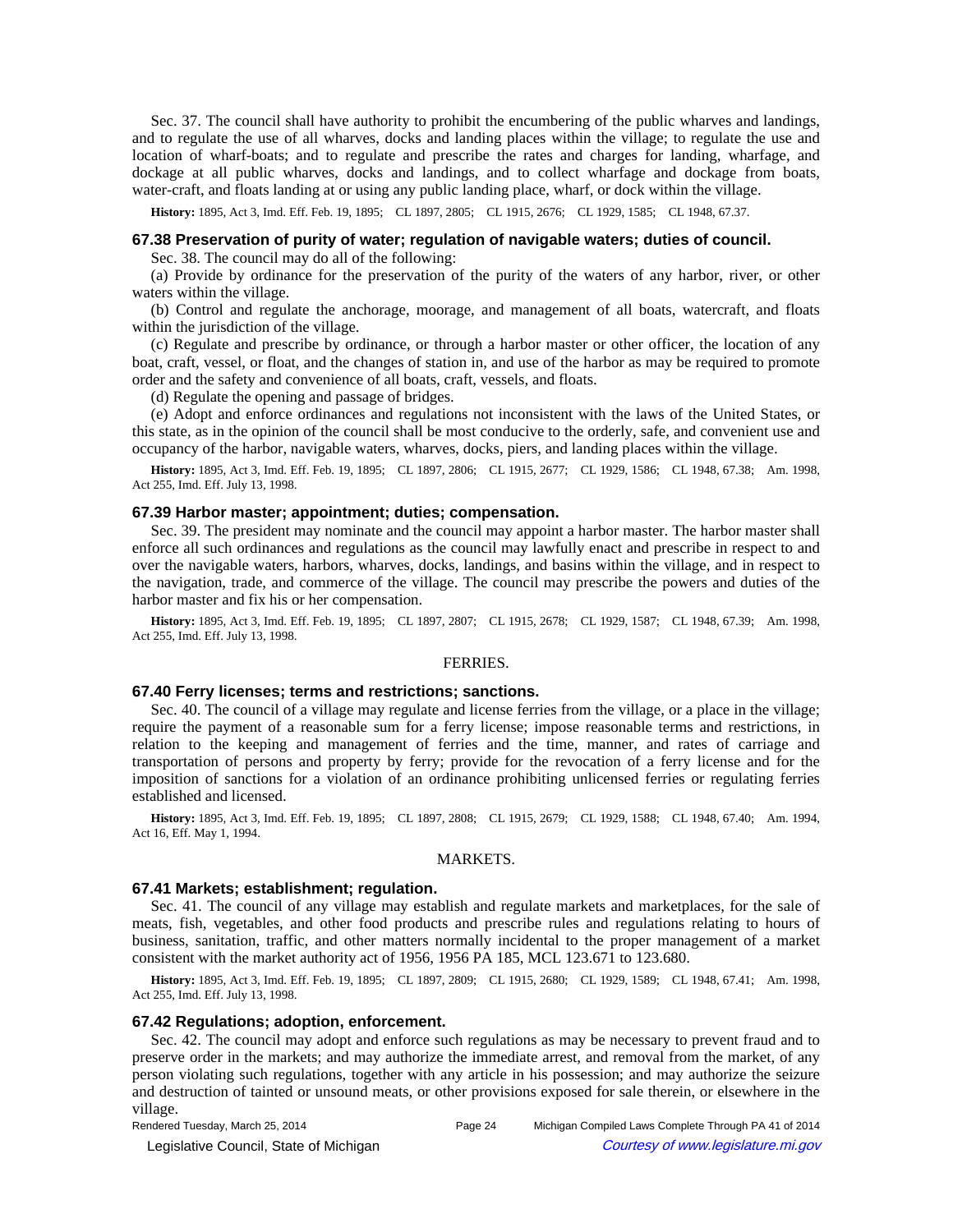History: 1895, Act 3, Imd. Eff. Feb. 19, 1895;-CL 1897, 2810;-CL 1915, 2681;-CL 1929, 1590;-CL 1948, 67.42.

#### PARTITION FENCES.

#### **67.43 Ordinances and laws; fence viewers.**

Sec. 43. The council is authorized to enact all such ordinances and laws as it may deem proper relative to the building, rebuilding, maintaining and repairing of partition fences by the owners and occupants of adjoining lots, enclosures and parcels of land in the village; and relative to the assigning to the owners or occupants of such adjoining pieces of land, the portion of such partition fences to be maintained by them respectively; and may provide for the recording of such assignments and divisions when made; and may provide for the recovery of damages from any owner or occupant who shall fail to comply with the provisions and requirements of any ordinance relative to such partition fences. And the council may appoint fence-viewers and prescribe their duties and mode of proceeding in all cases relating to partition fences in the village.

History: 1895, Act 3, Imd. Eff. Feb. 19, 1895;—CL 1897, 2811;—CL 1915, 2682;—CL 1929, 1591;—CL 1948, 67.43.

POLICE.

# **67.44-67.46a Repealed. 1998, Act 255, Imd. Eff. July 13, 1998.**

**Compiler's note:** The repealed sections pertained to village police force.

#### PUBLIC HEALTH.

# **67.47-67.54 Repealed. 1978, Act 368, Eff. Sept. 30, 1978.**

### CEMETERIES.

# **67.55 Interments; regulation.**

Sec. 55. Any village may acquire, hold and own such cemetery or public burial place or places, either within or without the limits of the corporation as in the opinion of the council shall be necessary for the public welfare, and suitable for the convenience of the inhabitants, and may prohibit the further interment of the dead within the village, or may limit such interment therein to such cemetery or burial place as the council may prescribe. And the council may cause any bodies buried within the village, in violation of any rule or ordinance made in respect to such burials, to be taken up and buried elsewhere.

History: 1895, Act 3, Imd. Eff. Feb. 19, 1895;-CL 1897, 2823;-CL 1915, 2694;-CL 1929, 1603;-CL 1948, 67.55.

#### **67.56 Cemeteries; appropriation by council.**

Sec. 56. The council may, within the limitations in this act contained, raise and appropriate such sums as may be necessary for the purchase of cemetery grounds, and for the improvement, adornment, protection, and care of the cemetery grounds.

History: 1895, Act 3, Imd. Eff. Feb. 19, 1895;-CL 1897, 2824;-CL 1915, 2695;-CL 1929, 1604;-CL 1948, 67.56;-Am. 1998, Act 255, Imd. Eff. July 13, 1998.

### **67.57 Board of cemetery trustees; appointment; terms; removal; compensation.**

Sec. 57. (1) Whenever any village owns, purchases, or otherwise acquires any cemetery or cemetery grounds, the council may appoint a board of cemetery trustees. The council may provide that the powers conferred upon a board of cemetery trustees by this act shall be exercised by the department of public works director, or the village manager, if any.

(2) A board of cemetery trustees shall consist of 3 individuals. The trustees shall hold their office for the term of 3 years, except that at the first appointment, 1 shall be appointed for 1 year, 1 for 2 years, and 1 for the term of 3 years from the second Monday in April of the year when appointed. One trustee shall be appointed annually thereafter. The council may remove any trustee so appointed for inattention to his or her duties, want of proper judgment or skill in or for the proper discharge of his or her duties, or other good cause. The board shall serve without compensation.

History: 1895, Act 3, Imd. Eff. Feb. 19, 1895;-CL 1897, 2825;-CL 1915, 2696;-CL 1929, 1605;-CL 1948, 67.57;-Am. 1998, Act 255, Imd. Eff. July 13, 1998.

### **67.58 Board of cemetery trustees; chairperson; clerk; powers; duties.**

Sec. 58. The board of cemetery trustees shall appoint 1 of their number chairperson and the village clerk shall be clerk of the board, and the council may by ordinance invest the board with such powers and authority as may be necessary for the care, management, and preservation of the cemetery, including the cemetery Rendered Tuesday, March 25, 2014 Page 25 Michigan Compiled Laws Complete Through PA 41 of 2014

Legislative Council, State of Michigan Courtesy of www.legislature.mi.gov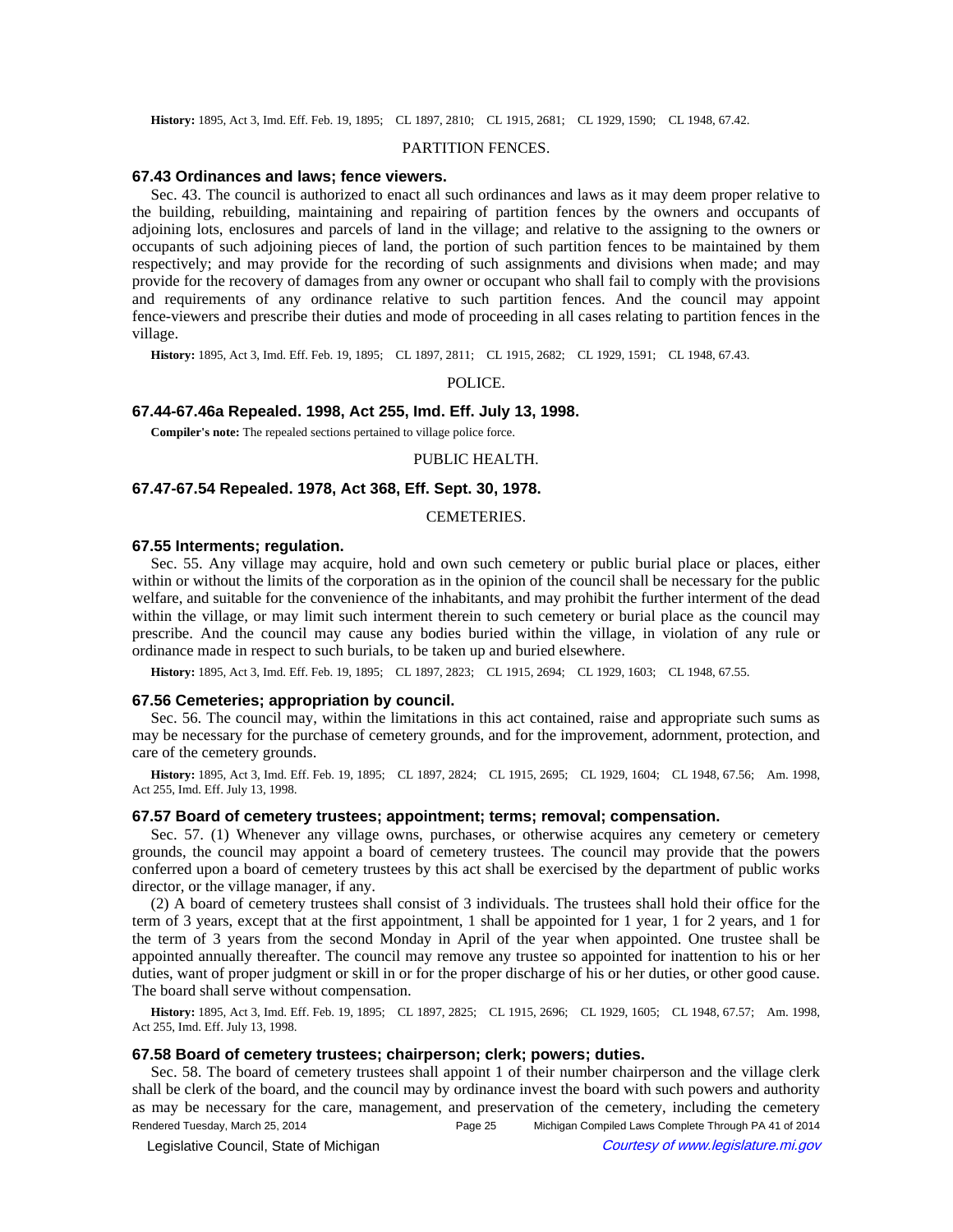grounds, tombs, monuments, and appurtenances. The board shall perform such other duties as the council may prescribe.

History: 1895, Act 3, Imd. Eff. Feb. 19, 1895;—CL 1897, 2826;—CL 1915, 2697;—CL 1929, 1606;—CL 1948, 67.58;—Am. 1998, Act 255, Imd. Eff. July 13, 1998.

#### **67.59 Board of cemetery trustees; duties; directions of council.**

Sec. 59. Said board subject to the directions and ordinances of the council, shall have the care and management of any such cemetery or burial place or places and shall direct the improvements and embellishments of the grounds, cause such grounds to be laid out into lots, avenues and walks, the lots to be numbered and the avenues and walks to be named and plats thereof to be made and recorded in the office of the village clerk. The board shall fix the price of lots and make the sales thereof. The conveyances of such lots shall be executed on behalf of the village by the clerk and be recorded in his office at the expense of the purchasers.

History: 1895, Act 3, Imd. Eff. Feb. 19, 1895;-CL 1897, 2827;-CL 1915, 2698;-CL 1929, 1607;-CL 1948, 67.59.

#### **67.60 Board of cemetery trustees; cemetery employees; ordinances, enforcement; rules.**

Sec. 60. Said board shall appoint the necessary superintendents and employes for the cemetery, expend the money provided for the care and improvement of the grounds, enforce the ordinances of the village made for the management and care thereof and make such regulations for the burial of the dead, the care and protection of the grounds, monuments and appurtenances of the cemetery and the orderly conduct of persons visiting the grounds, as may be consistent with the ordinances of the village and the laws of the state.

History: 1895, Act 3, Imd. Eff. Feb. 19, 1895;-CL 1897, 2828;-CL 1915, 2699;-CL 1929, 1608;-CL 1948, 67.60.

#### **67.61 Board of trustees; cemetery fund; use; reports to council; contents; verification.**

Sec. 61. (1) Money raised for any public cemetery authorized by this act, and money received from the sale of lots or from other cemetery operations, shall be paid into the village treasury and constitute the "cemetery fund". The cemetery fund shall be used exclusively for cemetery purposes. The board of trustees shall report to the council annually, on the first Monday in March, and more often when the council requires, all of the following:

(a) For money received into and owing to the cemetery fund, the amount, source, and the payor or debtor.

(b) For expenditures and liabilities incurred, the date, amount, items, and purpose, and to whom paid, and to whom incurred.

(c) Such other matters as the council shall require to be reported.

(2) The report under subsection (1) shall be verified by the oath of the clerk of the board.

History: 1895, Act 3, Imd. Eff. Feb. 19, 1895;-CL 1897, 2829;-CL 1915, 2700;-CL 1929, 1609;-CL 1948, 67.61;-Am. 1998, Act 255, Imd. Eff. July 13, 1998.

### **67.62 Necessary ordinances; enforcement.**

Sec. 62. The council of a village owning a burial place, whether within or without the village, may pass and enforce an ordinance necessary to carry into effect the provisions of this act concerning burial places, to control or regulate the burial place and the improvement of the burial place, to protect it and its appurtenances from injury, and to impose sanctions for a violation of a lawful order or regulation made by the board of cemetery trustees.

History: 1895, Act 3, Imd. Eff. Feb. 19, 1895;-CL 1897, 2830;-CL 1915, 2701;-CL 1929, 1610;-CL 1948, 67.62;-Am. 1994, Act 16, Eff. May 1, 1994.

# **67.63 Cemetery trustees; power to accept gifts; use.**

Sec. 63. The board of cemetery trustees may receive in trust money or other property as gifts, grants, devises, or bequests for cemetery purposes. The money or other property shall be held in trust by the board, subject to the terms and conditions on which it was given, granted, devised, or bequeathed, and shall constitute a trust fund. The money shall, unless otherwise expressed by those making such gifts, grants, devises, or bequests, be invested as permanent fund in undoubted real estate security, U.S. bonds, state bonds, or municipal bonds, and the interest thereon after fulfillment of such conditions expressed shall be used in improving the cemetery under the control of the cemetery board. The gifts, grants, devises, or bequests shall be used exclusively for cemetery purposes.

History: Add. 1899, Act 223, Eff. Sept. 23, 1899; CL 1915, 2702; CL 1929, 1611; CL 1948, 67.63; Am. 1998, Act 255, Imd. Eff. July 13, 1998.

### **67.64 Board of cemetery trustees; rules and bylaws; recording bylaws; appointment, duties,**

Rendered Tuesday, March 25, 2014 Page 26 Michigan Compiled Laws Complete Through PA 41 of 2014 © Legislative Council, State of Michigan Council Courtesy of www.legislature.mi.gov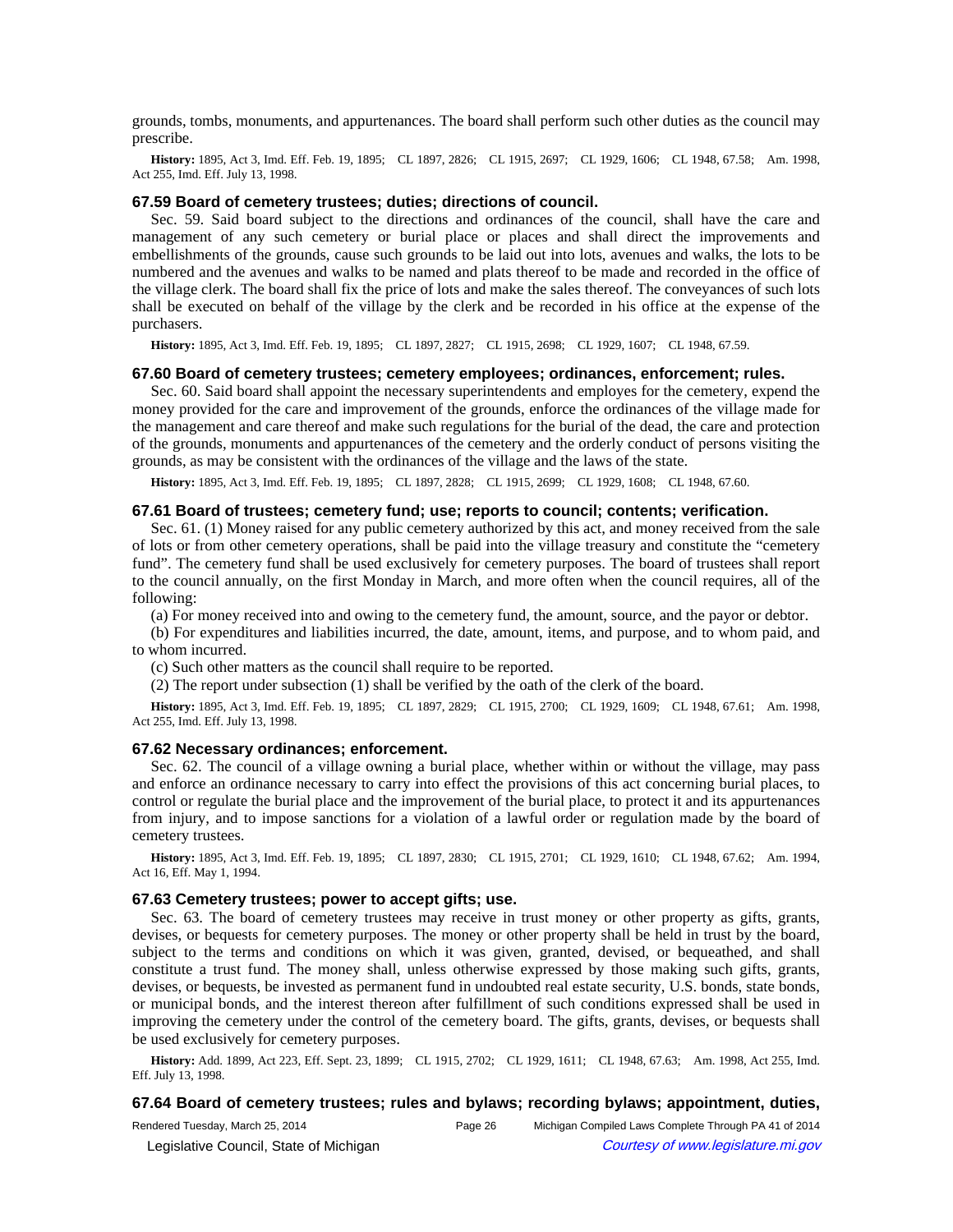# **and bond of treasurer; conducting business at public meeting; notice of meeting; availability of certain writings to public.**

Sec. 64. (1) The board of cemetery trustees may make all requisite and necessary rules and bylaws to carry into effect the powers vested and duties required by section 63. The bylaws shall be recorded in a book kept for that purpose. The board of cemetery trustees shall also appoint a treasurer from the membership of the board, whose duties shall be, under the direction of the board, to receive, account for, and invest all money received by the board under section 63. The treasurer shall give and execute a bond to the board of cemetery trustees in a sum fixed by the council.

(2) The business which the board of cemetery trustees may perform shall be conducted at a public meeting of the board held in compliance with the open meetings act, 1976 PA 267, MCL 15.261 to 15.275. Public notice of the time, date, and place of the meeting shall be given in the manner required by the open meetings act, 1976 PA 267, MCL 15.261 to 15.275.

(3) A writing prepared, owned, used, in the possession of, or retained by the board in the performance of an official function shall be made available to the public in compliance with the freedom of information act, 1976 PA 442, MCL 15.231 to 15.246.

History: Add. 1899, Act 223, Eff. Sept. 23, 1899; CL 1915, 2703; CL 1929, 1612; CL 1948, 67.64; Am. 1977, Act 197, Imd. Eff. Nov. 17, 1977;--- Am. 1998, Act 255, Imd. Eff. July 13, 1998.

# CHAPTER VIII

# IMPROVEMENTS AND ASSESSMENTS.

# **68.1-68.22 Repealed. 1974, Act 4, Imd. Eff. Jan. 30, 1974.**

#### **68.31 Expense of local public improvement or repair; special assessments.**

Sec. 31. The council of the village by adopting a resolution pursuant to section 5 of chapter V may determine that the whole or a part of the expense of a local public improvement or repair shall be defrayed by special assessments upon the property specially benefited.

History: Add. 1974, Act 4, Imd. Eff. Jan. 30, 1974;-- Am. 1998, Act 254, Imd. Eff. July 13, 1998.

# **68.32 Ordinance providing special assessment procedure; contents; additional assessments; disposition of excess assessments; payment of future due installments.**

Sec. 32. The complete special assessment procedure to be used, including the time when special assessments may be levied; the kinds of local public improvements for which a hearing is required on the resolution levying the special assessments; the preparing of plans and specifications; estimated costs; the preparation, hearing, and correction of the special assessment roll; the collection of special assessments; the assessment of single lots or parcels; and any other matters concerning the making of improvements by the special assessment method, shall be provided by ordinance. The ordinance shall authorize additional assessments, if the prior assessment proves insufficient to pay for the improvement or is determined to be invalid, in whole or in part, and shall provide for the refund of excess assessments; however, if the excess is less than 5% of total cost as defined by ordinance, it may be placed in the general fund of the village. The payment of future due installments of a special assessment against a parcel of land may be made at any time in full, with interest accrued to the due date of the next installment.

History: Add. 1974, Act 4, Imd. Eff. Jan. 30, 1974;**--**Am. 1978, Act 29, Imd. Eff. Feb. 24, 1978.

## **68.33 Special assessment as lien and debt; collection.**

Sec. 33. From the date of confirmation of a roll levying a special assessment, the full amount of the assessment and the interest thereon shall constitute a lien on the premises subject thereto and that amount shall be a debt of the person to whom assessed until paid and, in case of delinquency, may be collected as delinquent village property taxes or by a suit against the person.

**History:** Add. 1974, Act 4, Imd. Eff. Jan. 30, 1974.

# **68.34 Action to contest collection of special assessment; illegal assessment roll.**

Sec. 34. An action to contest the collection of a special assessment shall be instituted under the tax tribunal act, 1973 PA 186, MCL 205.701 to 205.779.

History: Add. 1974, Act 4, Imd. Eff. Jan. 30, 1974;**---**Am. 1998, Act 254, Imd. Eff. July 13, 1998.

#### **68.35 Bonds.**

Sec. 35. The village council may borrow money and issue bonds of the village therefor in anticipation of the payment of special assessments in 1 or more special assessment districts, which bonds may be an<br>Rendered Tuesday, March 25, 2014<br>Page 27 Michigan Compiled Laws Complete Through PA 41 of 2014 Michigan Compiled Laws Complete Through PA 41 of 2014 © Legislative Council, State of Michigan Council Courtesy of www.legislature.mi.gov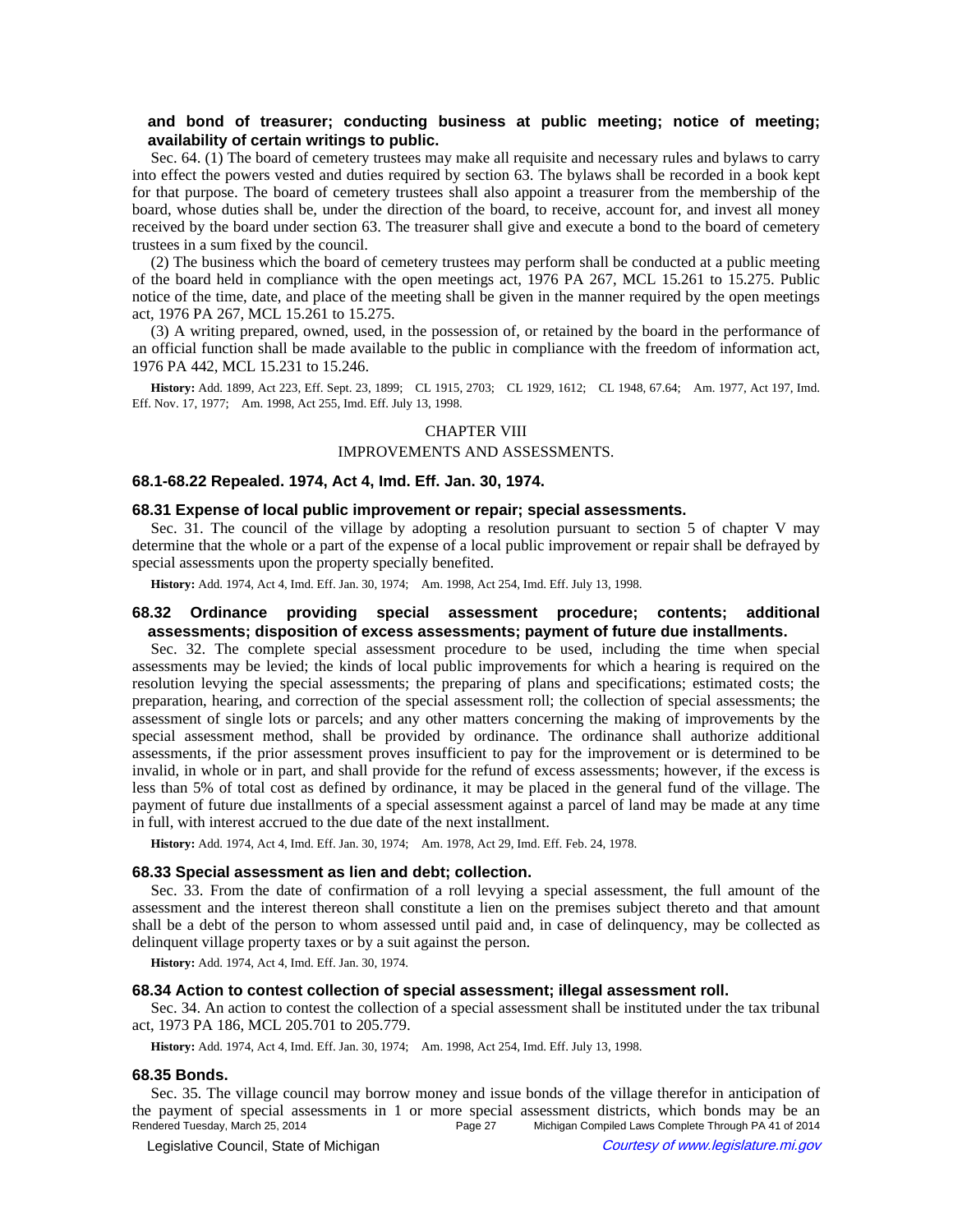obligation of the special assessment district or may be both an obligation of the special assessment district and a general obligation of the village. The village council may issue general obligation bonds to defray that portion of the cost and expense of a local public improvement chargeable to the village at large.

**History:** Add. 1974, Act 4, Imd. Eff. Jan. 30, 1974.

# **68.36 Energy conservation improvements; resolution; payment; scope of improvements; acquisition of improvements by contracts or notes; reports; forms.**

Sec. 36. (1) The council of a village may provide by resolution for energy conservation improvements to be made to village facilities and may pay for the improvements from operating funds of the village or from the savings that result from the energy conservation improvements. Energy conservation improvements may include, but are not limited to, heating system improvements, fenestration improvements, roof improvements, the installation of any insulation, the installation or repair of heating or air conditioning controls, and entrance or exit way closures.

(2) The council of a village may acquire 1 or more of the energy conservation improvements described in subsection (1) by installment contract or may borrow money and issue notes for the purpose of securing funds for the improvements or may enter into contracts in which the cost of the energy conservation improvements is paid from a portion of the savings that result from the energy conservation improvements. These contractual agreements may provide that the cost of the energy conservation improvements are paid only if the energy savings are sufficient to cover their cost. An installment contract or notes issued pursuant to this subsection shall extend for a period of time not to exceed 10 years. Notes issued pursuant to this subsection shall be full faith and credit, tax limited obligations of the village, payable from tax levies and the general fund as pledged by the council of the village. The notes are subject to the revised municipal finance act, 2001 PA 34, MCL 141.2101 to 141.2821. This subsection does not limit in any manner the borrowing or bonding authority of a village as provided by law.

(3) If energy conservation improvements are made as provided in this section, the village council shall report the following information to the department of treasury within 60 days of the completion of the improvements:

(a) Name of each facility to which an improvement is made and a description of the conservation improvement.

(b) Actual energy consumption during the 12-month period before completion of the improvement.

- (c) Project costs and expenditures.
- (d) Estimated annual energy savings.

(4) If energy conservation improvements are made as provided in this section, the village council shall report to the department of treasury, by July 1 of each of the 5 years after the improvements are completed, only the actual annual energy consumption of each facility to which improvements are made. The forms for the reports required by this section shall be furnished by the department of treasury.

History: Add. 1984, Act 402, Imd. Eff. Dec. 28, 1984;—Am. 1989, Act 28, Imd. Eff. May 23, 1989;—Am. 2002, Act 276, Imd. Eff. May 9, 2002.

**Compiler's note:** For transfer of functions relating to energy policy from the Energy Administration, Department of Commerce, to the Public Service Commission, Department of Commerce, see E.R.O. No. 1986-4, compiled at MCL 460.901 of the Michigan Compiled Laws.

For transfer of powers and duties of the public service commission pertaining to energy conservation improvement reports from the public service commission to the state treasurer, see E.R.O. No. 1996-2, compiled at MCL 445.2001 of the Michigan Compiled Laws.

# CHAPTER IX

### FINANCE AND TAXATION.

#### **69.1 Authority of council to levy taxes; general fund.**

Sec. 1. (1) Actions taken by the council under this chapter are subject to the voting requirements of section 5 of chapter V. However, the council shall not increase a tax or impose a special assessment except by an affirmative vote of 2/3 of the members of council.

(2) The council may raise, by general tax upon the real and personal property liable to taxation in the village (exclusive of taxes for highway and street purposes and not otherwise provided for in this act), a sum not exceeding in any 1 year 1-1/4% of the assessed value of that property, to defray the general expenses and liabilities of the village, and to carry into effect the powers in this act granted. The money so raised constitutes a "general fund".

History: 1895, Act 3, Imd. Eff. Feb. 19, 1895;-CL 1897, 2852;-CL 1915, 2726;-CL 1929, 1635;-CL 1948, 69.1;-Am. 1998, Act 254, Imd. Eff. July 13, 1998.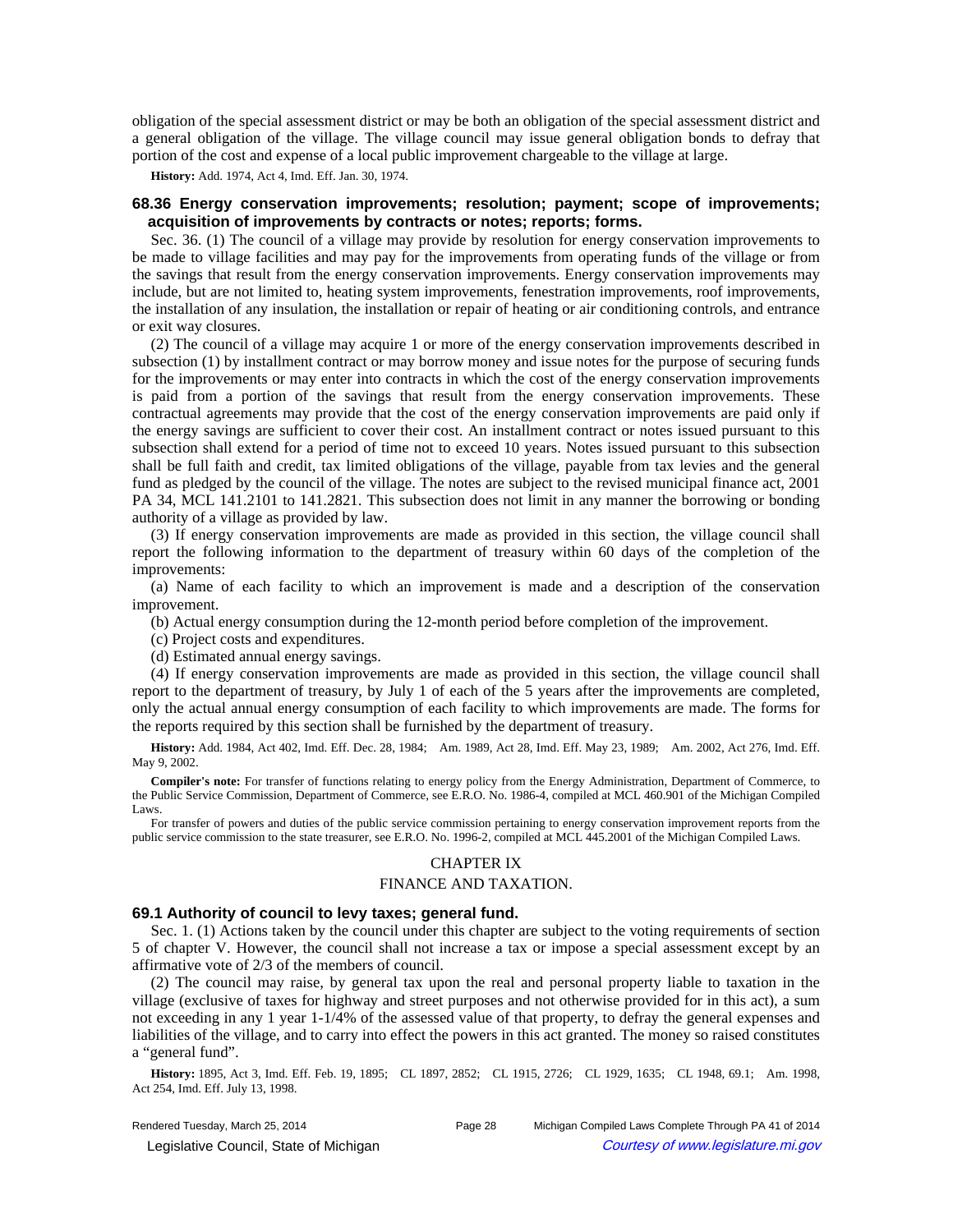#### **69.2 Authority of council to levy taxes; general highway fund.**

Sec. 2. The council shall also have power to raise, by general tax upon all real estate and personal property aforesaid, such sum not exceeding 1/2 of 1 per cent of the assessed value of said property, as they shall deem necessary for highway and street purposes. Such moneys shall constitute a "general highway fund," and shall be expended exclusively for working and improving the highways, streets, lanes and alleys of the village and for the construction and repair of bridges therein.

History: 1895, Act 3, Imd. Eff. Feb. 19, 1895;—CL 1897, 2853;—CL 1915, 2727;—CL 1929, 1636;—CL 1948, 69.2.

# **69.3 Repealed. 1958, Act 116, Eff. Sept. 13, 1958.**

**Compiler's note:** The repealed section provided for levy and collection of poll tax.

#### **69.4 Authority of council to levy taxes; cemeteries; tax limit.**

Sec. 4. The council may for the purpose of purchasing grounds for a cemetery, raise by general tax a sum not exceeding in any 1 year, 1/4 of 1% of the taxable value of the property in the village. However, the total sum that may be raised for the purchase of grounds for that purpose shall not at any time exceed \$5,000.00. The council may, for the purpose of maintaining the cemetery, raise by general tax a sum not exceeding in any 1 year 1/10 of 1% of the taxable value of the property in the village.

History: 1895, Act 3, Imd. Eff. Feb. 19, 1895; CL 1897, 2855; CL 1915, 2729; Am. 1923, Act 157, Eff. Aug. 30, 1923; CL 1929, 1638;-CL 1948, 69.4;-Am. 1998, Act 254, Imd. Eff. July 13, 1998.

# **69.5 Authority of council to levy taxes; street and other local improvements; special assessment proceeds.**

Sec. 5. The council may raise by special assessment upon the lands in sewer districts and special assessment districts, for the purpose of defraying the cost and expense of grading, paving, and graveling streets, and for constructing drains and sewers, and for making other local improvements, charged upon the lands in the district in proportion to frontage or benefits, such sums as they shall consider necessary to defray the costs of the improvements.

History: 1895, Act 3, Imd. Eff. Feb. 19, 1895;—CL 1897, 2856;—CL 1915, 2730;—CL 1929, 1639;—CL 1948, 69.5;—Am. 1969, Act 58, Imd. Eff. July 21, 1969;—Am. 1998, Act 254, Imd. Eff. July 13, 1998;—Am. 2002, Act 276, Imd. Eff. May 9, 2002.

# **69.6 Taxation for payment of interest, principal, sinking fund deposits, evidences of indebtedness, assessments, or contract obligations; credit for surplus money.**

Sec. 6. The council shall raise annually by taxation an amount such that the estimated collections will be sufficient to promptly pay when due the interest, that portion of the principal, and the required sinking fund deposits on the outstanding bonds or other evidences of indebtedness, or assessments or contract obligations in anticipation of which bonds were issued, falling due prior to the time of the following year's tax collections. The tax shall be without limitation as to rate or amount and in addition to any other tax the village may levy but shall not be in excess of the rate or amount necessary to pay the principal and interest or assessments or contract obligations. If at the time of making an annual tax levy, surplus money is on hand for the payment of principal or interest and provision for disposition of the money was not made, then credit for the surplus may be taken against the amount to be raised for principal or interest as the case may be. The money so raised shall be used solely for the purpose stated in this section.

History: 1895, Act 3, Imd. Eff. Feb. 19, 1895;—CL 1897, 2857;—CL 1915, 2731;—CL 1929, 1640;—CL 1948, 69.6;—Am. 1974, Act 4, Imd. Eff. Jan. 30, 1974;--- Am. 1998, Act 254, Imd. Eff. July 13, 1998.

### **69.7 Auditing and settling accounts; statement.**

Sec. 7. Within 2 weeks after an annual village election for members of the council, the council shall audit and settle the accounts of the treasurer and other officers of the village, and so far as practicable, of all persons having claims against the village. The council shall prepare a statement summarizing the results of the audit.

History: 1895, Act 3, Imd. Eff. Feb. 19, 1895;-CL 1897, 2858;-CL 1915, 2732;-CL 1929, 1641;-CL 1948, 69.7;-Am. 1977, Act 197, Imd. Eff. Nov. 17, 1977;—Am. 1998, Act 254, Imd. Eff. July 13, 1998.

### **69.7a Commencement of fiscal year.**

Sec. 7a. The fiscal year of a village shall commence on March 1 of each year. The council may by ordinance adopt another date for the commencement of the village's fiscal year. The fiscal year of any village subject to this act that commences on a date other than March 1 on the effective date of the amendatory act that added this section is hereby ratified and shall continue until changed or modified pursuant to this section.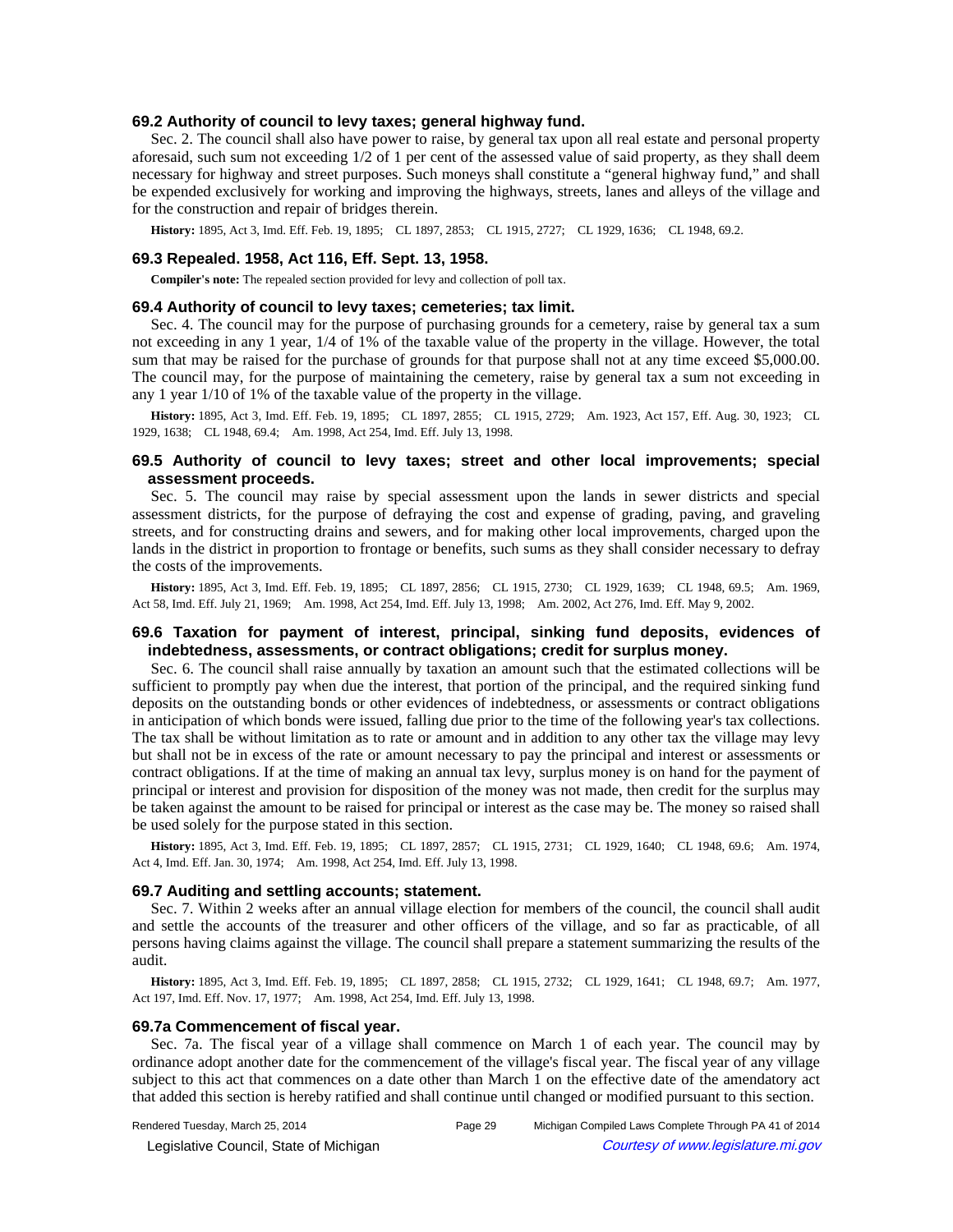**History:** Add. 1998, Act 254, Imd. Eff. July 13, 1998.

#### **69.8 Village taxes; annual assessment roll; contents; certification of determination.**

Sec. 8. The treasurer of a village subject to this act shall, in each year, at and within the same time as required by the general laws of this state for the assessment of property in the townships of this state, make an assessment roll containing a description of all the real property and the aggregate amount of all the personal property liable under the laws of the state to taxation in the village, and the name of the owner, agent, or other person liable to pay taxes. The treasurer shall record on the roll the valuation of such property, at its value, as determined by the assessor of the township where the property is located, placing the value of the real and personal property in separate columns. In fulfilling the requirements of this section, the treasurer shall conform to and be governed by the law governing supervisors of townships performing like services, unless otherwise in this act provided. However, if in any year it is not necessary to raise any money by taxation in a village, the council of the village may so determine by resolution, and shall certify the determination to the treasurer. The treasurer shall not make any assessment roll of property in the village for that year.

History: 1895, Act 3, Imd. Eff. Feb. 19, 1895;--Am. 1897, Act 56, Imd. Eff. Mar. 31, 1897;--CL 1897, 2859;--CL 1915, 2733;--CL 1929, 1642;-Am. 1941, Act 49, Eff. Jan. 10, 1942;-CL 1948, 69.8;-Am. 1967, Act 84, Eff. Nov. 2, 1967;-Am. 1998, Act 254, Imd. Eff. July 13, 1998.

#### **69.9 Assessment roll; review by township board of review.**

Sec. 9. The board of review of the township where the village is located shall review the assessment roll in the same manner, at the same time and place, and pursuant to the same processes as provided in sections 28 to 33 of the general property tax act, 1893 PA 206, MCL 211.28 to 211.33.

History: 1895, Act 3, Imd. Eff. Feb. 19, 1895;—CL 1897, 2860;—CL 1915, 2734;—CL 1929, 1643;—CL 1948, 69.9;—Am. 1967, Act 84, Eff. Nov. 2, 1967;—Am. 1998, Act 254, Imd. Eff. July 13, 1998.

# **69.10, 69.11 Repealed. 1967, Act 84, Eff. Nov. 2, 1967.**

**Compiler's note:** The repealed sections related to board of review of assessments; powers and duties; and changes in tax roll.

#### **69.12 Annual assessment roll; certification of board of review.**

Sec. 12. Immediately after the review of the assessment roll, the secretary of the board of review shall file the assessment roll with the council.

History: 1895, Act 3, Imd. Eff. Feb. 19, 1895;-CL 1897, 2863;-CL 1915, 2737;-CL 1929, 1646;-CL 1948, 69.12;-Am. 1967, Act 84, Eff. Nov. 2, 1967.

#### **69.13 Assessment roll; council's certificate to treasurer; contents.**

Sec. 13. The council, after an examination of the assessment roll, shall certify to the treasurer the assessment roll, together with the amount which they require to be raised by general tax, for highway and other general purposes and all amounts of special assessments which they require to be reassessed upon any lands or premises with a particular description of the lands and property to be reassessed, and the amounts to be reassessed upon each parcel of land, and the name or names, so far as known, of the persons chargeable with the taxes and assessments. The certificate shall be endorsed upon or annexed to the roll and signed by the president and clerk.

**History:** 1895, Act 3, Imd. Eff. Feb. 19, 1895;—CL 1897, 2864;—CL 1915, 2738;—CL 1929, 1647;—CL 1948, 69.13;—Am. 1998, Act 254, Imd. Eff. July 13, 1998.

### **69.14 Assessment roll; tax apportionment by assessor.**

Sec. 14. Upon receiving the assessment roll, with the certificate of the several amounts to be raised, as provided in section 13 of this chapter, the treasurer shall estimate, apportion, and set down in columns opposite to the several valuations of real and personal property on the roll, in proportion to the individual and particular estimates and valuations, the respective sums in dollars and cents, apportionable to each; placing the general fund taxes and all general taxes, except those for highway purposes, in 1 column; the general highway taxes in another column; the street district taxes, if any, in a third column; all special assessment taxes in a fourth column; and the total of all taxes assessed to each valuation in the last column of the roll. The treasurer shall also foot up the amounts carried to the last column, and certify upon the roll the aggregate amounts of the taxes levied.

History: 1895, Act 3, Imd. Eff. Feb. 19, 1895;—CL 1897, 2865;—CL 1915, 2739;—CL 1929, 1648;—CL 1948, 69.14;—Am. 1998, Act 254, Imd. Eff. July 13, 1998.

# **69.15 Delivery of certified assessment roll to treasurer; collection warrant; renewal of warrant.**

© Legislative Council, State of Michigan Courtesy of www.legislature.mi.gov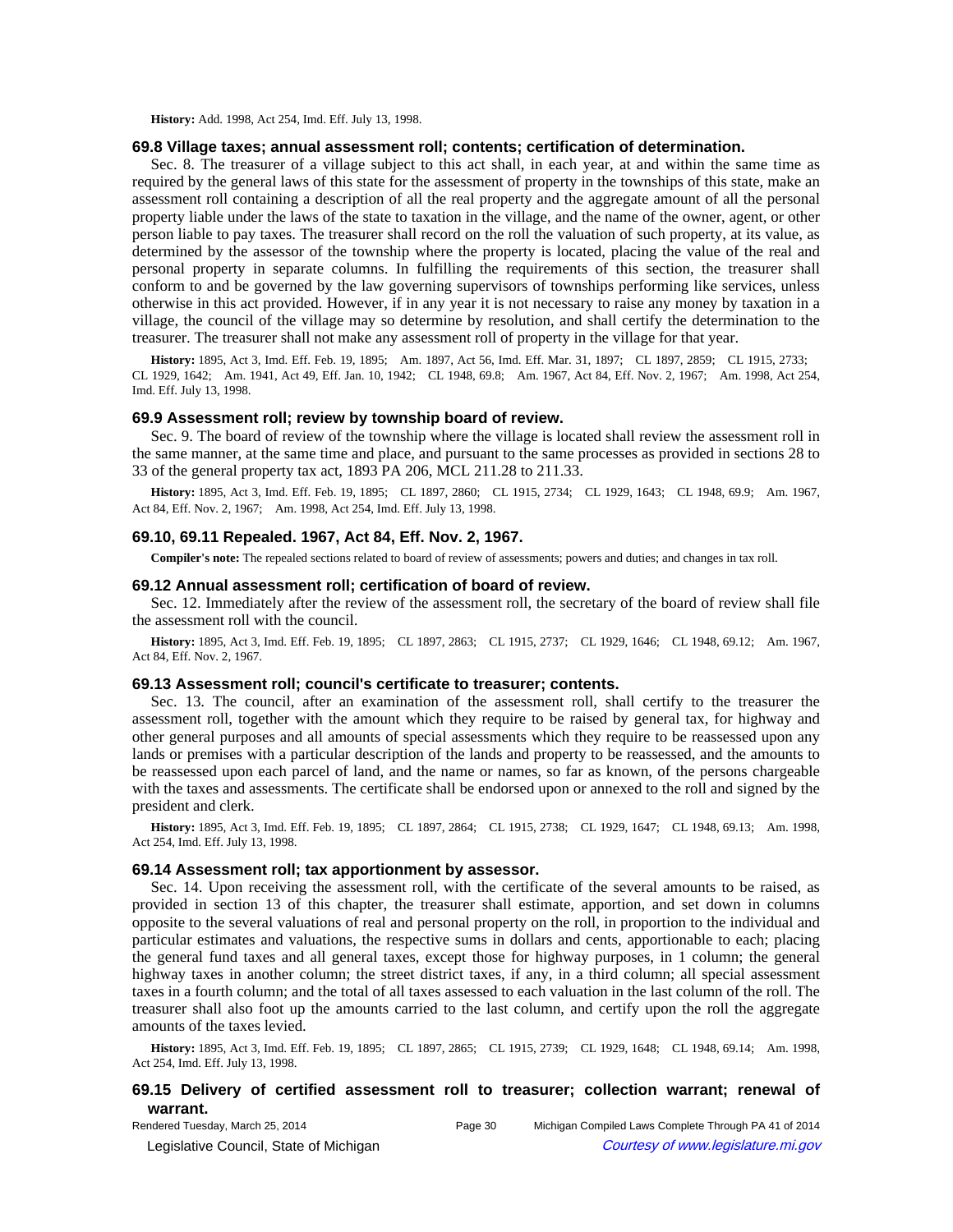Sec. 15. The warrant of the president of the village shall be annexed to the roll, directing and requiring the treasurer to collect from the persons named in the roll the sums mentioned opposite their respective names, as a tax or assessment, and authorizing him or her, in case any person named on the roll shall neglect or refuse to pay the sums, to collect the sums, together with fees and charges, in the manner provided in section 17 of this chapter. The warrant shall direct the treasurer to collect all taxes by a certain day as determined under section 18 of this chapter. The president may renew the warrant from time to time, by order of the council, and for a time as the council shall direct, except that the time shall not be extended later than the last day of February of the year following the levy of the village taxes.

History: 1895, Act 3, Imd. Eff. Feb. 19, 1895;--Am. 1897, Act 56, Imd. Eff. Mar. 31, 1897;--CL 1897, 2866;--CL 1915, 2740;--CL 1929, 1649;-CL 1948, 69.15;-Am. 1984, Act 179, Eff. Mar. 29, 1985;-Am. 1998, Act 254, Imd. Eff. July 13, 1998.

#### **69.16 Taxes; treasurer to collect; fees.**

Sec. 16. Immediately upon receiving the tax roll, with the warrant annexed, as provided in section 15 of this chapter, the treasurer shall proceed to collect the taxes levied according to the direction of the warrant, together with the fees authorized by law.

**History:** 1895, Act 3, Imd. Eff. Feb. 19, 1895;—CL 1897, 2867;—CL 1915, 2741;—CL 1929, 1650;—CL 1948, 69.16;—Am. 1998, Act 254, Imd. Eff. July 13, 1998.

### **69.17 Taxes; collection by seizure of personal property.**

Sec. 17. If a person, including a firm or corporation, does not pay a tax imposed upon real or personal property belonging to that person, the treasurer shall collect the tax by seizing the personal property of that person located in this state in an amount sufficient to pay the tax, the fees, and charges for subsequent sale of the property. No property of the person shall be exempt from such seizure. The treasurer shall comply with the requirements of section 47 of the general property tax act, 1893 PA 206, MCL 211.47. The treasurer shall have the same powers and perform the same duties, so far as applicable, as township treasurers, in the collection of taxes levied in townships.

History: 1895, Act 3, Imd. Eff. Feb. 19, 1895;-CL 1897, 2868;-CL 1915, 2742;-CL 1929, 1651;-CL 1948, 69.17;-Am. 1998, Act 254, Imd. Eff. July 13, 1998.

# **69.18 Taxes as lien against property; interest; fees and charges; taxes returned delinquent; resolution; tax bill or enclosure to specify where delinquent taxes to be paid; adding fees and interest to taxes; return of unpaid taxes on real property to county treasurer; collection; rate of interest and fees; delinquent taxes as lien; return to department of treasury.**

Sec. 18. (1) Taxes collected by a village shall become a lien against the property on which assessed on July 1. Taxes collected on or before September 14 in each year shall be without interest. Taxes collected after September 14 of any year shall bear interest at the rate imposed by section 59 of Act No. 206 of the Public Acts of 1893, being section 211.59 of the Michigan Compiled Laws, on delinquent property tax levies which became a lien in the same year. The village taxes which are collected by a village shall be subject to the same fees and charges the village may impose under section 44 of Act No. 206 of the Public Acts of 1893, being section 211.44 of the Michigan Compiled Laws. All interest and property tax administration fees that are imposed prior to the date these taxes are returned delinquent and that are attributable to village taxes shall belong to the village. Interest and, to the extent permitted by section 44 of Act No. 206 of the Public Acts of 1893, fees shall be included in the unpaid tax rolls or the delinquent tax rolls returned to the county treasurer on September 15, or not later than March 1 if the warrant is extended.

(2) Taxes collected by the village shall be returned delinquent to the county treasurer on September 15 unless the governing body of the village by resolution adopted on or before June 1 of each year determines that the village taxes shall be returned to the county treasurer on the same date that county taxes are returned delinquent for collection. The resolution shall be forwarded to the county treasurer before July 1 each year. The village tax bill for each year or a separate enclosure with the tax bill shall specify where such delinquent taxes are to be paid.

(3) If the unpaid village taxes are returned to the county treasurer prior to March 1 of the year following the levy of the village taxes, the county treasurer shall add to such taxes fees and interest in the same amount as would have been added if collected by the village treasurer. As of March 1, the accumulated interest and the fees on such taxes which may be imposed and returned delinquent shall be added to and become a part of the village tax subject to the interest and fees charged by the county treasurer on the delinquent taxes pursuant to section 59 of Act No. 206 of the Public Acts of 1893.

(4) Within 1 week after the expiration of the time limited in the warrant for the collection of the taxes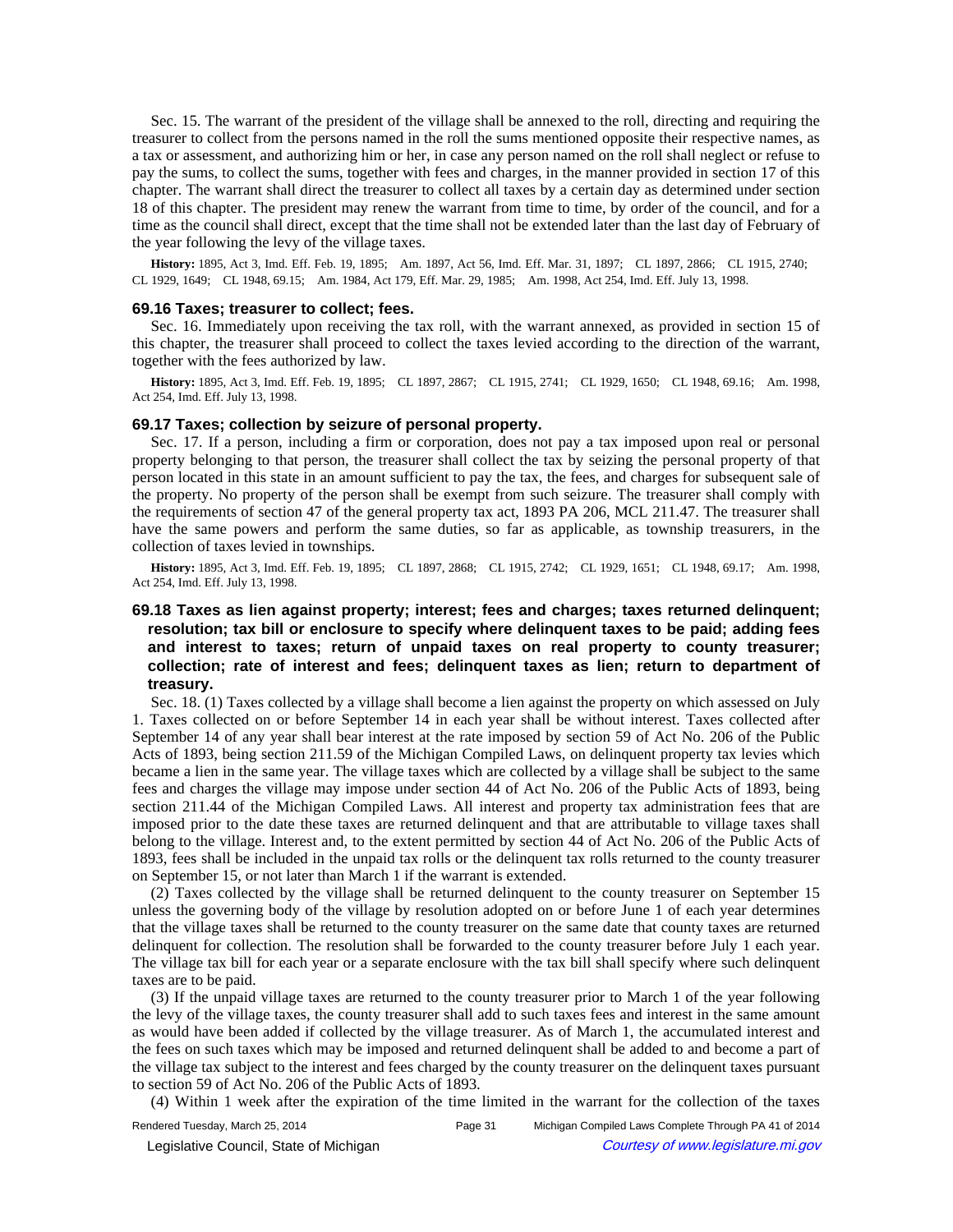levied on the roll, or within 1 week after the time to which the warrant may have been renewed or extended, if the treasurer has been unable to collect any of the taxes on the roll on real property, the treasurer shall return all unpaid taxes on real property to the county treasurer in the same manner and with like effect as returns by township treasurers. The taxes returned shall be collected in the same manner as other taxes returned to the county treasurer are collected pursuant to the general property tax act, Act No. 206 of the Public Acts of 1893, being sections 211.1 to 211.157 of the Michigan Compiled Laws, with the same rate of interest and fees. All taxes upon real property returned as delinquent shall be and remain a lien on the property until paid. The county treasurer at the time that he or she makes the return to the department of treasury of delinquent taxes assessed under the general property tax act, Act No. 206 of the Public Acts of 1893, shall also make a return of all village taxes that were returned delinquent to his or her office and remaining unpaid on March 1 of the year in which the return is made.

History: 1895, Act 3, Imd. Eff. Feb. 19, 1895;-CL 1897, 2869;-Am. 1915, Act 140, Eff. Aug. 24, 1915;-CL 1915, 2743;-CL 1929, 1652; CL 1948, 69.18; Am. 1984, Act 179, Eff. Mar. 29, 1985.

### **69.19 Tax sales; proceeds, deposit with county treasurer.**

Sec. 19. Moneys received for such sale shall be paid over to the village treasurer. All of the provisions of the general tax law relative to the sale and redemption of lands returned for delinquent taxes shall apply to the sale and redemption of lands returned for delinquent taxes assessed under the provisions of this act.

History: 1895, Act 3, Imd. Eff. Feb. 19, 1895;-Am. 1897, Act 88, Eff. Aug. 30, 1897;-CL 1897, 2870;-CL 1915, 2744;-CL 1929, 1653; CL 1948, 69.19.

#### **69.20 Tax on personal property; collection suit.**

Sec. 20. If the treasurer is unable to collect a tax assessed upon personal property in the village, the treasurer of the village may bring an action, in the name of the village, for the recovery of the tax, against any persons against whom the tax was assessed, before a court of competent jurisdiction, and take and use all lawful means provided by law for the collection of debts to enforce the payment of the tax. In such cases, the provisions of law applicable to suits and the evidence therein, brought by township treasurers in the name of their township for such purposes, apply. The court may order the person or persons assessed the personal property tax to pay the amounts authorized under section 47 of the general property tax act, 1893 PA 206, MCL 211.47.

History: 1895, Act 3, Imd. Eff. Feb. 19, 1895;-CL 1897, 2871;-CL 1915, 2745;-CL 1929, 1654;-CL 1948, 69.20;-Am. 1998, Act 254, Imd. Eff. July 13, 1998.

#### **69.21 Borrowing in anticipation of revenue sharing or taxes.**

Sec. 21. Subject to the revised municipal finance act, 2001 PA 34, MCL 141.2101 to 141.2821, the council may borrow money, and give notes of the village, in anticipation of 1 or more of the following:

(a) The receipt of revenue sharing payments under the Glenn Steil state revenue sharing act of 1971, 1971 PA 140, MCL 141.901 to 141.921.

(b) The collection of taxes.

History: 1895, Act 3, Imd. Eff. Feb. 19, 1895;-CL 1897, 2872;-CL 1915, 2746;-CL 1929, 1655;-CL 1948, 69.21;-Am. 1974, Act 4, Imd. Eff. Jan. 30, 1974;—Am. 1998, Act 254, Imd. Eff. July 13, 1998;—Am. 2002, Act 276, Imd. Eff. May 9, 2002.

# **69.22 Raising additional amounts by tax or loan; approval of electors; limitation on taxation and indebtedness; exclusions from limitation; validation of prior bonds or obligations.**

Sec. 22. (1) Should any greater amount be required in any year for any lawful purpose than can otherwise be raised by the council under this chapter, the amount may be raised by tax or loan, or partly by tax and partly by loan. If approved by a majority vote of the electors at an annual or special village election, the council may levy a tax which, in any year, shall not exceed 2% of the assessed valuation of the real and personal property within the village, as shown by the last preceding assessment roll of the village.

(2) The amount of indebtedness incurred by the issue of bonds or otherwise, including existing indebtedness, shall not exceed 10% of the assessed valuation of the real and personal property within the village subject to taxation as shown by the last preceding assessment roll of the village. Bonds issued in anticipation of the collection of special assessments even though the bonds are a general obligation of the village, motor vehicle highway fund bonds even though they are a general obligation of the village, revenue bonds, or bonds issued or contract or assessment obligations incurred to comply with an order of the department of environmental quality or a court of competent jurisdiction, even though they are a general obligation of the village and bonds issued or contract or assessment obligations incurred for water supply, sewage, drainage, or refuse disposal necessary to protect the public health by abating pollution even though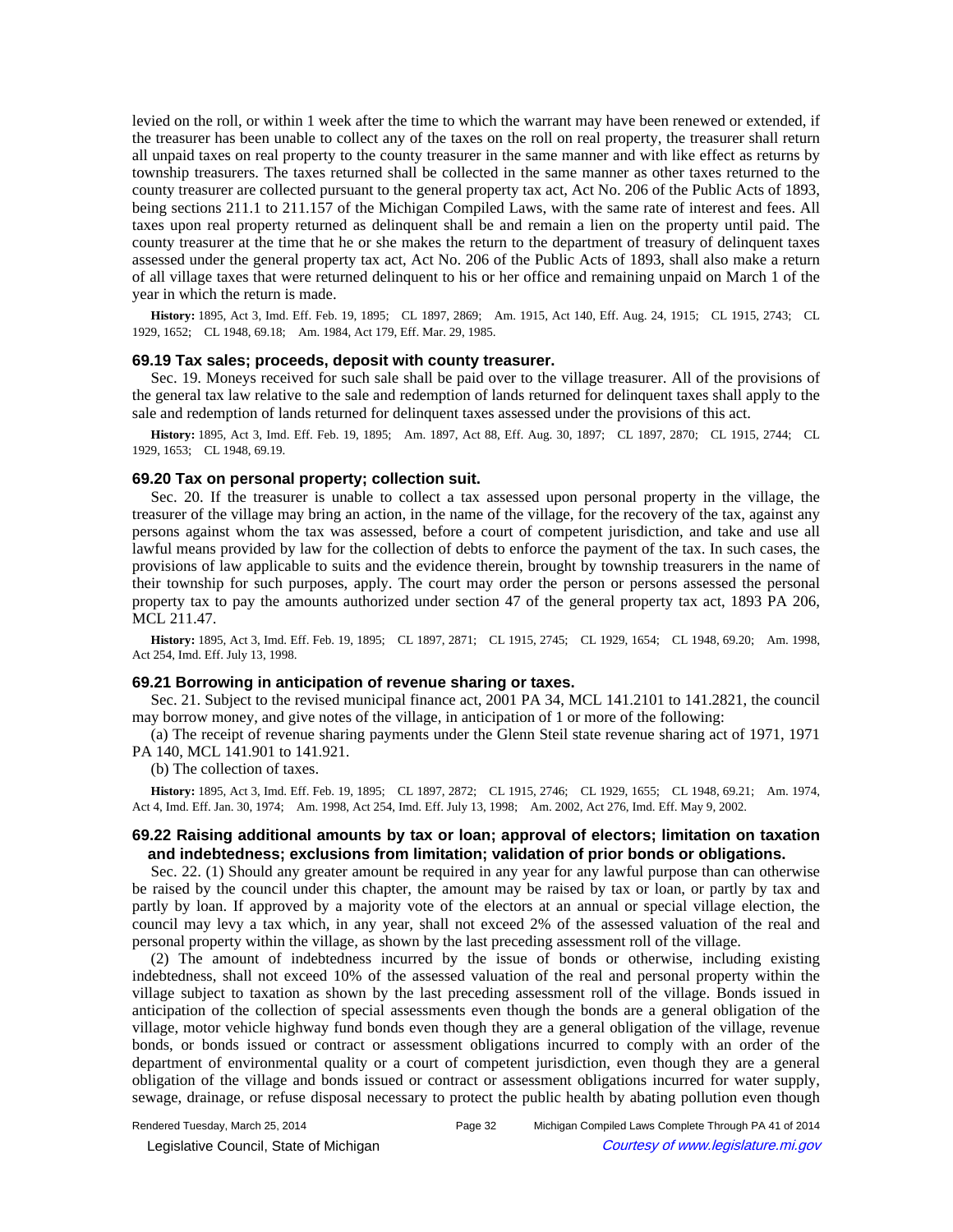they are a general obligation of the village, are not included in this limitation. Money on hand in a sinking fund limited to the payment of indebtedness may be treated as a reduction of the indebtedness to that extent. In case of fire, flood, or other calamity requiring an emergency fund for the relief of the inhabitants of the village, or for the repairing or rebuilding of any of its municipal buildings, works, bridges, or streets, the council may borrow money due in not more than 3 years and in an amount not exceeding 1/4 of 1% of the taxable valuation of the village, notwithstanding that the loan may increase the indebtedness of the village beyond the limitations fixed by this section. If a village is authorized to acquire or operate a public utility, the village may issue mortgage bonds therefor beyond the general limit of bonded indebtedness prescribed by this section. The mortgage bonds issued beyond the limit of general indebtedness prescribed by this section shall not impose any liability upon the village, but shall be secured only upon the property and revenues of the public utility, including its franchise, stating the terms upon which, in case of foreclosure, the purchaser may operate the public utility; which franchise shall not extend for a period of more than 20 years from the date of the sale of the utility and franchise on foreclosure. All bonds issued, or contract or assessment obligations incurred, before January 30, 1974 are validated.

History: 1895, Act 3, Imd. Eff. Feb. 19, 1895;-CL 1897, 2873;-CL 1915, 2747;-CL 1929, 1656;-CL 1948, 69.22;-Am. 1952, Act 168, Eff. Sept. 18, 1952;—Am. 1969, Act 65, Eff. Mar. 20, 1970;—Am. 1974, Act 4, Imd. Eff. Jan. 30, 1974;—Am. 1998, Act 254, Imd. Eff. July 13, 1998.

### **69.22a Repealed. 1998, Act 254, Imd. Eff. July 13, 1998.**

**Compiler's note:** The repealed section pertained to acquisition or operation of public utility.

# **69.23 Bonds; approval of electors required; exemption of certain bonds and obligations; expenses.**

Sec. 23. (1) Subject to subsection (2), a village shall not issue bonds unless the issuance is approved by a majority of the electors voting on the bond issuance at a regular or special village election. The election shall be conducted in accordance with the Michigan election law, 1954 PA 116, MCL 168.1 to 168.992.

(2) Subsection (1) does not apply to any of the following:

(a) Obligations incurred by the village evidenced by contracts, notes, or assessments.

(b) Special assessment bonds.

(c) Bonds for the portion of the cost of local improvements to be paid by the village at large not to exceed 40% of the cost of the improvements.

(d) Emergency bonds.

(e) Bonds that the council is authorized by specific statute to issue without a vote of the electors.

(3) The expenses of the election shall be paid by the village as provided in section 642 of the Michigan election law, 1954 PA 116, MCL 168.642.

History: 1895, Act 3, Imd. Eff. Feb. 19, 1895;—CL 1897, 2874;—CL 1915, 2748;—CL 1929, 1657;—CL 1948, 69.23;—Am. 1974, Act 4, Imd. Eff. Jan. 30, 1974;--- Am. 2003, Act 305, Eff. Jan. 1, 2005.

### **69.24 Disbursements; procedures.**

Sec. 24. Disbursements may be made from the treasury under either of the following procedures:

(a) Upon appropriation by the council and the warrant of the clerk, countersigned by the president. The warrant shall specify the fund from which the money is payable, and shall be paid from no other fund. A warrant shall not be drawn upon the treasury after the fund from which it should be paid has been exhausted, and such a warrant is void.

(b) Pursuant to an ordinance or resolution under section 5 of chapter V.

History: 1895, Act 3, Imd. Eff. Feb. 19, 1895;-CL 1897, 2875;-CL 1915, 2749;-CL 1929, 1658;-CL 1948, 69.24;-Am. 1998, Act 254, Imd. Eff. July 13, 1998.

#### **69.25 Loans; issuance and execution of bonds; validation of prior bonds or indebtedness.**

Sec. 25. A loan may not be made by the council or by its authority in any year, exceeding the amounts prescribed in this act. For a loan lawfully made, the bonds of the village may be issued subject to the revised municipal finance act, 2001 PA 34, MCL 141.2101 to 141.2821. The bonds shall be executed in the manner directed by the council. Bonds issued or indebtedness incurred by a village before January 30, 1974 are validated.

History: 1895, Act 3, Imd. Eff. Feb. 19, 1895; -CL 1897, 2876; -CL 1915, 2750; -Am. 1917, Act 52, Imd. Eff. Apr. 13, 1917; -CL 1929, 1659;-CL 1948, 69.25;-Am. 1974, Act 4, Imd. Eff. Jan. 30, 1974;-Am. 1998, Act 254, Imd. Eff. July 13, 1998;--Am. 2002, Act 276, Imd. Eff. May 9, 2002.

### **69.26, 69.27 Repealed. 1974, Act 4, Imd. Eff. Jan. 30, 1974.**

Rendered Tuesday, March 25, 2014 Page 33 Michigan Compiled Laws Complete Through PA 41 of 2014 © Legislative Council, State of Michigan Council Courtesy of www.legislature.mi.gov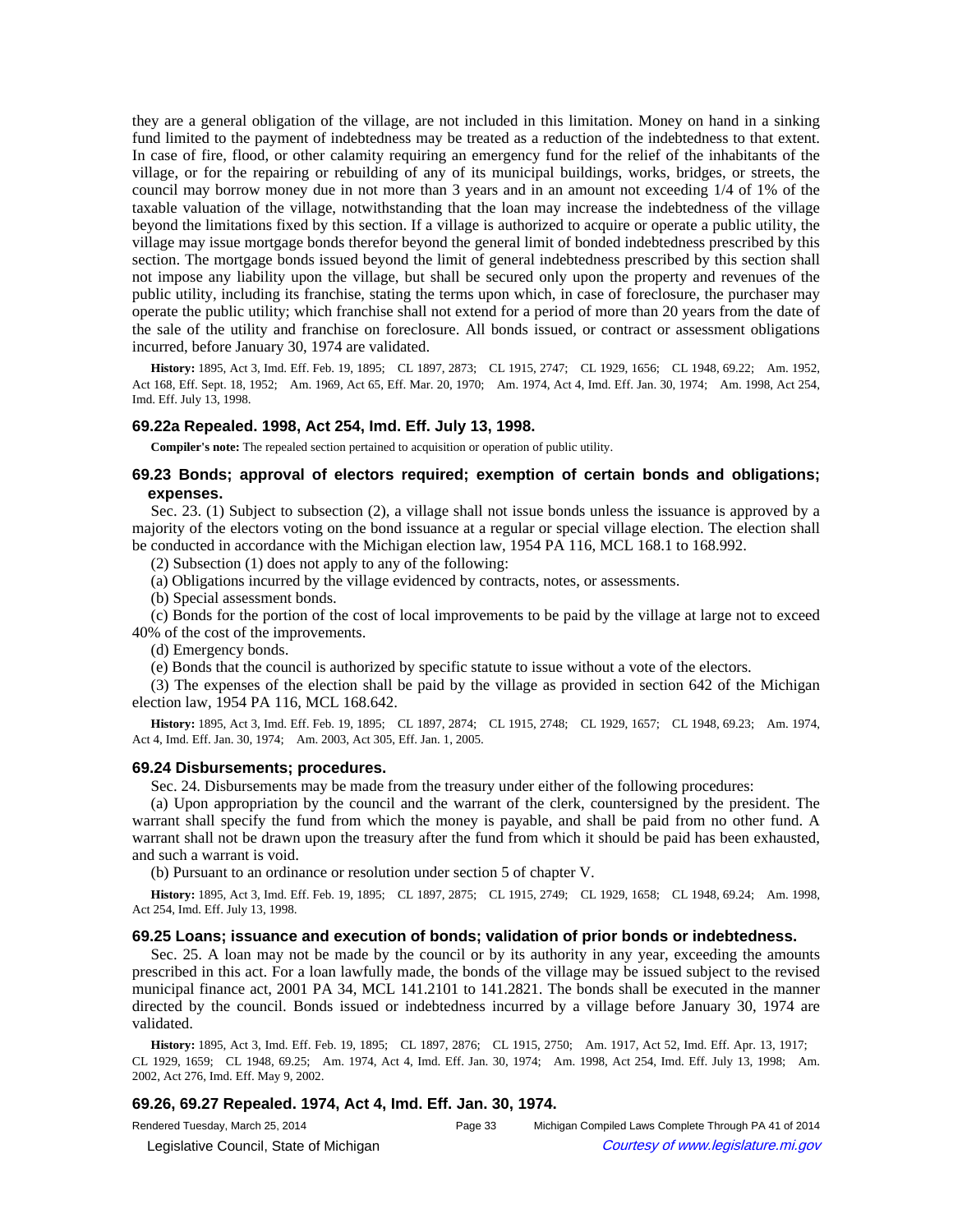**Compiler's note:** The repealed sections pertained to bonds and contractual obligations.

# CHAPTER X FIRES AND FIRE DEPARTMENT.

# **70.1 Ordinances and regulations; fire department and fire companies; fire fighters; rules and regulations.**

Sec. 1. The council may adopt ordinances and regulations to protect against fires and may establish and maintain a fire department and organize and maintain fire companies. Unless otherwise provided in an ordinance adopted under section 8 of chapter V that delegates the authority to the fire chief, the council may employ and appoint fire fighters; and make and establish rules and regulations for the government of the department, the employees, fire fighters, and officers of the department; and for the care and management of the vehicles, equipment, property, and buildings of the department. Fire fighters shall comply with the fire fighters training council act of 1966, 1966 PA 291, MCL 29.361 to 29.377.

History: 1895, Act 3, Imd. Eff. Feb. 19, 1895; CL 1897, 2878; CL 1915, 2752; CL 1929, 1661; CL 1948, 70.1; Am. 1985, Act 173, Imd. Eff. Dec. 2, 1985;—Am. 1998, Act 254, Imd. Eff. July 13, 1998.

### **70.2 Vehicles and equipment; water supply.**

Sec. 2. The council may purchase and provide suitable vehicles and equipment for the extinguishment of fires; and provide for a convenient supply of water for the use of the fire department.

History: 1895, Act 3, Imd. Eff. Feb. 19, 1895;-CL 1897, 2879;-CL 1915, 2753;-CL 1929, 1662;-CL 1948, 70.2;-Am. 1998, Act 254, Imd. Eff. July 13, 1998.

#### **70.3 Necessary buildings for keeping vehicles and equipment.**

Sec. 3. The council may also provide or erect all necessary buildings for keeping the vehicles and equipment of the fire department.

History: 1895, Act 3, Imd. Eff. Feb. 19, 1895;-CL 1897, 2880;-CL 1915, 2754;-CL 1929, 1663;-CL 1948, 70.3;-Am. 1998, Act 254, Imd. Eff. July 13, 1998.

# **70.4 Chief of fire department; appointment; duties; section subject to ordinance.**

Sec. 4. The council may provide by ordinance or resolution for the appointment of a chief of the fire department, who shall be subject to the direction of the president and the regulations of the council. The chief of the fire department shall supervise and direct the department, and the care and management of the vehicles, equipment, and property of the department. This section is subject to an ordinance adopted under section 8 of chapter V.

History: 1895, Act 3, Imd. Eff. Feb. 19, 1895;-CL 1897, 2881;-CL 1915, 2755;-CL 1929, 1664;-CL 1948, 70.4;-Am. 1985, Act 173, Imd. Eff. Dec. 2, 1985;-Am. 1998, Act 254, Imd. Eff. July 13, 1998.

# **70.5 Repealed. 1998, Act 254, Imd. Eff. July 13, 1998.**

**Compiler's note:** The repealed section pertained to failure of person to comply with command of fire department chief.

# **70.6 Storage and handling of hazardous substances; prevention and suppression of fires; ordinance; fire inspectors; authority subject to state and federal law.**

Sec. 6. (1) The council may provide by ordinance for the storage and handling of combustible, explosive, or other hazardous substances.

(2) The council may provide by ordinance for the prevention and suppression of fires. The ordinance may prescribe, but need not be limited to, the manner of construction of buildings and other structures within the village or certain districts of the village.

(3) The council may provide by ordinance for the appointment of fire inspectors, and may appoint fire inspectors. The ordinance may provide for the periodic examination by the fire inspectors of the stoves, furnaces, and heating apparatus and devices in all dwellings, buildings, and structures within the village, and in all places where combustible or explosive substances are kept, and authorize fire inspectors to require stoves, furnaces, and heating apparatus and devices that pose a fire hazard to be put in a safe condition.

(4) The authority granted under this section is subject to state and federal law.

History: 1895, Act 3, Imd. Eff. Feb. 19, 1895;-CL 1897, 2883;-CL 1915, 2757;-CL 1929, 1666;-CL 1948, 70.6;-Am. 1998, Act 254, Imd. Eff. July 13, 1998.

# **70.7, 70.8 Repealed. 1998, Act 254, Imd. Eff. July 13, 1998.**

**Compiler's note:** The repealed section pertained to erection or construction of wooden buildings and to restriction of certain dangerous trades or shops.

Rendered Tuesday, March 25, 2014 Page 34 Michigan Compiled Laws Complete Through PA 41 of 2014 © Legislative Council, State of Michigan Council Courtesy of www.legislature.mi.gov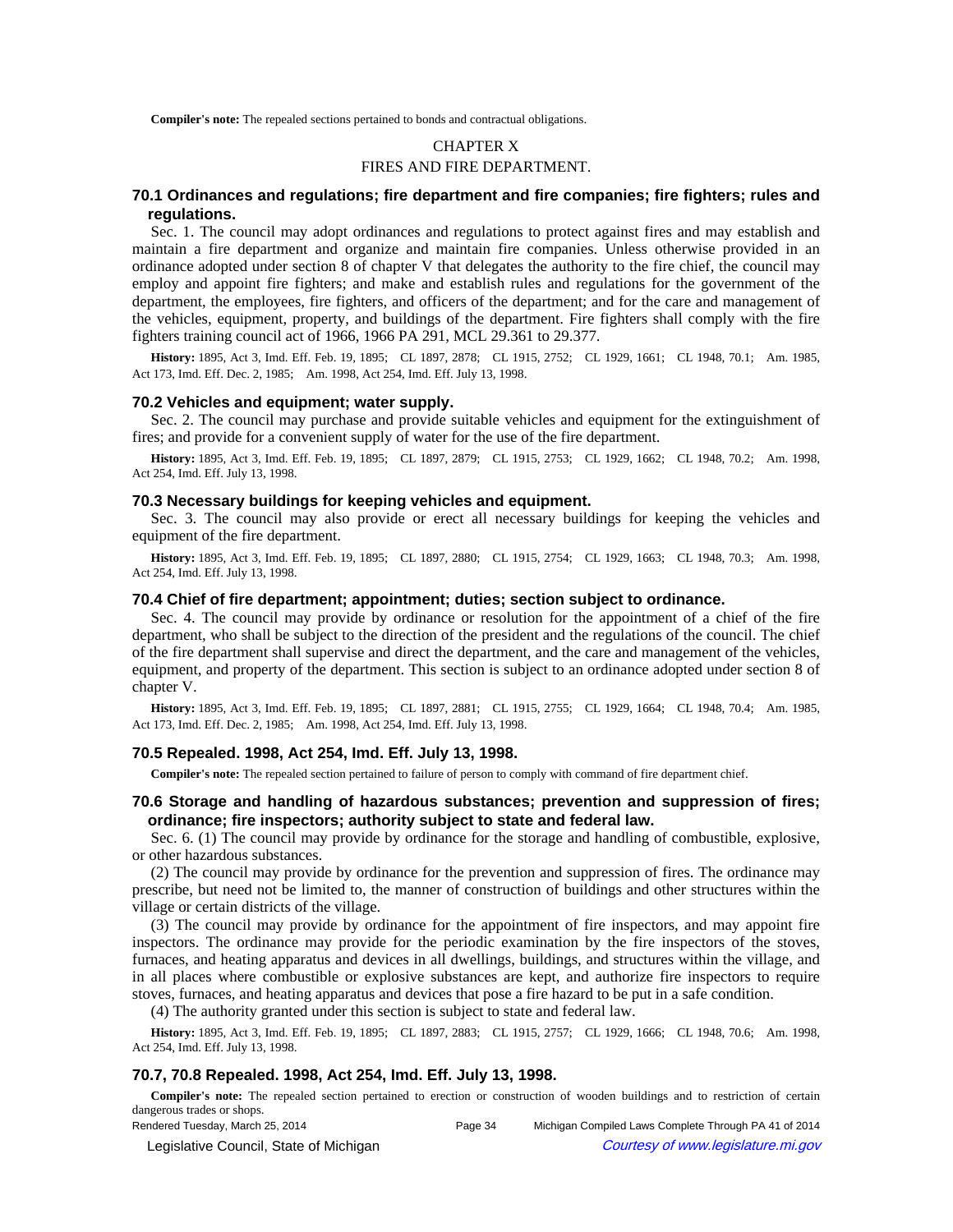### **70.9 Building or structure as nuisance; abatement or removal.**

Sec. 9. Every building or structure erected, placed, enlarged, or kept, in violation of any ordinance or regulation lawfully made for the prevention of fires, is a nuisance, and may be abated or removed by the direction of the council under procedures set forth in an ordinance adopted for that purpose.

History: 1895, Act 3, Imd. Eff. Feb. 19, 1895;—CL 1897, 2886;—CL 1915, 2760;—CL 1929, 1669;—CL 1948, 70.9;—Am. 1998, Act 254, Imd. Eff. July 13, 1998.

# **70.10 Compensation of officers, fire fighters, and employees; compensation for injuries.**

Sec. 10. The officers, fire fighters, and employees of the department shall receive compensation as the council may provide. The council may provide suitable compensation for an injury to person or property which a fire fighter receives in consequence of the performance of the fire fighter's duty at a fire.

**History:** 1895, Act 3, Imd. Eff. Feb. 19, 1895;—CL 1897, 2887;—CL 1915, 2761;—CL 1929, 1670;—CL 1948, 70.10;—Am. 1978, Act 13, Imd. Eff. Feb. 8, 1978.

#### **70.11 Authorized razing of buildings; damages; determination by jury.**

Sec. 11. (1) The chief in charge of the department at any fire, with the concurrence of the president or any 2 trustees, may cause any building to be pulled down or destroyed to arrest the progress of the fire.

(2) If a building is so pulled down or destroyed, a person having an interest in the building may present a claim for damages to the council of the village. The council shall pay the claimant damages as may be just under all the circumstances, taking into consideration whether or not such loss would probably have occurred to the building even if it had not been pulled down or destroyed, and whether the building was insured or not.

(3) If the council and the claimant are not able to agree upon the amount of damages to be paid, then the amount of damages shall be ascertained by the appraisal of a jury to be selected in the same manner as in cases of a jury to appraise damages for taking private property for public use. The jury may visit the premises and may hear all the proofs in the case, and shall allow the claimant the amount of damages as they may consider proper under the standard set forth in subsection (2).

(4) If the jury is not able to agree, a new jury shall be empaneled as provided in subsection (3) until a jury is obtained that does agree.

(5) The council shall pay such claimant the amount of damages fixed by a jury under subsection (3) or (4).

History: 1895, Act 3, Imd. Eff. Feb. 19, 1895;-CL 1897, 2888;-CL 1915, 2762;-CL 1929, 1671;-CL 1948, 70.11;-Am. 1998, Act 254, Imd. Eff. July 13, 1998.

### **70.12 Watercraft on navigable streams; regulation.**

Sec. 12. The council of a village located upon any of the navigable waters of the state may by ordinance prescribe regulations, to be observed by owners, masters, and employees of watercraft, necessary to prevent fires in a harbor and to prevent the communication of fire from watercraft, and may prescribe in such an ordinance the manner of collecting any sanction imposed by the ordinance.

History: 1895, Act 3, Imd. Eff. Feb. 19, 1895;-CL 1897, 2889;-CL 1915, 2763;-CL 1929, 1672;-CL 1948, 70.12;-Am. 1994, Act 16, Eff. May 1, 1994.

# **70.13 Police force; employment; compliance with standards.**

Sec. 13. (1) The council may establish a police force, and may authorize the president to appoint, with the consent of the council, the number of police officers and other personnel that the council considers expedient for the good government of the village and protection of persons and property. The council by ordinance may delegate authority to the police chief to employ police officers and other personnel. This subsection is subject to an ordinance adopted under section 8 of chapter V.

(2) The police force shall comply with the minimum employment standards for law enforcement officers published by the law enforcement council under the Michigan law enforcement officers training council act of 1965, 1965 PA 203, MCL 26.601 to 26.616.

**History:** Add. 1998, Act 254, Imd. Eff. July 13, 1998.

### **70.14 Police officers; powers, duties, and authority.**

Sec. 14. The council shall adopt rules for the government of the police, prescribe the powers and duties of police officers and other personnel, and invest them with authority necessary for the preservation of quiet and good order in the village. The police shall suppress riots, disturbances, and breaches of the peace; arrest any person fleeing from justice; apprehend upon view any person found violating a state law or village ordinance in a manner involving a breach of the peace and, unless the violation constitutes a civil infraction, take the offender before the proper magistrate or officer, to be punished; make complaints before the proper magistrate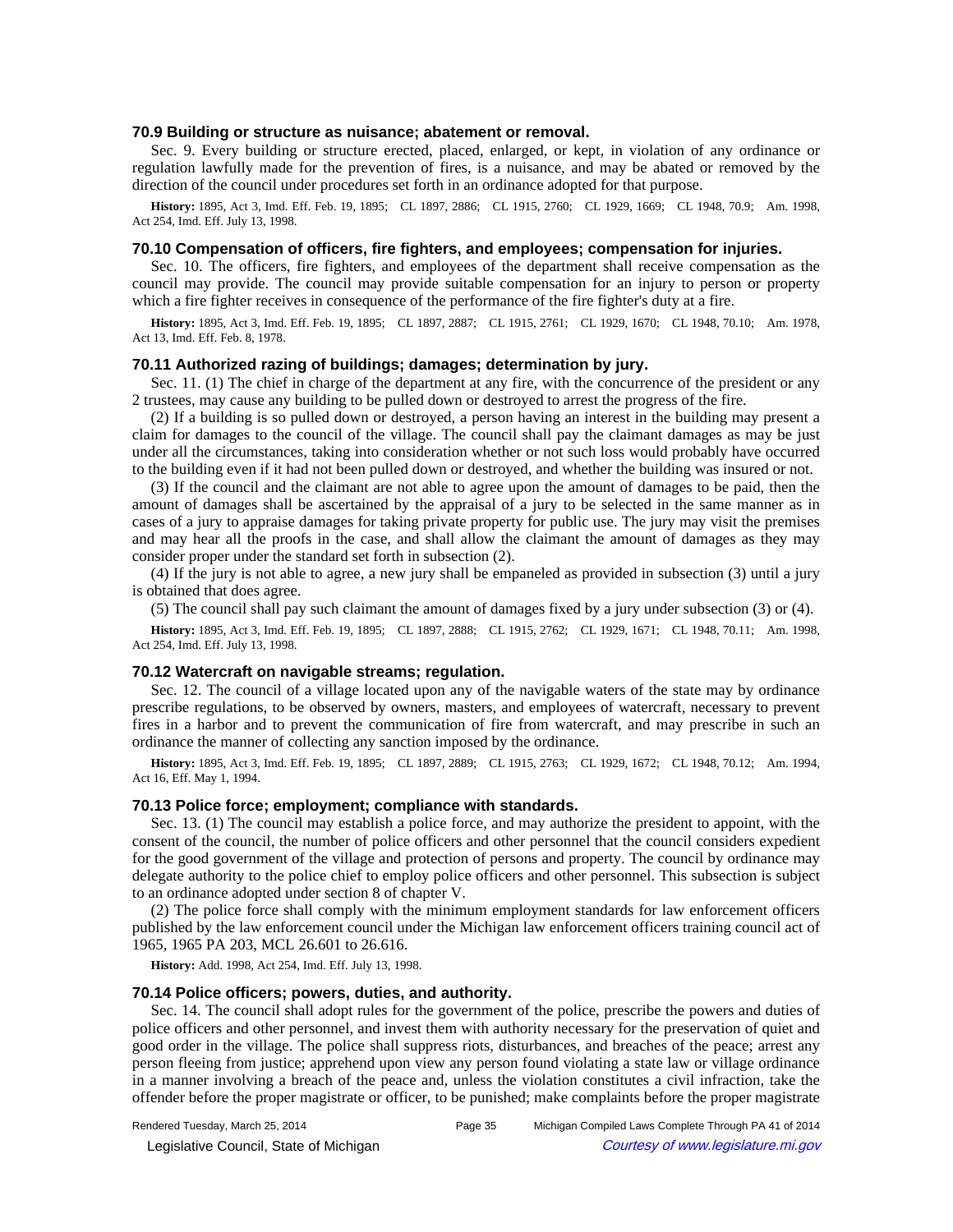of any person known or believed by the police to have violated a state law or village ordinance; serve process that may be delivered to the police for that purpose; and generally perform duties required by the council for the good government of the village.

**History:** Add. 1998, Act 254, Imd. Eff. July 13, 1998.

# **70.15 Police chief; nomination; appointment; service; duties.**

Sec. 15. The president may nominate and the council may appoint a chief of police of the village. The police chief shall serve at the pleasure of the council, unless the council has agreed to some other condition of appointment, and is subject to the direction of the president and council, or, if provided by ordinance adopted under section 8 of chapter V, the village manager. The police chief shall see that all the ordinances and regulations of the council, made for the preservation of quiet, and good order, and the protection of persons and property, are promptly enforced.

**History:** Add. 1998, Act 254, Imd. Eff. July 13, 1998.

#### **70.16 Village police officer; powers vested; authority.**

Sec. 16. (1) A police officer of the village, within the village, is vested with all the powers conferred upon sheriffs for the preservation of quiet and good order and has the power to serve and execute all process directed or delivered to the police chief, in all proceedings for violations of the ordinances of the village.

(2) A police officer of a village has the same authority within the village as a deputy sheriff to execute a bench warrant for arrest issued by a court of record or a municipal court.

**History:** Add. 1998, Act 254, Imd. Eff. July 13, 1998.

### **70.18 Department of public safety; creation; director; officers; structure.**

Sec. 18. (1) The council may by ordinance create a department of public safety and delegate to it all the power, authority, and duties which may be exercised by a fire department or a police department or both. If the ordinance provides for the combination of existing police and fire entities, it shall provide for a right of referendum and become effective as provided in section 1(4) of chapter II.

(2) The department of public safety shall be headed by the director of public safety, who shall be the commanding officer of the department. The president shall nominate and the council appoint the director of public safety. The director of public safety is subject to the direction of the president and council, or, if provided by ordinance adopted under section 8 of chapter V, the village manager.

(3) If authorized by ordinance, the director of public safety may employ public safety officers and other personnel. The director of public safety shall direct the police and fire work of the village and be responsible for the enforcement of law and order, the protection of life and property against fire, and the performance of other public services of an emergency nature assigned to the department of public safety.

(4) If a department of public safety is established, a reference to the chief of police or the chief of the fire department contained in a state statute or village ordinance shall be considered to refer to the director of public safety.

(5) The council may structure the department of public safety so that separate police and fire entities may be continued.

**History:** Add. 1998, Act 254, Imd. Eff. July 13, 1998.

# CHAPTER XI

#### WATER WORKS.

#### **71.1 Water works; establishment; maintenance.**

Sec. 1. Any village may purchase or construct and may maintain water works to provide the village with pure water.

History: 1895, Act 3, Imd. Eff. Feb. 19, 1895; CL 1897, 2890; CL 1915, 2764; Am. 1917, Act 43, Eff. Aug. 10, 1917; Am. 1917, Act 94, Imd. Eff. Apr. 17, 1917;-CL 1929, 1673;--Am. 1937, Act 349, Imd. Eff. Aug. 5, 1937;--CL 1948, 71.1;--Am. 1998, Act 254, Imd. Eff. July 13, 1998.

# **71.2 Water works or filtration plant; authorized acquisitions, construction, and maintenance.**

Sec. 2. The village may acquire, purchase, erect, and maintain the reservoirs, canals, aqueducts, sluices, buildings, engines, water wheels, pumps, hydraulic machines, distributing pipes, and other apparatus, appurtenances, and machinery, and may acquire, purchase, appropriate, and own such grounds, real estate, rights, and privileges that are necessary and proper for securing, constructing, rebuilding, repairing, extending, and maintenance of those water works or filtration plants.

History: 1895, Act 3, Imd. Eff. Feb. 19, 1895;-CL 1897, 2891;--Am. 1915, Act 158, Imd. Eff. May 7, 1915;-CL 1915, 2765;-Rendered Tuesday, March 25, 2014 Page 36 Michigan Compiled Laws Complete Through PA 41 of 2014 © Legislative Council, State of Michigan Council Courtesy of www.legislature.mi.gov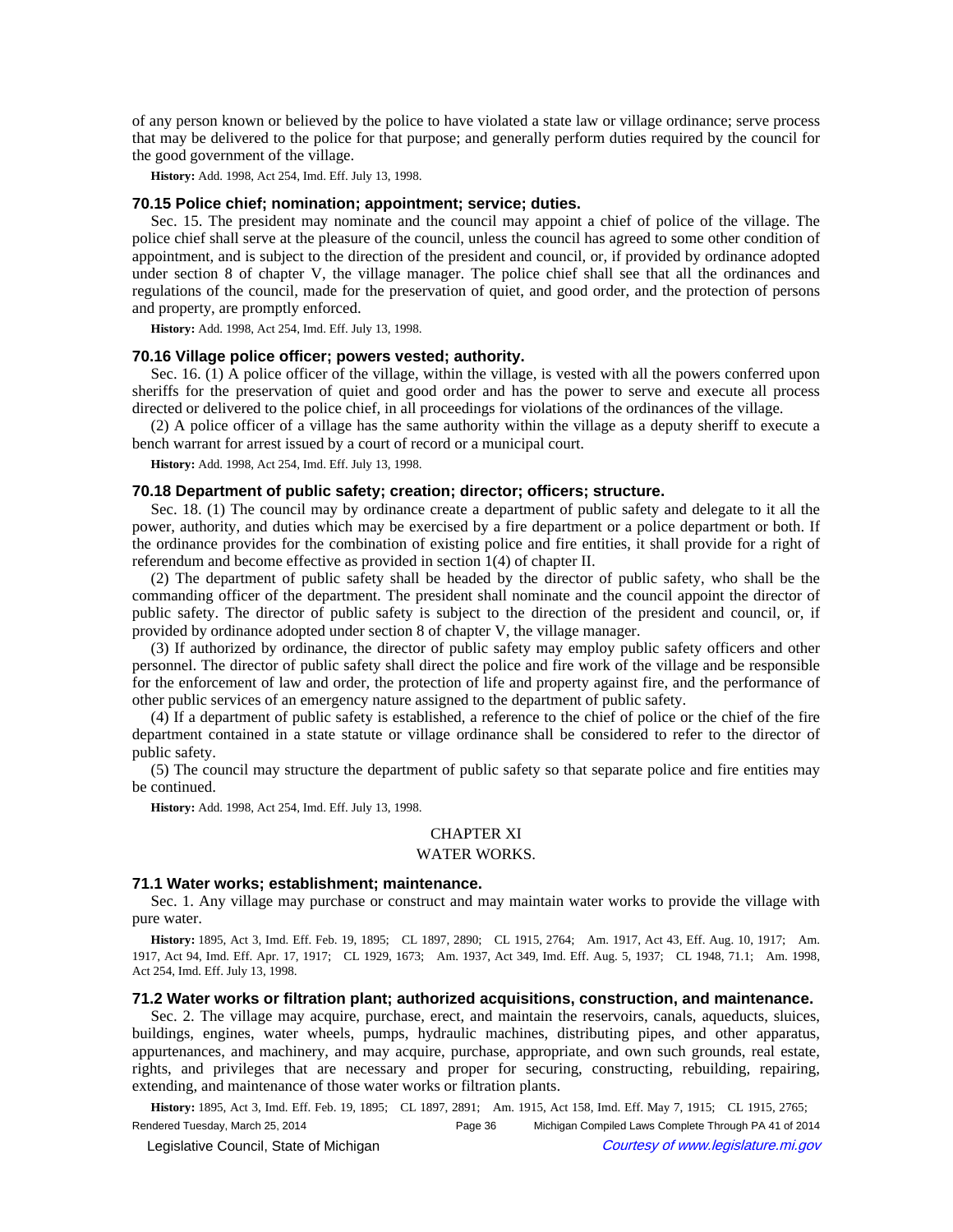Am. 1917, Act 94, Imd. Eff. Apr. 17, 1917;-CL 1929, 1674;-CL 1948, 71.2;-Am. 1998, Act 254, Imd. Eff. July 13, 1998.

#### **71.3 Borrowing; purpose; limitations.**

Sec. 3. It shall be lawful for any village, subject to the provisions of this act, to borrow any sum of money, that will not make the total indebtedness of such village greater than the limitations imposed in chapter 9, to be used exclusively for the purpose of purchasing, constructing, repairing, rebuilding, extending and maintaining water works, or filtration plants as provided in the 2 preceding sections, and for the payment of any indebtedness incurred by the village in purchasing, constructing, repairing, rebuilding, extending, and maintaining water works or filtration plants.

History: 1895, Act 3, Imd. Eff. Feb. 19, 1895;-CL 1897, 2892;--Am. 1915, Act 158, Imd. Eff. May 7, 1915;-CL 1915, 2766;-Am. 1917, Act 94, Imd. Eff. Apr. 17, 1917;—Am. 1925, Act 105, Imd. Eff. Apr. 30, 1925;—CL 1929, 1675;—CL 1948, 71.3;—Am. 1974, Act 4, Imd. Eff. Jan. 30, 1974.

# **71.4 Estimate of expense; specially assessing cost of certain water improvements.**

Sec. 4. Before any money shall be borrowed, appropriated, raised, or expended for the purchase, construction, repairing, rebuilding, or extending of water works or filtration plants in any village, or for the payment of any indebtedness incurred by the village, in purchasing, constructing, repairing, rebuilding, extending, and maintaining water works or filtration plants, the council shall cause to be made an estimate of the expense thereof. The council may determine to specially assess any portion of the cost of water improvements to property especially benefited thereby pursuant to chapter 8.

History: 1895, Act 3, Imd. Eff. Feb. 19, 1895;--Am. 1897, Act 63, Eff. Aug. 30, 1897;--CL 1897, 2893;--Am. 1915, Act 158, Imd. Eff. May 7, 1915;-CL 1915, 2767;-Am. 1917, Act 94, Imd. Eff. Apr. 17, 1917;-CL 1929, 1676;-CL 1948, 71.4;-Am. 1969, Act 65, Eff. Mar. 20, 1970;--- Am. 1974, Act 4, Imd. Eff. Jan. 30, 1974.

# **71.5 Private connections; manner; permit; repairs at owner's expense.**

Sec. 5. The connecting or supplying pipes, leading from buildings or yards to the distributing pipes, shall be inserted and kept in repair at the expense of the owner or occupant of the building or yard, and shall not be connected with the main pipe until a permit is obtained from the village. Connecting or supply pipes shall be constructed and connected in the manner prescribed by ordinance.

History: 1895, Act 3, Imd. Eff. Feb. 19, 1895;-CL 1897, 2894;-CL 1915, 2768;-CL 1929, 1677;-CL 1948, 71.5;-Am. 1998, Act 254, Imd. Eff. July 13, 1998.

#### **71.6 Water rates; ordinance; terms.**

Sec. 6. The council shall establish just and equitable water rates to be charged and paid for water supply. The council shall periodically either modify, amend, increase, or diminish the water rates. The council may prescribe by ordinance when and to whom such water rates shall be paid, and what steps shall be taken to enforce payment of the water rates, including, but not limited to, notice to persons who fail to pay the rates that their supply of water may be shut off, and may provide, in case of nonpayment, that the supply of water may be shut off or stopped as to any person or persons neglecting or refusing to make payment.

History: 1895, Act 3, Imd. Eff. Feb. 19, 1895;-CL 1897, 2895;-CL 1915, 2769;-CL 1929, 1678;-CL 1948, 71.6;-Am. 1998, Act 254, Imd. Eff. July 13, 1998.

#### **71.7 Water works; ordinances.**

Sec. 7. The council may enact such ordinances, and adopt such resolutions, as may be necessary for the care, protection, preservation, and control of the water works, and all the fixtures, appurtenances, apparatus, buildings, and machinery connected therewith or belonging thereto, and to carry into effect the provisions of this chapter, and the powers herein conferred in respect to the construction, management and control of such water works.

History: 1895, Act 3, Imd. Eff. Feb. 19, 1895;-CL 1897, 2896;-CL 1915, 2770;-CL 1929, 1679;-CL 1948, 71.7.

### **71.8 Water works; location outside corporate limits; control by council.**

Sec. 8. If the council considers it in the public interest, the village may purchase or construct and may maintain a water works beyond the corporate limits of the village. In such case the council may enforce beyond the corporate limits of the village, have control over the buildings, machinery, and other property belonging to and connected with the water works, in the same manner and to the same extent as if located within the village, and adopt and enforce ordinances and police regulations as may be necessary for the care, protection, preservation, management, and control of the water works. However, nothing in this section prohibits another local governmental unit from enforcing its ordinances within its limits.

History: 1895, Act 3, Imd. Eff. Feb. 19, 1895;-CL 1897, 2897;-CL 1915, 2771;-CL 1929, 1680;-CL 1948, 71.8;-Am. 1998,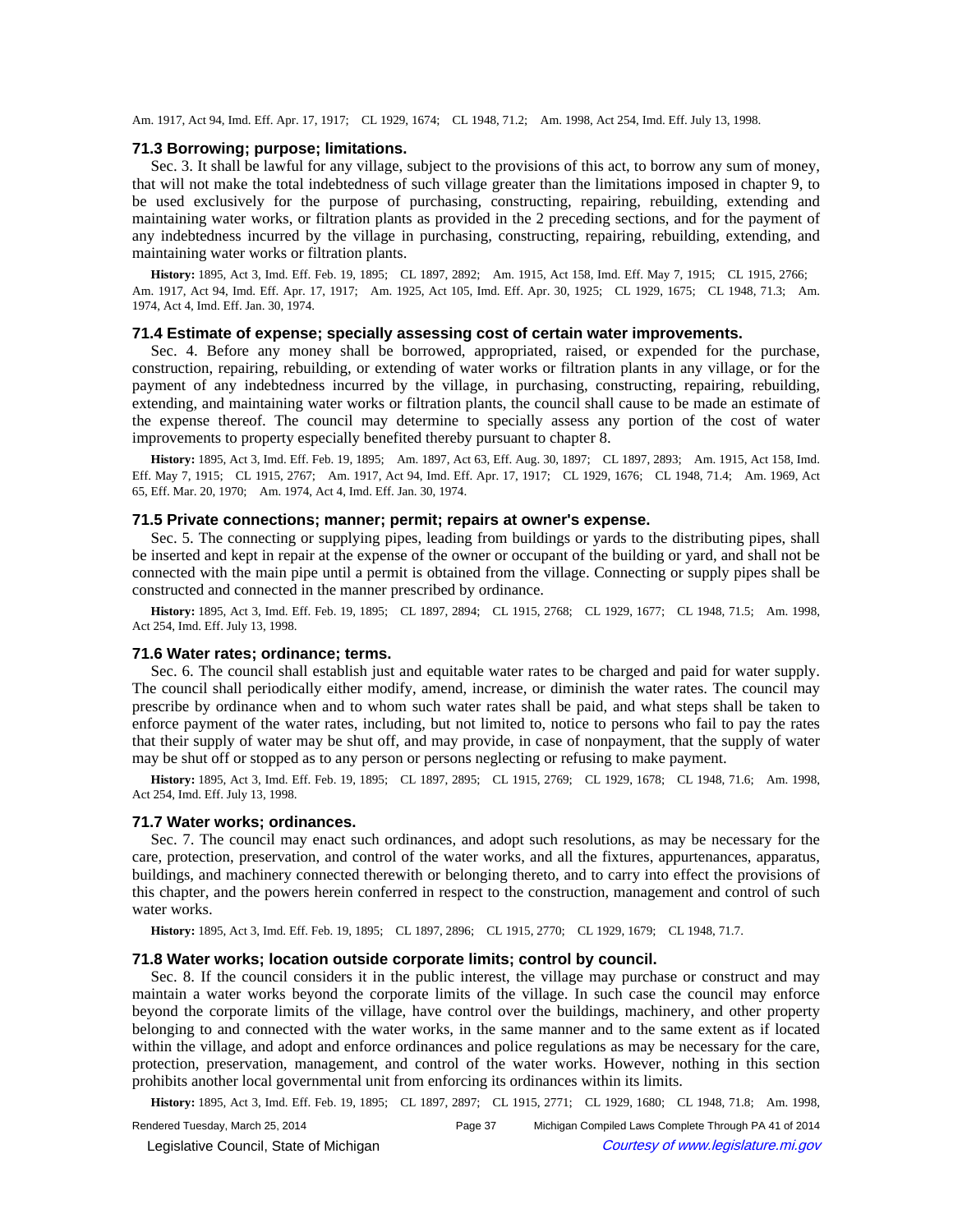Act 254, Imd. Eff. July 13, 1998.

# **71.9 Water works; use of street or highway.**

Sec. 9. For the purpose of operating or constructing and maintaining such water works, the village may, after obtaining appropriate rights as provided by law, use the ground or soil under any street, highway, or road for the purpose of introducing water into and through any and all portions of the village, and repairing and relaying water pipes.

History: 1895, Act 3, Imd. Eff. Feb. 19, 1895;-CL 1897, 2898;-CL 1915, 2772;-CL 1929, 1681;-CL 1948, 71.9;-Am. 1998, Act 254, Imd. Eff. July 13, 1998.

### **71.10 Water works; condemnation.**

Sec. 10. If it shall be necessary, in the judgment of the council, to appropriate private property for the construction, maintenance, or operation of water works, the right to occupy and hold the same and the ownership or easement rights may be acquired by the village in the manner provided by the uniform condemnation procedures act, 1980 PA 87, MCL 213.51 to 213.75.

History: 1895, Act 3, Imd. Eff. Feb. 19, 1895;-CL 1897, 2899;-CL 1915, 2773;-CL 1929, 1682;-CL 1948, 71.10;-Am. 1998, Act 254, Imd. Eff. July 13, 1998.

#### **71.11 Water supply contract; use of streets, wharves, and public grounds.**

Sec. 11. The council may contract from year to year, or for a period not exceeding 10 years, with a person to supply the village with water and may grant to the person the right to the use of the streets, alleys, wharves, and public grounds of the village as necessary to construct, maintain, and operate proper works for the supply of water for the village upon terms and conditions specified in the contract.

History: 1895, Act 3, Imd. Eff. Feb. 19, 1895;-CL 1897, 2900;-CL 1915, 2774;-CL 1929, 1683;-CL 1948, 71.11;-Am. 1998, Act 254, Imd. Eff. July 13, 1998.

# **71.12 Street administrator; duties.**

Sec. 12. Unless otherwise provided by ordinance adopted under section 8 of chapter V, as directed by the council, the street administrator designated under section 13 of 1951 PA 51, MCL 247.663, shall perform, or cause to be performed under his or her supervision, labor, repairs, and improvements upon the highways, streets, sidewalks, alleys, bridges, reservoirs, drains, culverts, sewers, public grounds, and parks within the village.

**History:** Add. 1998, Act 254, Imd. Eff. July 13, 1998.

# **71.13 Street administrator; report.**

Sec. 13. The street administrator shall provide the council, in writing and on oath once in each month, an exact report of all labor performed by the street administrator, or under his or her supervision, and the charges therefor; the amount of material used, and the expense thereof; the street or other place where the material was used, or labor performed; and the items and purpose of all expenses incurred since his or her last preceding report.

**History:** Add. 1998, Act 254, Imd. Eff. July 13, 1998.

#### **71.14 Department of public works; performance of duties of administrator; director.**

Sec. 14. The council by ordinance may establish a department of public works to perform the duties of the street administrator and other duties authorized by this act or by the council. The ordinance shall provide that the president shall nominate and the council shall appoint a director of public works. The council may designate the village manager as director of public works in an ordinance enacted pursuant to section 8 of chapter V.

**History:** Add. 1998, Act 254, Imd. Eff. July 13, 1998.

# CHAPTER XII LIGHTING.

#### **72.1 Authorized village lighting.**

Sec. 1. A village may purchase or construct, and operate and maintain either independently or in connection with the water works of the village, either within or without the village, works to supply the village with gas, electric, or other lights, at such times and on such terms and conditions as directed by the council under this chapter.

History: 1895, Act 3, Imd. Eff. Feb. 19, 1895;—CL 1897, 2901;—CL 1915, 2775;—Am. 1917, Act 25, Eff. Aug. 10, 1917;—CL 1929, 1684; CL 1948, 72.1; Am. 1998, Act 254, Imd. Eff. July 13, 1998.

Rendered Tuesday, March 25, 2014 Page 38 Michigan Compiled Laws Complete Through PA 41 of 2014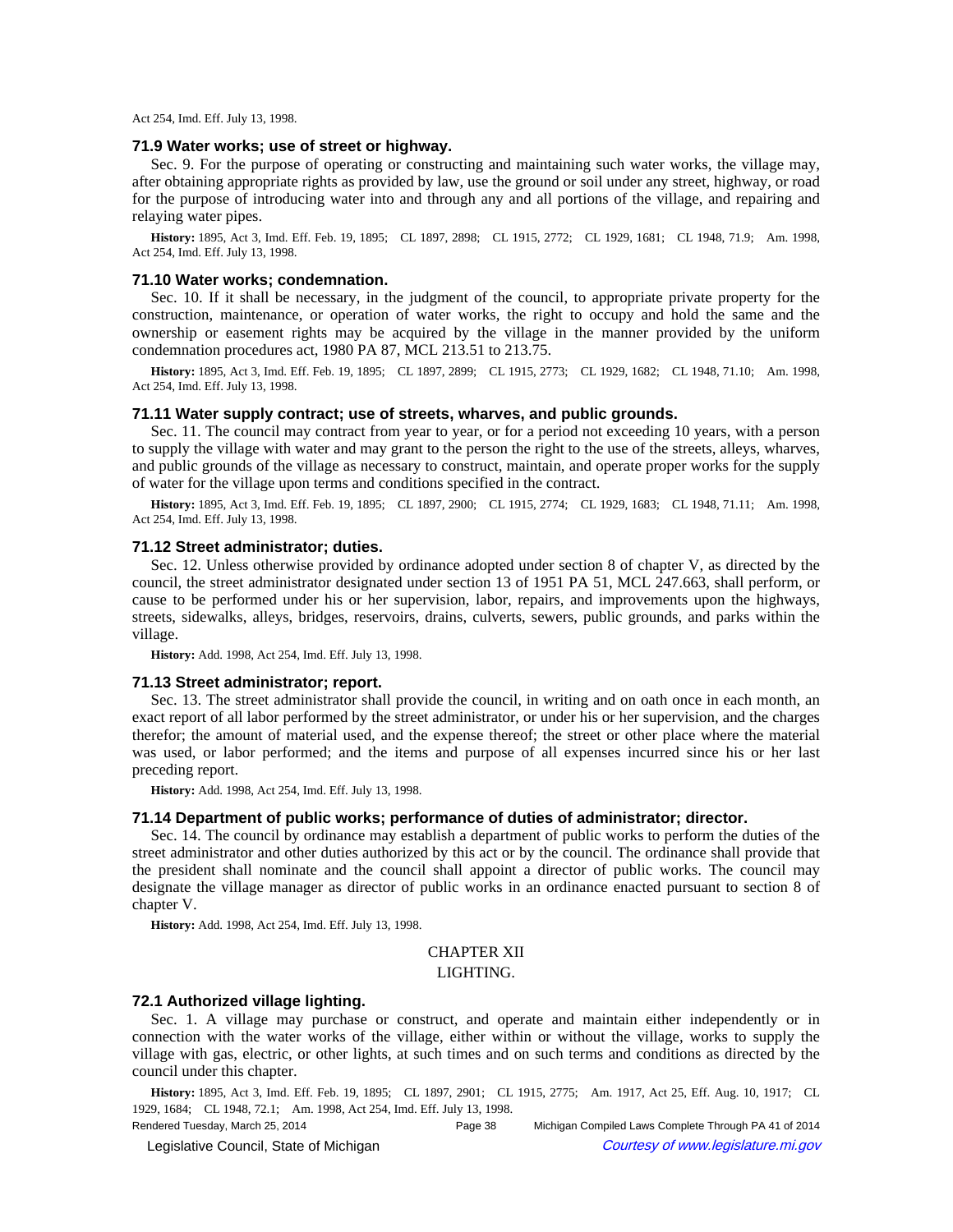# **72.2 Repealed. 1998, Act 254, Imd. Eff. July 13, 1998.**

**Compiler's note:** The repealed section pertained to authorization of lighting by council.

# **72.3 Authorized village lighting; acquisition estimate; referendum; restriction on council.**

Sec. 3. (1) To exercise the powers granted by section 1 of this chapter, the council shall adopt a resolution declaring that it is expedient for the village to acquire by purchase or construction, as applicable, works to supply the village with electric or other lights, and shall make and record in their proceedings an estimate of the expense.

(2) The question of financing the estimated amount or that part of the estimated amount not in excess of limitations on indebtedness of the village provided by law shall be submitted to the electors of the village at its regular election, or at a special election called for that purpose by the council as provided in this act. Approval of the proposal requires the affirmative vote of 2/3 of the electors voting at the election by ballot.

(3) If the voters approve financing a part of the estimated amount not in excess of the limitations on indebtedness of the village, the council shall not incur any indebtedness for lighting works on the general faith and credit of the village until the charter is amended to permit the issuance of mortgage bonds on the proposed lighting plant, its revenues and franchise, in excess of the general limitations on indebtedness as provided by this act, in an amount equal to the difference between the indebtedness authorized by this act, and the estimated amount.

History: 1895, Act 3, Imd. Eff. Feb. 19, 1895;-CL 1897, 2903;-CL 1915, 2777;-Am. 1925, Act 214, Imd. Eff. May 6, 1925;-CL 1929, 1686;-CL 1948, 72.3;-Am. 1998, Act 254, Imd. Eff. July 13, 1998;-Am. 2003, Act 305, Eff. Jan. 1, 2005.

### **72.4 Authorized village lighting; borrowing; limitation; payment; bonds; terms.**

Sec. 4. (1) A village may borrow a sum of money not exceeding 5% of the taxable value of the property in the village as shown by the last preceding tax roll, to be used exclusively for the purpose of purchasing or constructing and maintaining lighting works as provided in this chapter. The council may fix the time and place of the payment of the principal and interest of the debt contracted under the provisions of this chapter, and issue bonds of the village for those purposes. Bonds issued under this section are subject to the revised municipal finance act, 2001 PA 34, MCL 141.2101 to 141.2821.

(2) The total amount expended for the purchase or construction of the lighting works shall not exceed the amount of the estimate of expense provided for in section 3 of this chapter.

History: 1895, Act 3, Imd. Eff. Feb. 19, 1895;-CL 1897, 2904;-CL 1915, 2778;-CL 1929, 1687;-CL 1948, 72.4;-Am. 1998, Act 254, Imd. Eff. July 13, 1998;-- Am. 2002, Act 276, Imd. Eff. May 9, 2002.

# **72.5 Lighting works; repairs, alterations, or extensions; raising and expenditure of funds; title retention contract providing for payment from available net revenues; construction.**

Sec. 5. (1) After lighting works have been purchased or constructed in the village as provided in this chapter, the council may raise and expend money to repair, alter, or extend the lighting works without submitting the question to the electors of the village. However, the sum to be so raised, in any 1 year, shall be included in, and shall not increase the total amount that the council is authorized to raise under section 1 of chapter IX.

(2) Instead of raising the funds by tax, the council may, by a contract that does not impose a general obligation on the village, provide for repairs, alterations, or extensions of the lighting works. The contract shall provide for payment of the contract out of the net revenues which, after payment of obligations due, provision for payment of obligations to become due, and payment of legitimate and necessary operating and other expenses are available from the operation of the lighting works after completion of the repairs, alterations, or extensions. The contract shall provide for the retention of title to materials furnished in the seller until paid for in full. However, a contract made under this section does not deprive the people of the village of any right vested in them by the constitution or the laws of this state, grant a franchise or its operating equivalent, or convey title to property to any person not possessed of such title before the execution of the title retaining contract.

(3) Instead of raising funds to repair, alter, or extend the lighting works by tax as provided by section 1 of chapter IX, or using funds available from the operation of the lighting works, as provided in this section, the council may borrow money and issue bonds in the manner provided in section 3 of this chapter for the acquisition or construction of lighting works, except that approval of the proposal requires the affirmative vote of 3/5 of the electors voting on the question.

History: 1895, Act 3, Imd. Eff. Feb. 19, 1895; CL 1897, 2905; CL 1915, 2779; Am. 1919, Act 309, Eff. Aug. 14, 1919; CL 1929, 1688; CL 1948, 72.5; Am. 1954, Act 119, Eff. Aug. 13, 1954; Am. 1983, Act 44, Imd. Eff. May 12, 1983; Am. 1998, Act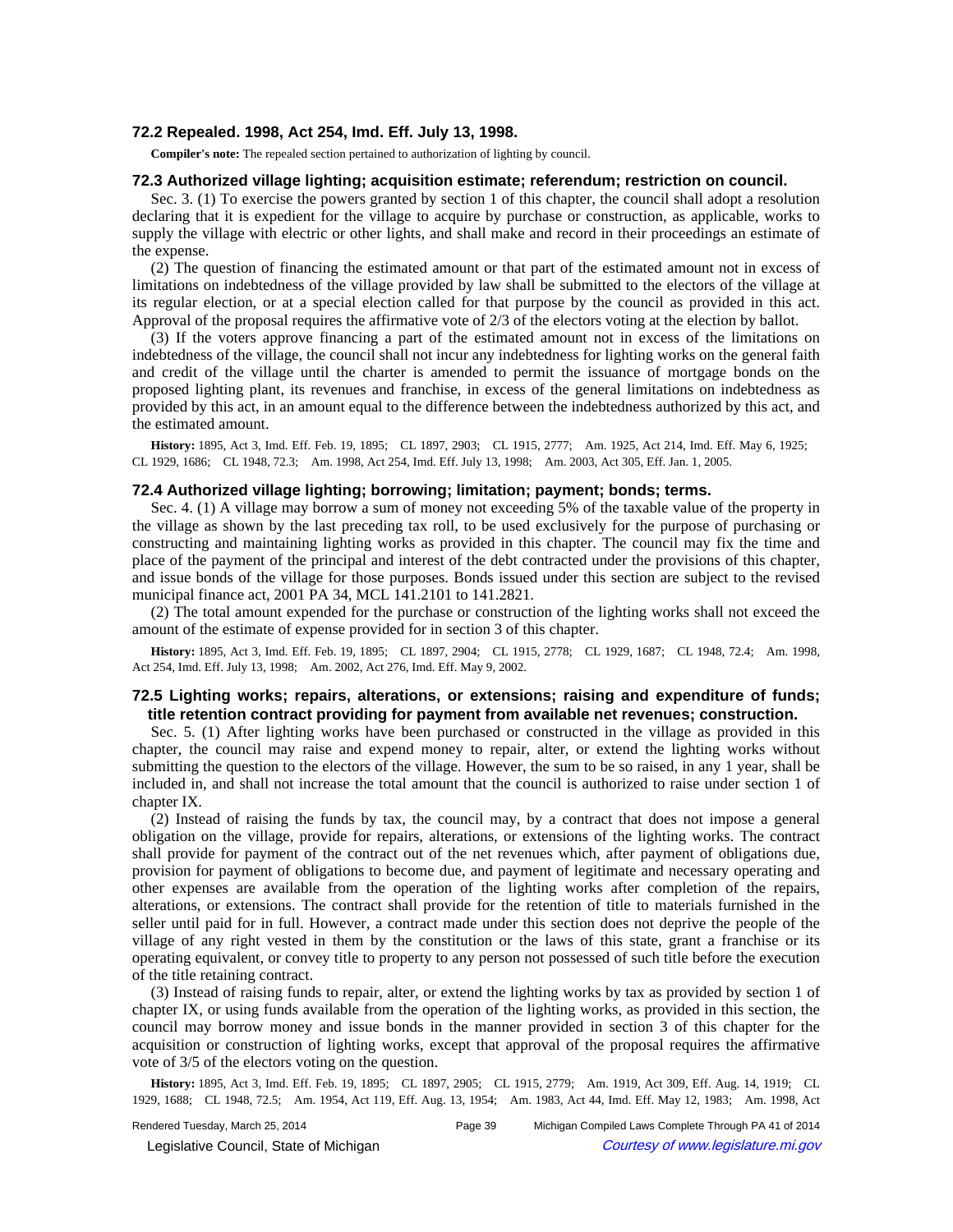254, Imd. Eff. July 13, 1998;-- Am. 2002, Act 276, Imd. Eff. May 9, 2002.

**Compiler's note:** For provisions of section 1 of chapter 9, referred to in the first sentence, see MCL 69.1.

#### **72.6 Light rates.**

Sec. 6. The council may fix the just and equitable rates for supplying the village with lights.

History: 1895, Act 3, Imd. Eff. Feb. 19, 1895;-CL 1897, 2906;-CL 1915, 2780;-CL 1929, 1689;-CL 1948, 72.6;-Am. 1998, Act 254, Imd. Eff. July 13, 1998.

### **72.7 Lighting; condemnation of property.**

Sec. 7. If it is necessary in the judgment of the council to appropriate private property for the construction and maintenance, or for the due operation of lighting works, the village may do so in the manner provided in the uniform condemnation procedures act, 1980 PA 87, MCL 213.51 to 213.75.

History: 1895, Act 3, Imd. Eff. Feb. 19, 1895; CL 1897, 2907; CL 1915, 2781; CL 1929, 1690; CL 1948, 72.7; Am. 1998, Act 254, Imd. Eff. July 13, 1998.

#### **72.8 Lighting; contract; users of streets, wharves, public grounds.**

Sec. 8. The council may contract from year to year, or for a period not exceeding 10 years, with a person to supply the village with gas, electric, or other lights and may grant to the person the right to the use of the streets, alleys, wharves, and public grounds of the village as necessary to construct, maintain, and operate proper works for the supplying of such light upon terms and conditions specified in the contract.

History: 1895, Act 3, Imd. Eff. Feb. 19, 1895; CL 1897, 2908; CL 1915, 2782; CL 1929, 1691; CL 1948, 72.8; Am. 1998, Act 254, Imd. Eff. July 13, 1998.

# **72.9 Lighting works; control and preservation; ordinances and resolutions.**

Sec. 9. The council may enact such ordinances and adopt resolutions for the care, protection, preservation, and control of the lighting works, and all the fixtures, appurtenances, apparatus, buildings, and machinery connected with or belonging to the lighting works, and to exercise the powers granted by this chapter.

History: 1895, Act 3, Imd. Eff. Feb. 19, 1895;-CL 1897, 2909;-CL 1915, 2783;-CL 1929, 1692;-CL 1948, 72.9;-Am. 1998, Act 254, Imd. Eff. July 13, 1998.

# CHAPTER XIII

#### APPROPRIATION OF PRIVATE PROPERTY

### **73.1 Condemnation.**

Sec. 1. Private property may be taken for public use in a village for opening, widening, altering, and extending streets, alleys, and avenues; for the construction of bridges, public buildings, and other public structures; for public grounds, parks, marketplaces, and spaces; for public wharves, docks, slips, basins, and landings on navigable waters; for the improvement of sanitary sewers, drains, ditches, storm water systems, water supply systems, and watercourses; for public hospitals; and for other lawful and necessary public uses.

History: 1895, Act 3, Imd. Eff. Feb. 19, 1895;-CL 1897, 2910;-Am. 1903, Act 176, Imd. Eff. June 4, 1903;-CL 1915, 2784;-CL 1929, 1693; - CL 1948, 73.1; - Am. 1998, Act 254, Imd. Eff. July 13, 1998.

#### **73.2 Condemnation; acquisition of property; resolution.**

Sec. 2. To initiate the acquisition of private property, the council shall adopt a resolution describing the private property, declaring that the acquisition of the property is necessary for an improvement described in section 1 necessary for the use and benefit of the public, and designating the public improvement. The resolution shall direct that procedures to acquire the property be commenced under the uniform condemnation procedures act, 1980 PA 87, MCL 213.51 to 213.75.

History: 1895, Act 3, Imd. Eff. Feb. 19, 1895;-CL 1897, 2911;--Am. 1903, Act 176, Imd. Eff. June 4, 1903;-CL 1915, 2785;-CL 1929, 1694;-CL 1948, 73.2;-Am. 1998, Act 254, Imd. Eff. July 13, 1998.

# **73.3 Condemnation; record of proceedings; admissible as evidence.**

Sec. 3. If a verdict and judgment in an action under the uniform condemnation procedures act, 1980 PA 87, MCL 213.51 to 213.75, is rendered in favor of the village in the circuit court, then, after the verdict and judgment become final, unless the cause was discontinued, the village clerk shall procure copies of the judgment of the circuit court as well as of the verdict of the jury, and record them in a book of records kept by the village clerk. The book of records of the proceedings kept by the village clerk, or certified copies thereof, shall be admissible in evidence and have the same evidentiary effect as a copy of the order judgment or decree of the circuit court authenticated by the judge or clerk of the court under seal thereof, as provided in section 2106 of the revised judicature act of 1961, 1961 PA 236, MCL 600.2106.

Rendered Tuesday, March 25, 2014 Page 40 Michigan Compiled Laws Complete Through PA 41 of 2014 © Legislative Council, State of Michigan Council Courtesy of www.legislature.mi.gov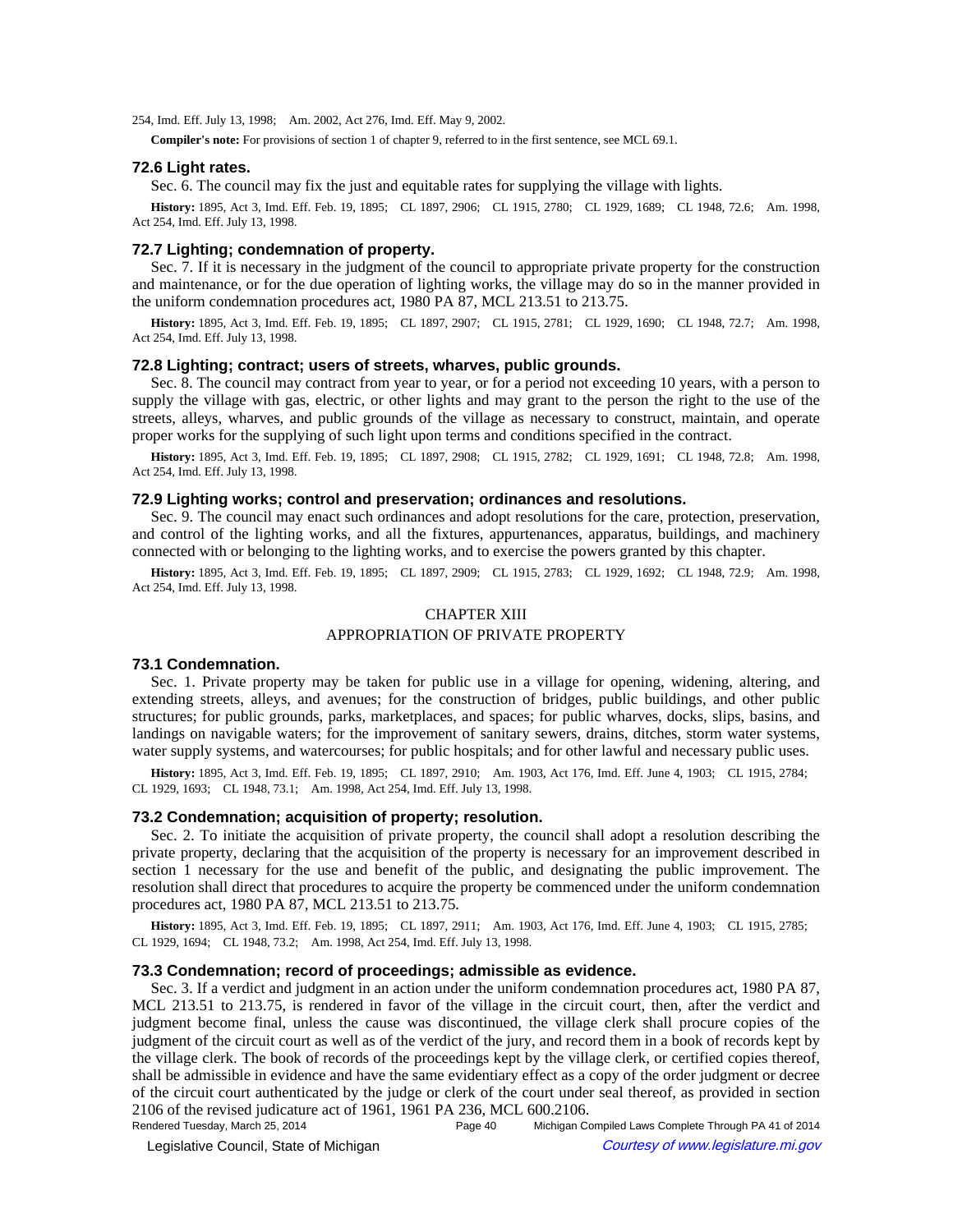History: 1895, Act 3, Imd. Eff. Feb. 19, 1895;-CL 1897, 2912;--Am. 1903, Act 176, Imd. Eff. June 4, 1903;-CL 1915, 2786;-CL 1929, 1695;-CL 1948, 73.3;-Am. 1998, Act 254, Imd. Eff. July 13, 1998.

#### **73.4 Condemnation; assessment.**

Sec. 4. (1) After the village clerk records the final judgment and verdict as provided in section 30 of this chapter, the proper and necessary proceedings may be taken by the council for the collection of the sum awarded by the jury.

(2) If the council believes that real estate in the village in the vicinity of the proposed improvement will be benefited by the improvement, the council may, by an entry in its minutes, determine that the whole or any just proportion of the compensation awarded by the jury, and of the costs and expenses incurred in connection with the proceedings, be assessed upon the owners or occupants of real estate determined to be benefited. The council shall, by resolution, fix and determine the district of the village benefited, and specify the amount to be assessed upon the owners or occupants of the benefited real estate. In determining the amount of such costs and expenses, the council may include all costs and expenses incurred or paid for jurors' fees, expenses of abstracts, all surveys and maps, and all other necessary expenses. The amount of the benefit thus ascertained shall be assessed upon the owners or occupants of the benefited real estate, in proportion, as nearly as may be, to the advantage which each such lot or parcel is deemed to acquire by the improvement.

(3) The assessment shall be made and the amount levied and collected in the same manner and by the same officers and proceedings, as near as may be, provided in sections 31 to 35 of chapter VIII. The assessment roll, when ratified and confirmed by the council, shall be final and conclusive and prima facie evidence of the regularity and legality of all proceedings prior thereto, and each assessment shall be a lien on the premises on which it is assessed until the assessment is paid.

(4) Whatever amount or portion of such awarded compensation, costs, and expenses is not raised by special assessment shall be assessed, levied, and collected upon the taxable real estate of the village, the same as other general taxes are assessed and collected. The village may purchase assessed premises or any portion sold for nonpayment of the amount assessed.

(5) If there is on the private property taken a building or other structure, it may be sold by or under the direction of the council. The amount produced by the sale shall belong and be paid to the fund for paying the compensation awarded for the property taken, and the council shall cause such amount to be credited and applied in reduction pro rata of the assessment and apportionment made to pay for the property taken.

History: 1895, Act 3, Imd. Eff. Feb. 19, 1895;-CL 1897, 2913;-Am. 1903, Act 176, Imd. Eff. June 4, 1903;-CL 1915, 2787;-CL 1929, 1696;-CL 1948, 73.4;-Am. 1998, Act 254, Imd. Eff. July 13, 1998.

# **73.5 Condemnation by negotiation and purchase.**

Sec. 5. This chapter does not prohibit a village from obtaining private property for a public use specified in section 1 of this chapter by negotiation and purchase. Further, this chapter does not permit a village to acquire property by condemnation that is located outside of the village limits.

**History:** 1895, Act 3, Imd. Eff. Feb. 19, 1895;-CL 1897, 2914;--Am. 1903, Act 176, Imd. Eff. June 4, 1903;-CL 1915, 2788;-CL 1929, 1697; - CL 1948, 73.5; - Am. 1998, Act 254, Imd. Eff. July 13, 1998.

### **73.6-73.36 Repealed. 1998, Act 254, Imd. Eff. July 13, 1998.**

**Compiler's note:** The repealed sections pertained to condemnation proceedings.

### CHAPTER XIV

### MISCELLANEOUS.

# **74.1 Village; construed.**

Sec. 1. The term village, whenever used in this act, shall be construed to mean a village incorporated under this act or subject to its provisions.

History: 1895, Act 3, Imd. Eff. Feb. 19, 1895;-CL 1897, 2935;-CL 1915, 2820;-CL 1929, 1729;-CL 1948, 74.1.

#### **74.2 Village not to own stock.**

Sec. 2. No village shall become the owner or holder of stock or shares in any incorporated company. History: 1895, Act 3, Imd. Eff. Feb. 19, 1895;-CL 1897, 2936;-CL 1915, 2821;-CL 1929, 1730;-CL 1948, 74.2.

# **74.3 Affidavit or certificate of publication; filing; evidence.**

Sec. 3. If, under this act, notice of any matter or proceeding is required to be published or posted, an affidavit or certificate of the publication or posting made by the clerk of the village, or by some other person in the employ of the village knowing the facts shall be prima facie evidence of the facts therein contained if

© Legislative Council, State of Michigan Council Courtesy of www.legislature.mi.gov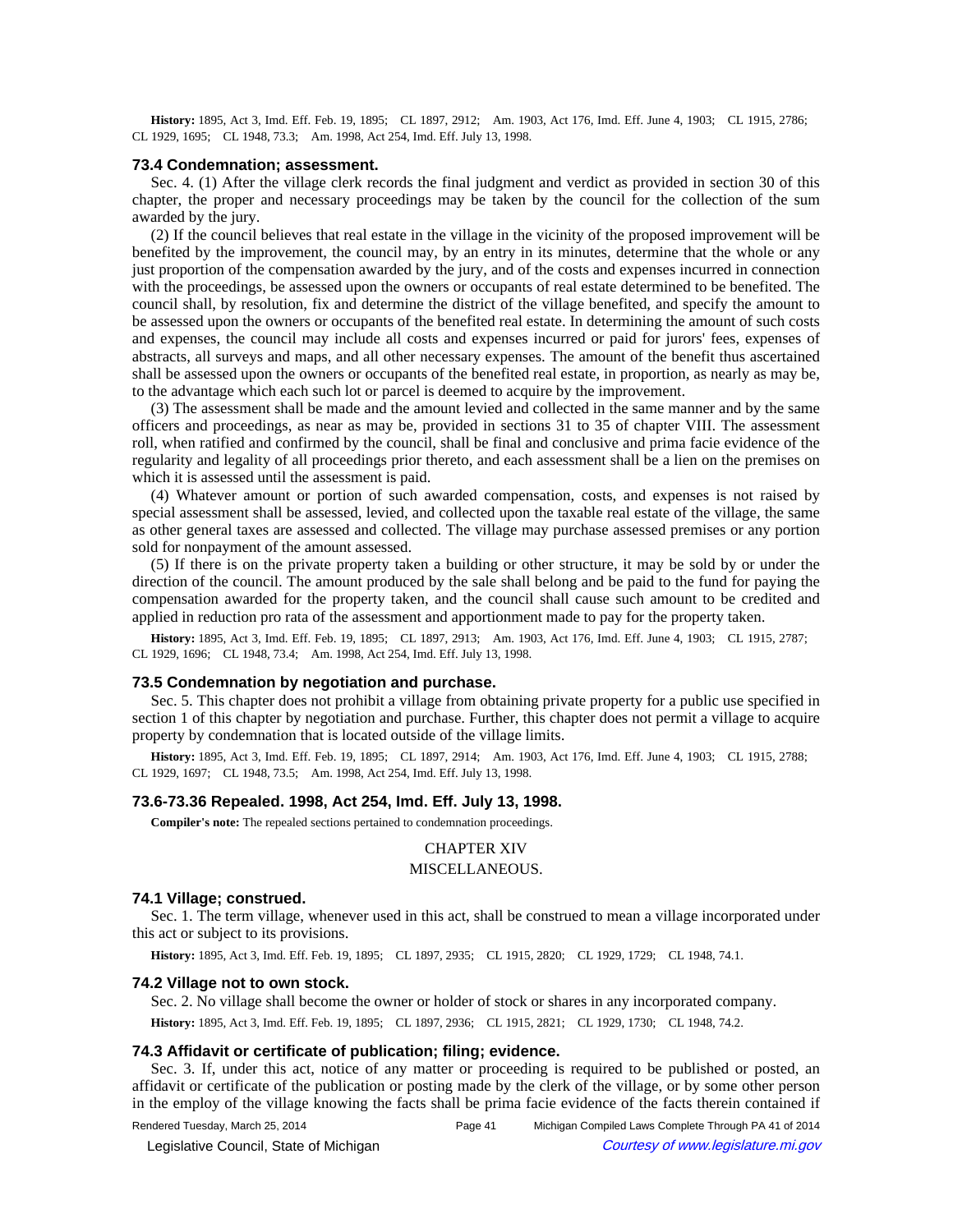filed with the village clerk within 6 months from the date of the last publication or posting of the notice.

History: 1895, Act 3, Imd. Eff. Feb. 19, 1895; CL 1897, 2937; CL 1915, 2822; CL 1929, 1731; CL 1948, 74.3; Am. 1998, Act 254, Imd. Eff. July 13, 1998.

### **74.4 Repealed. 1974, Act 4, Imd. Eff. Jan. 30, 1974.**

**Compiler's note:** The repealed section pertained to bonds for payment of judgments or decrees.

#### **74.5 Board of trustees; construction.**

Sec. 5. If in any other act the governing body of a village is described as the board of trustees, the trustees, or common council, it shall be construed to mean the body described in this act as the council.

History: 1895, Act 3, Imd. Eff. Feb. 19, 1895; CL 1897, 2939; CL 1915, 2824; CL 1929, 1733; CL 1948, 74.5; Am. 1998, Act 254, Imd. Eff. July 13, 1998.

# **74.6 Changing boundaries; order, copy to secretary of state, evidence.**

Sec. 6. Whenever the council of any village shall determine by resolution to alter the boundaries of such village, either by taking in lands and premises adjoining thereto or by taking out any lands and premises included in such village, or both, they shall petition the board of supervisors of the county in which such lands and premises affected thereby are situated to make such change. Such petition shall contain a description by metes and bounds of the lands and premises proposed to be added to or taken out of such village, and shall set forth the reasons for the proposed change, and shall contain a copy of the resolution of the council in relation thereto, and shall be signed by the president and clerk of such village. Before such petition shall be presented to the board of supervisors notice shall be given by the clerk of the time and place when the same will be presented for consideration, by publishing the same in a newspaper published in such village for at least 3 weeks immediately preceding the presentation of the same, and if no newspaper is published in such village, then by posting the same in at least 3 of the most public places within the village, and in at least 3 of the most public places of the territory directly affected thereby. Such notice shall also contain a description of the premises proposed to be taken in or out of the boundaries of such village. At the time of presenting such petition all parties interested may appear before such board of supervisors and be heard touching the proposed boundaries of such village, and after such hearing and due consideration of such petition, it shall be the duty of the board of supervisors to order and determine as to whether the prayer contained in the petition or any part thereof shall be granted, and they shall make an order of such determination, which order shall be entered upon their records, and thereupon the boundaries of such village shall be fixed and shall exist as provided in such order, and a certified copy thereof shall be transmitted to the clerk of such village and to the secretary of state, and such order shall be prima facie evidence of such change of boundaries of such village and of the regularity of such proceedings in all courts and places.

History: 1895, Act 3, Imd. Eff. Feb. 19, 1895;-CL 1897, 2940;-CL 1915, 2825;-CL 1929, 1734;-CL 1948, 74.6.

#### **74.6a Petition for annexation or detachment; prohibition.**

Sec. 6a. The county board of commissioners shall not consider the petition of a village council for annexation or detachment of territory under section 6 of this chapter if the petition is presented during the pendency of a petition to disincorporate the village filed under section 18a of this chapter.

**History:** Add. 1998, Act 254, Imd. Eff. July 13, 1998.

## **74.7 Reincorporation of villages; repeal.**

Sec. 7. Villages incorporated before February 19, 1895 under any general or special law of this state, are reincorporated under and made subject to this act, effective February 25, 1895. General or special laws under which those villages were incorporated are repealed effective February 25, 1895.

**History:** 1895, Act 3, Imd. Eff. Feb. 19, 1895;—CL 1897, 2941;—CL 1915, 2826;—CL 1929, 1735;—CL 1948, 74.7;—Am. 1998, Act 254, Imd. Eff. July 13, 1998.

### **74.8 Reincorporation of villages; rights, obligations; remedies.**

Sec. 8. All villages reincorporated under and made subject to the provisions of this act, as provided in the preceding section, shall succeed to and be vested with all the property, real and personal, moneys, rights, credits and effects, and all the records, files, books and papers belonging to such villages as formerly incorporated, and no rights or liabilities, either in favor of or against such former corporation, existing at the time of its reincorporation, under or subject to the provisions of this act, and no suit or prosecution of any kind shall be in any manner affected by such change, but the same shall stand or progress as if no such change had been made, and all debts and liabilities of the former corporation shall be deemed to be the debts and liabilities of the new corporation, and all taxes levied and uncollected at the time of such change shall be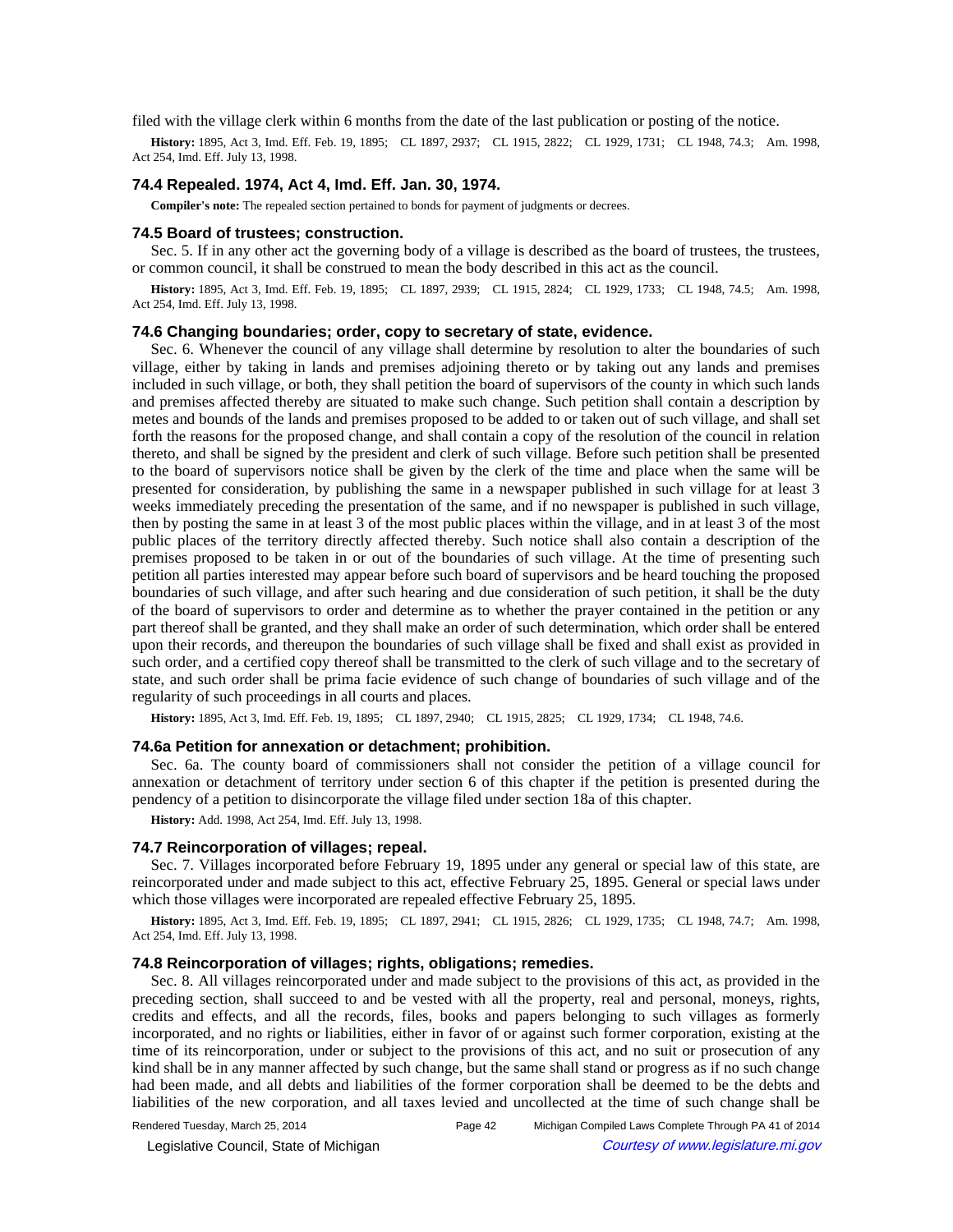collected the same as if such change had not been made: Provided, That when a different remedy is given in this act, which can be made applicable to any rights existing at the time of the incorporation of the village under or subject to this act, the same shall be deemed cumulative to the remedies before provided, and may be used accordingly.

History: 1895, Act 3, Imd. Eff. Feb. 19, 1895;-CL 1897, 2942;-CL 1915, 2827;-CL 1929, 1736;-CL 1948, 74.8.

### **74.9 Repealed. 1998, Act 254, Imd. Eff. July 13, 1998.**

**Compiler's note:** The repealed section pertained to effect of reincorporation relating to present officers.

#### **74.10 Reincorporation; existing by-laws, ordinances, rules and regulations.**

Sec. 10. The by-laws and ordinances of any such village, and the rules and regulations of the council and of any board of such village heretofore in force and not inconsistent with this act, shall remain in force after the passage of this act, and are hereby declared to be re-enacted, by virtue of and under the powers conferred by this act, until altered, amended or repealed by the council or board as the case may be.

History: 1895, Act 3, Imd. Eff. Feb. 19, 1895;-CL 1897, 2944;-CL 1915, 2829;-CL 1929, 1738;-CL 1948, 74.10.

#### **74.11 Repealed. 1998, Act 254, Imd. Eff. July 13, 1998.**

**Compiler's note:** The repealed section pertained to effect of reincorporation relating to special assessments.

#### **74.12 Reincorporation; granted licenses.**

Sec. 12. All licenses granted by any such village under its former act of incorporation shall be and remain in full force and virtue until the expiration of the time for which they were granted.

History: 1895, Act 3, Imd. Eff. Feb. 19, 1895;-CL 1897, 2946;-CL 1915, 2831;-CL 1929, 1740;-CL 1948, 74.12.

#### **74.13 Repealed. 1998, Act 254, Imd. Eff. July 13, 1998.**

**Compiler's note:** The repealed section pertained to effect of reincorporation relating to elections.

### **74.15 Repealed. 1998, Act 254, Imd. Eff. July 13, 1998.**

**Compiler's note:** The repealed section pertained to effect of reincorporation relating to platted and subdivided land.

### **74.17, 74.18 Repealed. 1988, Act 33, Imd. Eff. Feb. 25, 1988.**

**Compiler's note:** The repealed sections pertained to vacating incorporation of village.

#### **74.18a Disincorporation of village; procedure.**

Sec. 18a. (1) To initiate the disincorporation of a village, a petition signed by not less than 15% of the registered electors of the village requesting a vote on the question of whether the village shall disincorporate shall be filed with the township clerk.

(2) A petition shall designate the township or townships into which the village is proposed to be disincorporated. A village shall be disincorporated into the township or townships in which it is located, along existing township boundaries.

(3) After the petition is filed with the township clerk a petition affecting the village shall not be filed with the state boundary commission and a petition requesting disincorporation of the village into a different township shall not be filed under this act until the disincorporation process provided for by this act has concluded.

(4) Not more than 14 days after the petition is filed, the township clerk shall verify the signatures and determine the sufficiency of the petition. Unless the council proceeds under sections 23 to 23i of this chapter, if the clerk determines that the petition is sufficient, the question of the disincorporation of the village shall appear on the ballot at the next general or special election to be held in the village, subject to the Michigan election law, 1954 PA 116, MCL 168.1 to 168.992. The township clerk shall prepare the ballot language, in substantially the following form:

"Shall incorporation of the village of \_\_\_\_\_\_\_\_\_\_ be vacated?

( ) Yes

 $()$  No".

(5) The county election commission of the county in which the greatest number of electors of the village reside shall provide ballots for the election.

(6) The clerk and election officials of each township into which the village is proposed to be disincorporated shall conduct the election on the proposed disincorporation in the village and the portions of the township outside the boundaries of the village, respectively.

(7) If the election on the proposed disincorporation is to be held in conjunction with a general election or a

Rendered Tuesday, March 25, 2014 Page 43 Michigan Compiled Laws Complete Through PA 41 of 2014 © Legislative Council, State of Michigan Council Courtesy of www.legislature.mi.gov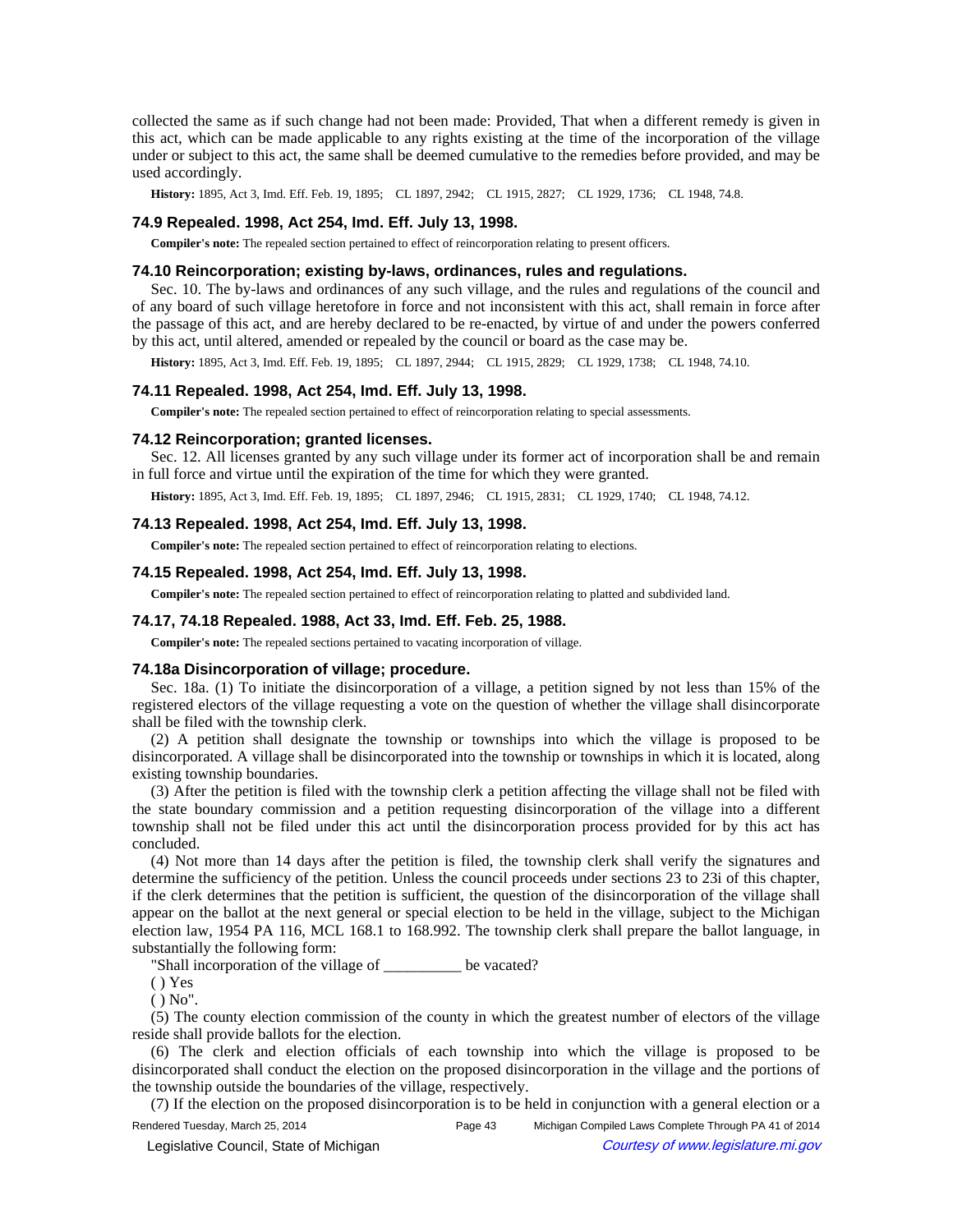state primary election immediately before a general election, the notices of close of registration and election shall be published as provided for by the state election laws. Otherwise, the county clerk of the county in which the greatest number of electors of the village reside shall publish the notices of close of registration and election. The notice of close of registration shall include the ballot language of the proposal.

(8) The results of the election on the proposed disincorporation shall be canvassed by the board of county canvassers of the county in which the village is located.

(9) The disincorporation of the village shall take place under this section only if 2/3 of the electors voting on the questions vote "yes". If the disincorporation is approved, the council shall immediately cause a transcript of all the proceedings in the case to be certified to both of the following:

(a) The county clerk of the county in which the village or the principal part of the village is located.

(b) The secretary of state.

History: Add. 1988, Act 33, Imd. Eff. Feb. 25, 1988;- Am. 1998, Act 254, Imd. Eff. July 13, 1998;- Am. 2003, Act 305, Eff. Jan. 1, 2005;Am. 2013, Act 52, Imd. Eff. June 11, 2013.

# **74.19 Vacating incorporation of village; submission of transcript to county board of commissioners.**

Sec. 19. Upon receiving the transcript of the proceedings in submitting to a vote of the electors the question of vacating the incorporation of any village as provided in section 18a of this chapter, the county clerk shall submit the transcript to the county board of commissioners, which shall at its next regular annual meeting pass a resolution vacating the incorporation of the village.

History: Add. 1897, Act 182, Imd. Eff. May 29, 1897;-CL 1897, 2952;-CL 1915, 2836;-CL 1929, 1745;-CL 1948, 74.19;-Am. 1998, Act 254, Imd. Eff. July 13, 1998.

# **74.20 Vacation of village incorporation; disposition of village property; assessment; levy; placement in separate fund.**

Sec. 20. (1) Upon the vacation of the incorporation of any village under sections 18a and 19 of this chapter, the officers of the village shall immediately deposit all books, papers, records, and files relating to the organization of or belonging to the village that are in their custody as village officers with the county clerk of the county in which the village or the principal part of the village is located for safe keeping and reference. The indebtedness of the vacated village, whether bonded or otherwise, shall be assessed, levied, and collected upon the territory embraced within the boundaries of the village immediately prior to the vacation. The township board of the township or townships in which the territory formerly embraced within the limits of the vacated village shall levy upon the assessment roll or rolls of the township upon the property formerly embraced within the limits of the village, the indebtedness of the village, or such portion of the village that is apportioned to the part of the territory formerly constituting the village that lies within the township as provided in subsection (2). This levy shall be made not more than 1 year after the date that the village incorporation is vacated. However, if the indebtedness falls due at a specified time, an assessment shall be made that will satisfy the indebtedness when it falls due.

(2) The taxes assessed and levied under subsection (1) shall be collected the same as other taxes, and shall be placed in a separate fund and applied to the payment of such indebtedness. The manner of the payment of the indebtedness shall be fixed by resolution of the township board or boards described in subsection (1).

History: Add. 1897, Act 182, Imd. Eff. May 29, 1897;-CL 1897, 2953;-CL 1915, 2837;-CL 1929, 1746;-CL 1948, 74.20;-Am. 1998, Act 254, Imd. Eff. July 13, 1998.

# **74.21 Vacation of village incorporation; apportionment of indebtedness; village in more than one township or county.**

Sec. 21. (1) If the territory formerly embraced within a village vacated pursuant to sections 18a and 19 of this chapter consists of territory of 2 or more townships in the same county, the township boards shall apportion, among their townships, the amount of the indebtedness of the vacated village that each township shall bear.

(2) If a village vacated pursuant to sections 18a and 19 of this chapter was comprised of territory from 2 different counties, the county boards of commissioners of the 2 counties shall determine what portion of the indebtedness of the vacated village each county shall bear, using as a basis the last preceding assessment roll of the vacated village before its vacation. The indebtedness, when so apportioned, shall be assessed, levied, and collected as provided in section 20 of this chapter.

History: Add. 1897, Act 182, Imd. Eff. May 29, 1897;-CL 1897, 2954;-CL 1915, 2838;-CL 1929, 1747;-CL 1948, 74.21;-Am. 1998, Act 254, Imd. Eff. July 13, 1998.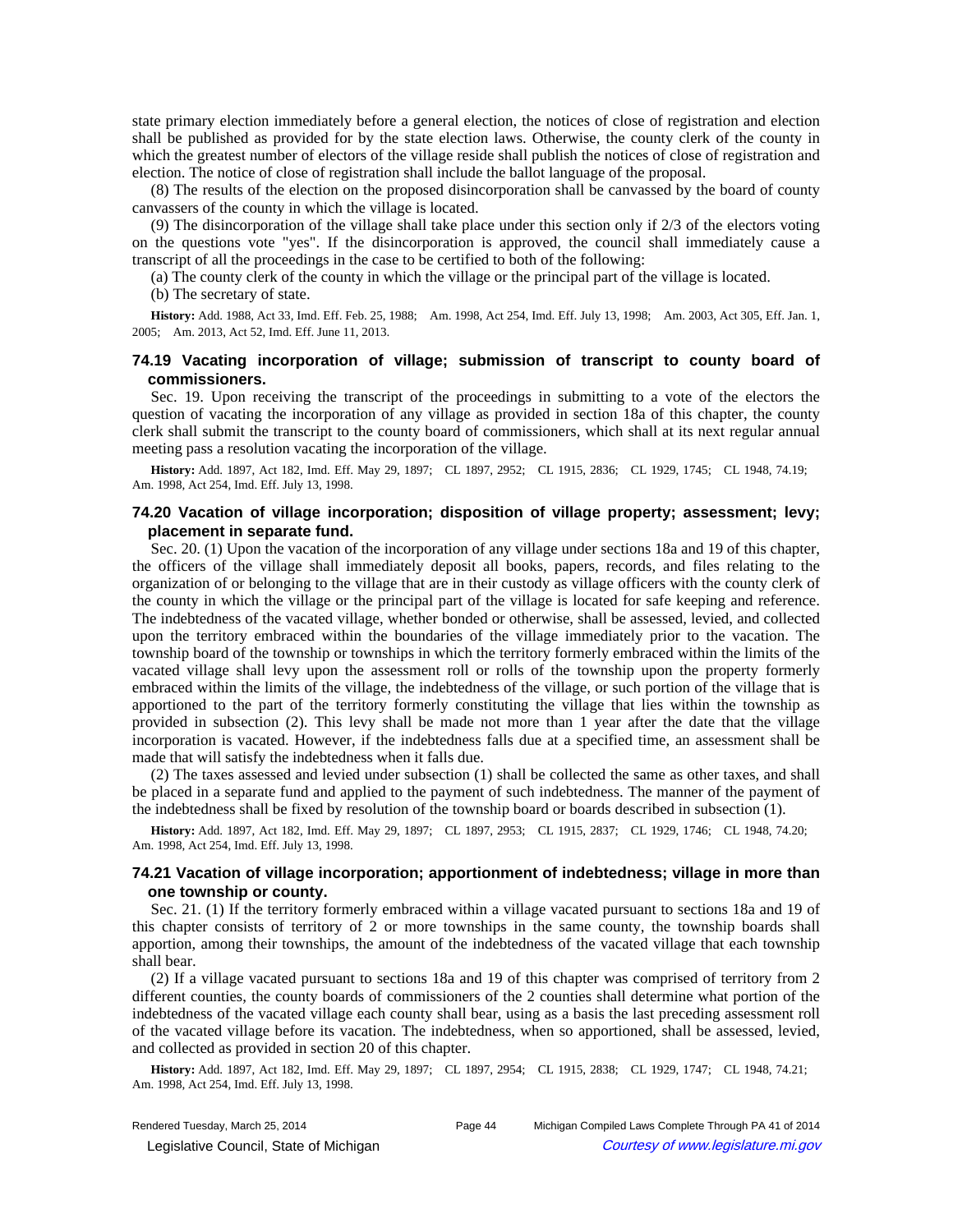# **74.22 Placing property outside corporate limits; procedure; resolution, board of supervisors.**

Sec. 22. In case any person or persons want their property placed without the corporate limits of any village, they may make application to the board of supervisors of the county in which such village is located, to change the boundaries thereof in such manner as will place the property of the person or persons applying therefor without the corporate limits of such village. Such application shall be filed with the county clerk of each county at least 10 days prior to the annual session in October of such board of supervisors, and shall be signed by 100 taxpayers of the village, or by 1/10 of the taxpayers of such village. Any person intending to apply to the board of supervisors to have his property placed without the corporate limits of any village shall give or cause to be given at least 15 days' notice of such application to the clerk of said village and by posting the same in at least 3 conspicuous public places within such village. Upon receiving the application aforesaid, the board of supervisors shall have power, by resolution, to change the boundaries of such village, as described and mentioned in such application.

History: Add. 1897, Act 182, Imd. Eff. May 29, 1897;-CL 1897, 2955;-CL 1915, 2839;-CL 1929, 1748;-CL 1948, 74.22.

### **74.23 Resolution for election of procedures.**

Sec. 23. Not later than the next meeting of council held after the clerk verifies the petition signatures and determines the sufficiency of the petition under section 18a of this chapter, the council may by resolution elect to proceed under this section and sections 23a to 23i of this chapter.

**History:** Add. 1998, Act 254, Imd. Eff. July 13, 1998.

# **74.23a Disincorporation commission; composition; appointment of members.**

Sec. 23a. (1) A disincorporation commission shall be composed of 3 members representing each township into which the village is proposed to be disincorporated and a number of members representing the village equal to the number of members representing townships.

(2) The village president with approval of the village council, shall appoint the members representing the village. The township supervisor of a township, with approval of the township board, shall appoint the members representing the township.

(3) Disincorporation commission members may be village or township officials.

**History:** Add. 1998, Act 254, Imd. Eff. July 13, 1998.

# **74.23b Disincorporation commission; oath of office; vacancy.**

Sec. 23b. (1) An individual appointed to the disincorporation commission shall take the constitutional oath of office.

(2) A vacancy in the disincorporation commission is created in the manner provided in section 3 of 1846 RS 15, MCL 201.3.

(3) If a member of a disincorporation commission vacates office, the vacancy shall be filled by appointment in the same manner as provided in subsection (1).

**History:** Add. 1998, Act 254, Imd. Eff. July 13, 1998.

# **74.23c Disincorporation commission; chairperson; secretary; officers; bylaws; quorum; conducting business at public meetings.**

Sec. 23c. (1) The president of the village shall appoint 1 of the village members as chairperson of the disincorporation commission.

(2) The village clerk shall call the first meeting of the disincorporation commission and shall serve as secretary of the commission and keep its minutes and records.

(3) At its first meeting, the disincorporation commission shall elect such other officers it considers advisable.

(4) The disincorporation commission shall adopt bylaws to govern the conduct of its business.

(5) A majority of the members of the disincorporation commission constitute a quorum for the transaction of business at a meeting of the commission. A majority of the members are required for official action of the disincorporation commission.

(6) The disincorporation commission shall conduct its business at a public meeting held in compliance with the open meetings act, 1976 PA 267, MCL 15.261 to 15.275.

(7) A writing prepared, owned, used, in possession of, or retained by the disincorporation commission in the performance of an official function is subject to the freedom of information act, 1976 PA 442, MCL 15.231 to 15.246.

**History:** Add. 1998, Act 254, Imd. Eff. July 13, 1998.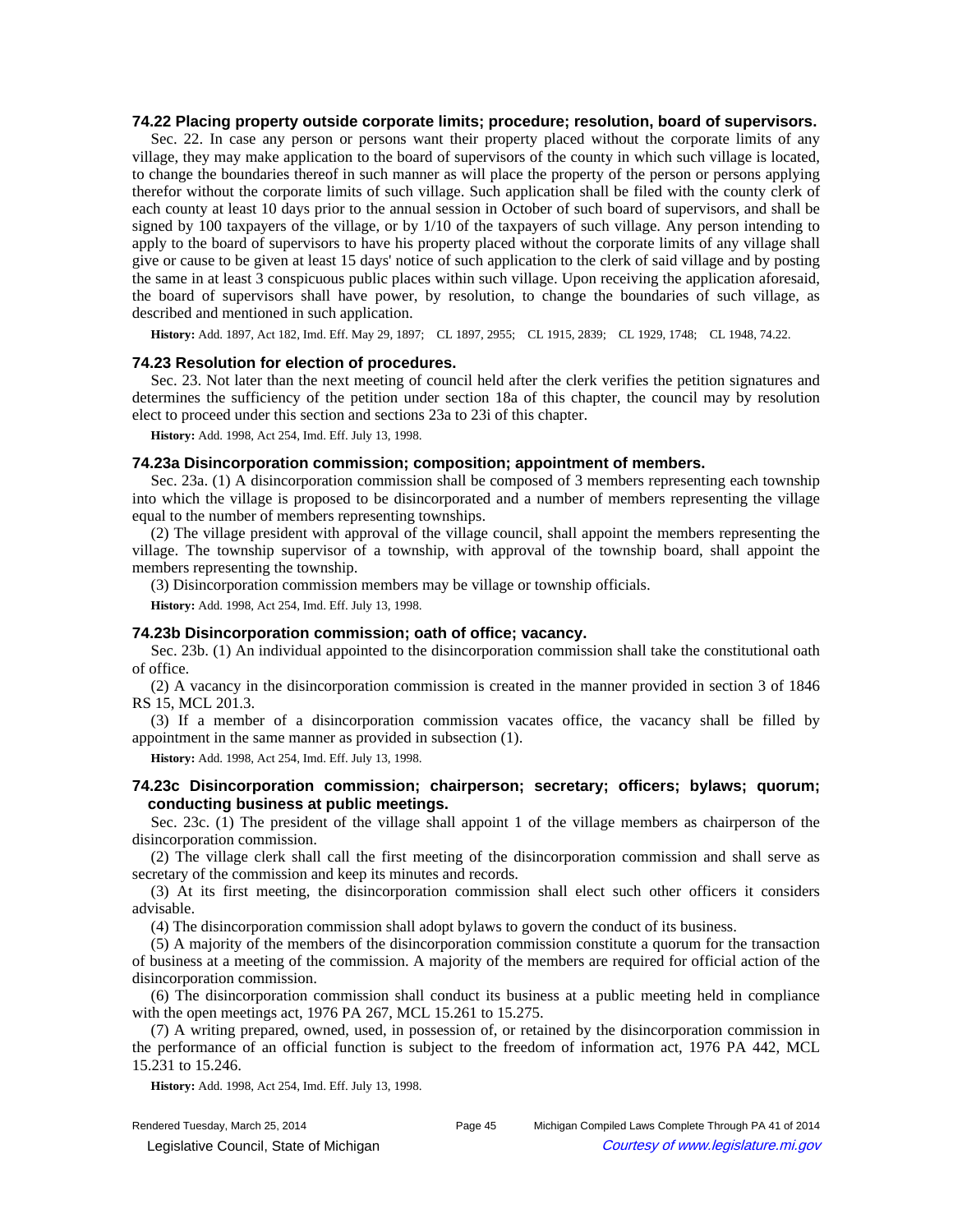### **74.23d Disincorporation commission; contract for consultants and advisors; funds.**

Sec. 23d. (1) The disincorporation commission may contract for such consultants and advisors as may be reasonably necessary in its discretion to carry out its responsibilities.

(2) The village council shall appropriate for the disincorporation commission sufficient funds for the commission to reasonably carry out its responsibilities.

(3) The disincorporation commission may accept any private or public funding.

**History:** Add. 1998, Act 254, Imd. Eff. July 13, 1998.

# **74.23e Disincorporation plan; elements to be included; findings.**

Sec. 23e. (1) The disincorporation commission may adopt a disincorporation plan for the village. Adoption of a disincorporation plan requires the affirmative vote of 2/3 of the members representing the village and 2 of the members representing each township of the disincorporation commission.

(2) The disincorporation plan shall provide an orderly process for disincorporation of the village. The disincorporation plan shall include all of the following elements:

(a) An interim land use plan and interim zoning of the property within the limits of the village.

(b) Provision for payment of all indebtedness of the village, including any outstanding judgments, or judgments that may result from pending or future litigation to which the village may become a party.

(c) Disposition of real and personal property and other assets, including funds, deposits, and investments.

(d) Disposition of all public records of the village in accordance with a records retention plan as provided by law, including files, books, and papers.

(e) Transfer or termination of employees, and contracts of employment, and disposition of employee benefits, including retirement, health and life insurance, unemployment compensation, accrued sick and vacation leave, and any other benefits.

(f) Jurisdiction over streets, roads, bridges, alleys, sidewalks, and any public easements in the village, and for their maintenance and repair, including street lights and snow removal.

(g) Jurisdiction over traffic control and traffic control devices.

(h) Provision for any special assessments or special assessment districts within the village, including, but not limited to, street maintenance, street sweeping, and private road service.

(i) The transfer or termination of public utilities and public services of the village, including, but not limited to, water, sewer, drainage, cable television, street lighting, electric service, and garbage and refuse service.

(j) Regulation or orderly transfer of responsibility for any special districts, including, but not limited to, established historic districts, downtown development districts, tax increment financing districts, and land subject to any land transfer agreements.

(k) Provision for any authorities that the village has established or in which the village is a member.

(*l*) Findings as to the fiscal impact of dissolution upon the township or townships into which the village is proposed to be disincorporated and the residents of the village, including the estimated revenues gained by the township and losses to each municipality from property taxes and from state revenue sharing and from gas and weight tax revenues distributed by this state to the village and any township into which the village is proposed to be disincorporated.

(m) A process for the resolution of any dispute that may arise over the implementation of the plan, if adopted, and the procedure that a party to any such dispute may utilize for this process.

(3) The disincorporation commission may make findings as to the effect of disincorporation upon collateral matters including, but not limited to, property values, public service levels and costs, and local property tax rates.

**History:** Add. 1998, Act 254, Imd. Eff. July 13, 1998.

#### **74.23f Disincorporation plan; submission; ratification.**

Sec. 23f. A disincorporation plan adopted under section 23e shall be submitted to the council and to the township board of each affected township. The council and township board or boards may ratify the disincorporation plan. If the council and the township board of each affected township ratify the plan, the question of disincorporation pursuant to the plan shall be placed on the ballot pursuant to section 23g of this chapter. If the council or the township board of each affected township fails to ratify the disincorporation plan, the question of disincorporation shall be submitted to the electorate as described in section 18a of this chapter not more than 1 year after the date the disincorporation was filed under section 18a of this chapter.

**History:** Add. 1998, Act 254, Imd. Eff. July 13, 1998.

#### **74.23g Disincorporation plan; approval; ballot; form; special election; failure of commission**

© Legislative Council, State of Michigan Council Courtesy of www.legislature.mi.gov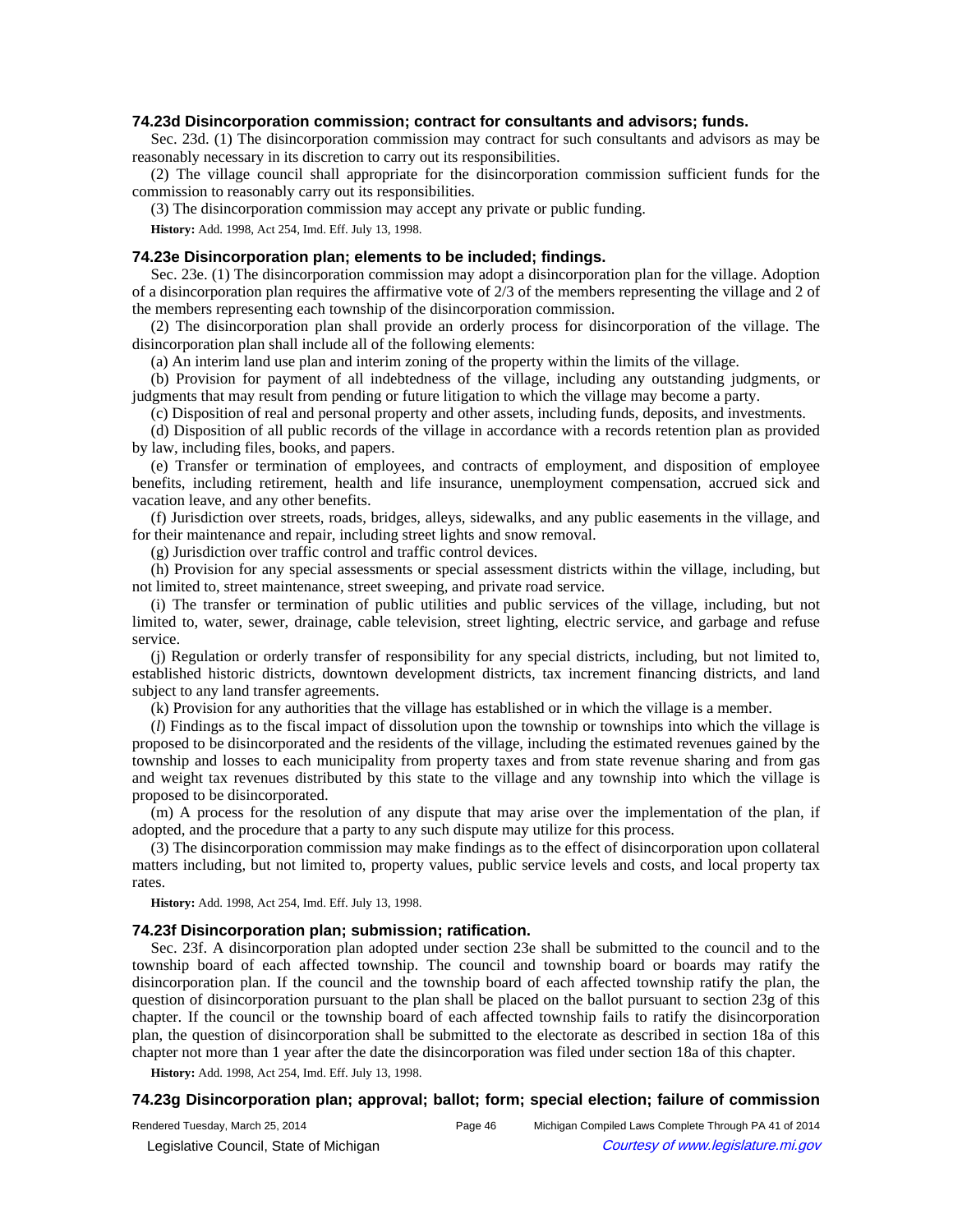### **to adopt plan.**

Sec. 23g. (1) If the disincorporation plan is approved under section 23f of this chapter, the clerk of the disincorporation commission shall prepare and certify to the county clerk of each county where the village is located ballot language describing the proposed disincorporation and that includes the following in substantially the following form:

"Shall the village of the state of the disincorporated pursuant to the plan adopted by the disincorporation commission?

( ) Yes

 $()$  No".

(2) The clerk of the disincorporation commission shall certify the proposed disincorporation for inclusion on the ballot at the next general election, the state primary immediately preceding the general election, or a special election not occurring within 45 days of a state primary or a general election, as specified by the clerk of the disincorporation commission. However, the clerk of the disincorporation commission shall not certify the proposed disincorporation for inclusion on the ballot at either of the following:

(a) An election to be held less than 60 days after the date of certification.

(b) An election to be held more than 1 year after the township clerk verifies the petition signatures and determines that the petition is sufficient under section 18a of this chapter.

(3) If a special election is requested by the clerk of the disincorporation commission, the county clerk of the county in which the greatest number of electors of the village reside shall schedule the election in compliance with section 641 of the Michigan election law, 1954 PA 116, MCL 168.641. The proposal shall be submitted to the qualified and registered electors residing in the village and each township into which the village is proposed to be disincorporated at that election.

(4) If a disincorporation commission fails to adopt a plan under section 23e of this chapter or the clerk of the disincorporation commission does not certify the proposed disincorporation for inclusion on the ballot under this section, the question of disincorporation shall be submitted to the electors as described in section 18a of this chapter not more than 1 year after the date the disincorporation petition was filed under section 18a of this chapter.

History: Add. 1998, Act 254, Imd. Eff. July 13, 1998;—Am. 2003, Act 305, Eff. Jan. 1, 2005.

### **74.23h Disincorporation; approval by electors.**

Sec. 23h. (1) The proposed disincorporation is approved by the electors and shall take place pursuant to the plan adopted under section 23e of this chapter only if a majority of each of the following votes cast on the question of the proposed disincorporation are in favor of the disincorporation:

(a) The votes cast by electors of the village.

(b) The votes cast by the electors of each township into which the village is proposed to be disincorporated, counted separately, and excluding votes cast by residents of the village.

(2) Unless the proposed disincorporation is approved as provided in subsection (1), the proposed disincorporation pursuant to a plan adopted under section 23e of this chapter is disapproved by the electors and the village shall not be disincorporated pursuant to the plan.

**History:** Add. 1998, Act 254, Imd. Eff. July 13, 1998.

#### **74.23i Filing new petition; limitation.**

Sec. 23i. A new petition shall not be filed under section 18a of this chapter less than 2 years after the election if the disincorporation is disapproved by the electors at an election held pursuant to section 18a or 23g of this chapter.

**History:** Add. 1998, Act 254, Imd. Eff. July 13, 1998.

#### **74.24 Modification of act.**

Sec. 24. A village incorporated under this act may locally modify this act by complying with the provisions governing the amendment of a charter under the home rule village act, 1909 PA 278, MCL 78.1 to 78.28.

**History:** Add. 1998, Act 254, Imd. Eff. July 13, 1998.

#### **74.25 Short title.**

Sec. 25. This act shall be known and may be cited as "the general law village act".

**History:** Add. 1994, Act 87, Eff. Oct. 1, 1994.

# CHAPTER XV

### ELECTIONS FOR BORROWING MONEY AND ISSUING BONDS; ISSUANCE OF BONDS AND LEVY

Rendered Tuesday, March 25, 2014 Page 47 Michigan Compiled Laws Complete Through PA 41 of 2014 © Legislative Council, State of Michigan Council Courtesy of www.legislature.mi.gov